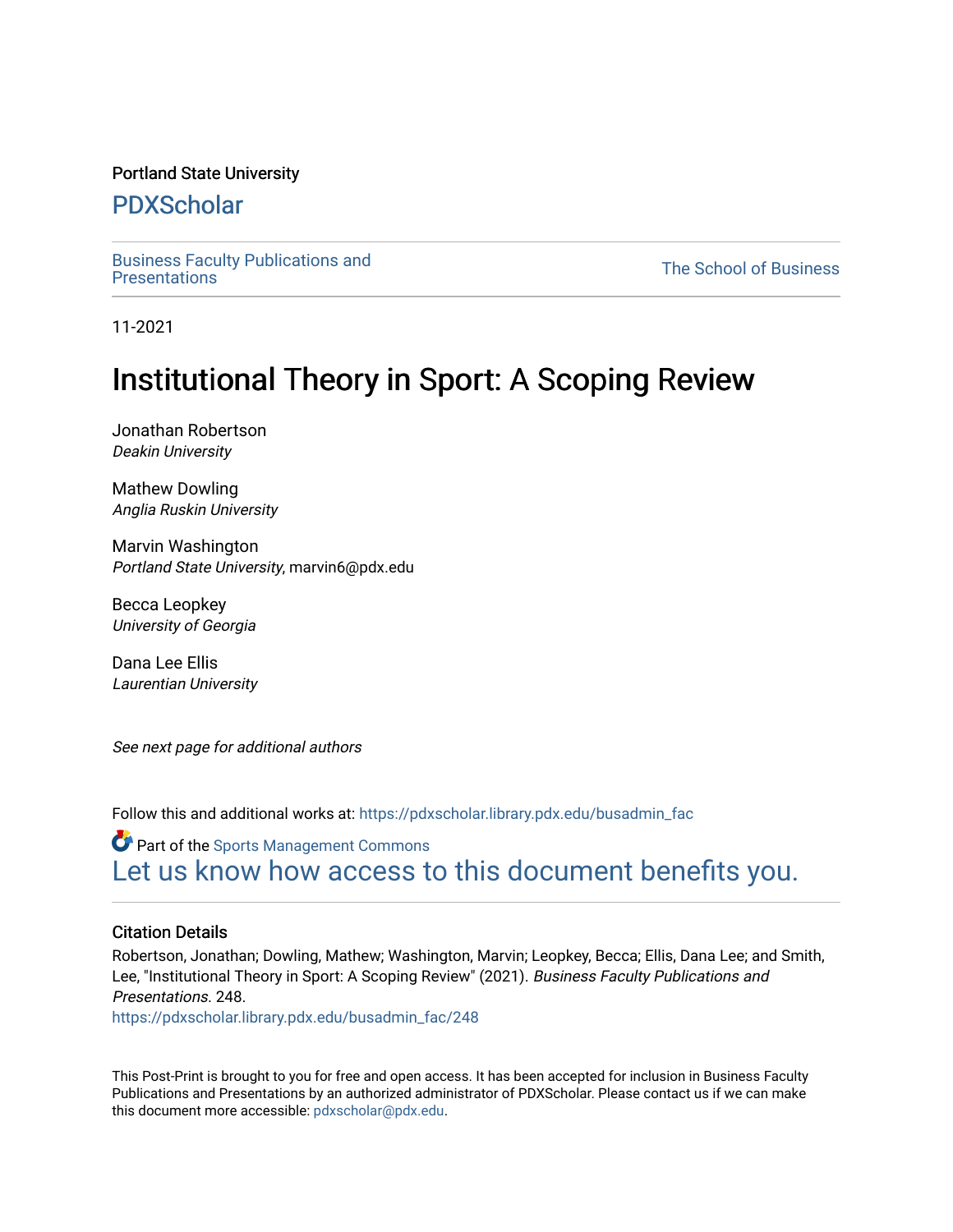## Authors

Jonathan Robertson, Mathew Dowling, Marvin Washington, Becca Leopkey, Dana Lee Ellis, and Lee Smith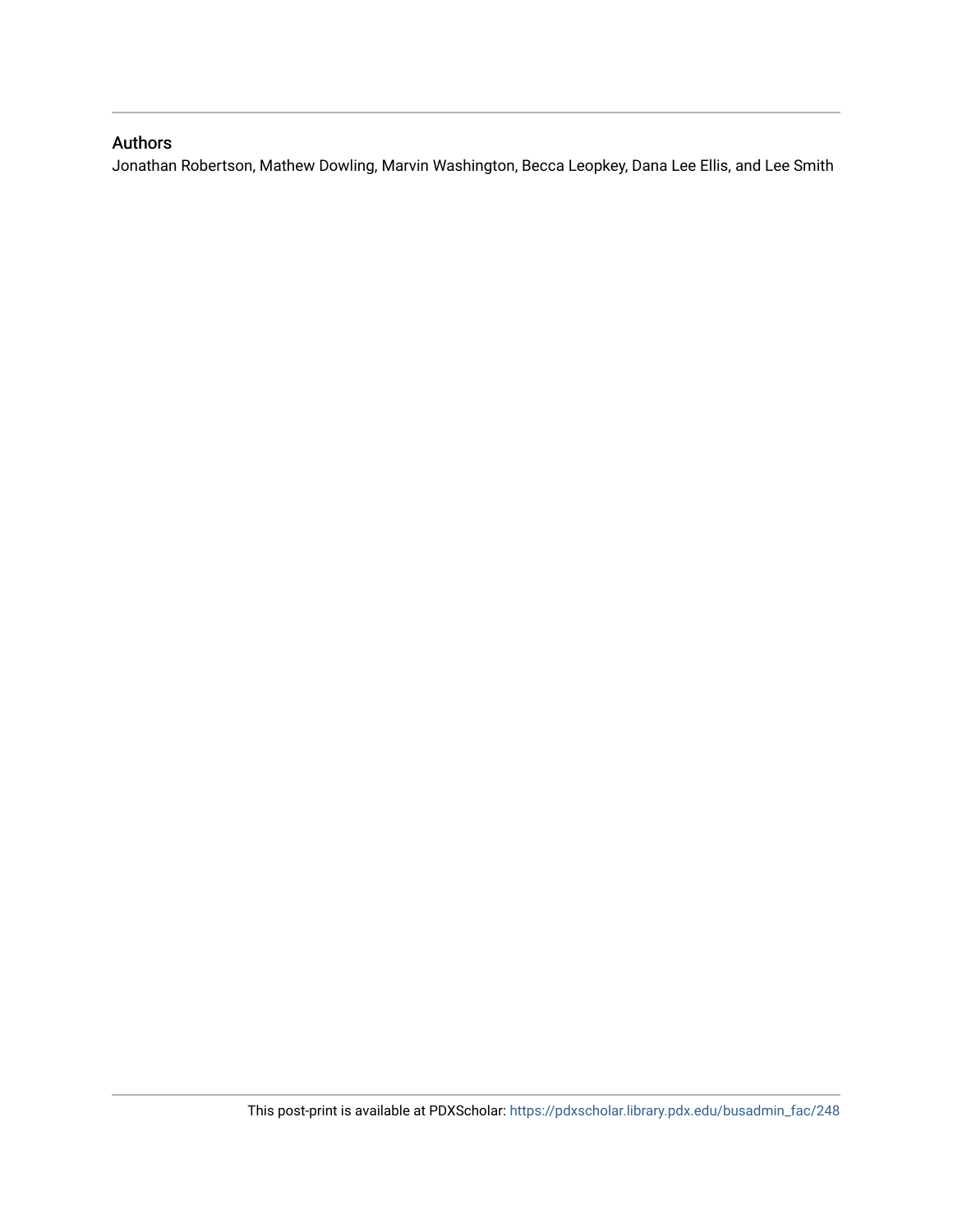## **Institutional Theory in Sport: A Scoping Review**

 Institutional theory has generated considerable insight into fundamental issues within sport. This study seeks to advance Washington and Patterson's (2011) review by providing an empirical review of institutional theory in sport. We follow Arksey and O'Malley's (2005) scoping review protocol to identify 188 sport related institutional studies between 1979 and 2019. Our review provides evidence regarding the state of institutional scholarship within sport via an analysis of authorship; year; journal; methodology; method; study population; and use of institutional constructs (legitimacy, isomorphism, change, logics, fields, and work). Rather than a hostile takeover or a joint venture proposed in Washington and Patterson's (2011) review, the relationship between fields is more aptly described as a diffusion of ideas. By developing an empirical review of institutional studies in sport, we hope to expedite the diffusion of ideas between the two fields and work toward realising the collective benefits any future joint venture may bring. 

*Keywords*: legitimacy, isomorphism, change, fields, logics, work

18 Date of Submission: October 4<sup>th</sup>, 2021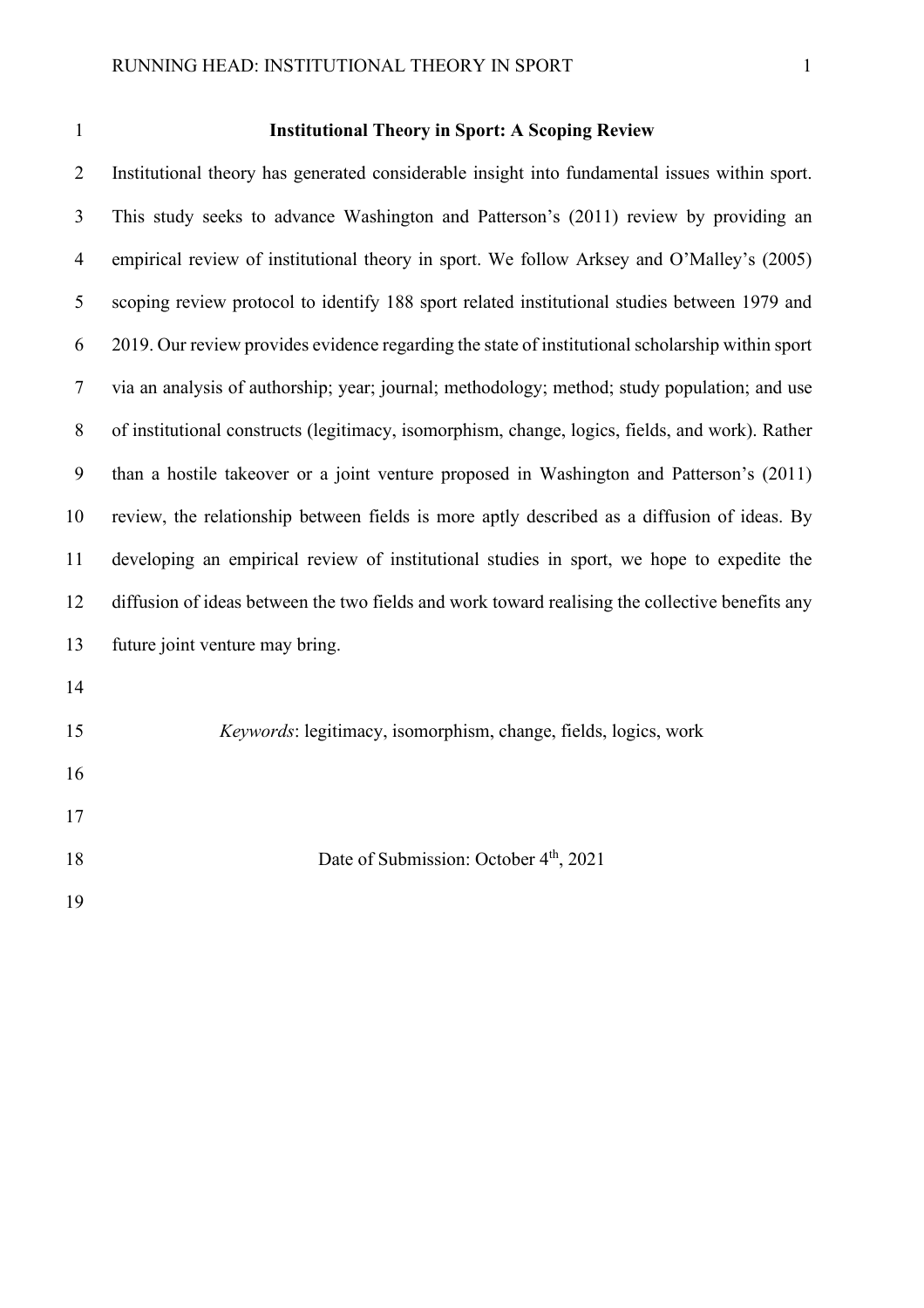## **Introduction**

 We can state, without hyperbole, that concepts from the institutional theory perspective have become institutionalized in the sport management literature. Concepts such as isomorphism, institutionalization, legitimacy, and organizational fields dominate subsequent research in that area. Around the same time that Powell and DiMaggio's (1991) 'orange book' was released, early sport management scholars, led by Trevor Slack, started applying the concepts of institutional theory to the sport context. Since then, the neo- institutional approach (Powell & DiMaggio, 1991) has generated considerable insights into sport and has sought to explain fundamental issues within the field. These include what makes (sport) organizations so similar? Why do they adopt practices that are seemingly irrational? And how can we explain organizational change within sport organizations? Early institutional studies examined how institutional arrangements influence structure, design, and behavior of sport organizations (e.g., Kikulis, et al., 1992). This included explaining the shift from amateurism to professionalism within sport organizations and systems (e.g., O'Brien & Slack, 1999). These studies addressed how sport organizations can navigate their institutional environments to survive. Emphasis here included how and in what ways sport organizations respond to institutional pressures (e.g., Slack & Hinings, 1994). More contemporary institutional research has challenged the underlying assumptions

 of neo-institutionalism and the deterministic viewpoint that actors are "cultural dopes" subject to the "iron cage" of institutional forces (Powell & DiMaggio, 1991). Instead, institutional scholars, including some sport management researchers, have turned their attention to how actors are able to influence (i.e., create, maintain, and disrupt) institutional arrangements (e.g., Agyemang et al., 2018). This re-orientation towards agency has produced a raft of new institutional-related research in sport which has sought to examine how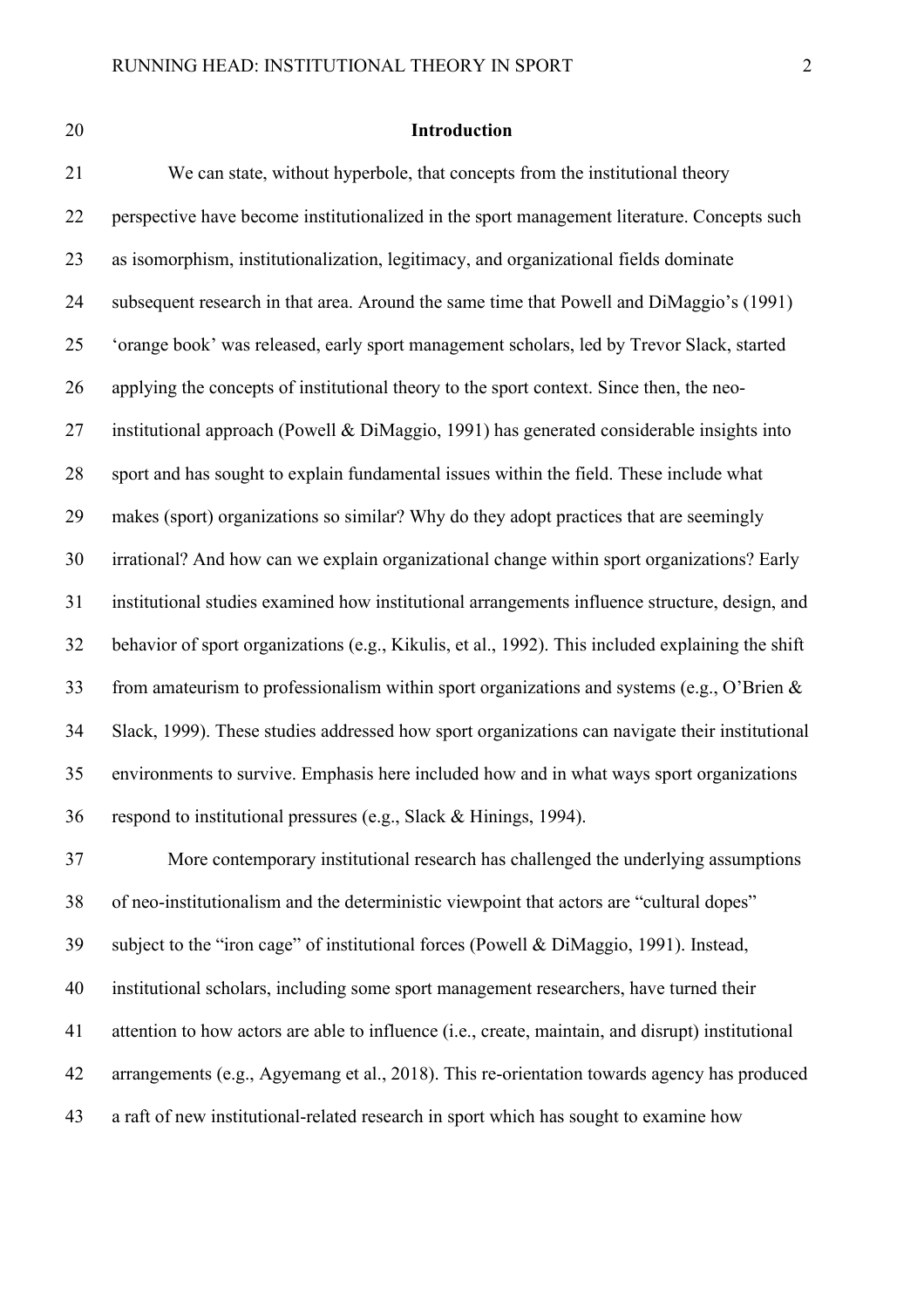individuals and sport organizations are able to change or adapt their institutional

environments (e.g., Nite & Edwards, 2021).

 Despite the continued contribution of institutional theory to sport, there remains definitional ambiguities surrounding the central concept of what constitutes an "institution". The term institution is homonymous. Ranging from narrow definitions of organizational types such as prisons or universities (i.e., equating institutions to organizations), to broader definitions such as "self-reproducing social order" which involves "cognitive, normative and regulative structures and activities that provide stability and meaning to social behavior" (Scott, 1995, p. 33). We adopted Greenwood et al. (2017) definition of institutions as "more- or-less taken for granted repetitive social behavior that is underpinned by normative systems and cognitive understandings that give meaning to social exchange and thus self-reproducing social order" (pp. 4-5). This broader view ensured our review encapsulated as much of the institutional-related sport literature as possible whilst delimiting it to organizational institutionalism (Greenwood et al., 2017). In adopting this definition, the purpose of the present study is to empirically review the use of institutional theory in sport literature. In doing so, we seek to review scholarship that has utilized institutional approaches to investigate phenomena in the empirical context of sport and provide recommendations for future research.

 Periodically, institutional theorists have taken stock of the field to stimulate discussion and advance knowledge. In the mainstream literature this has often occurred in the form of key texts such as DiMaggio and Powell's (1991) 'orange book' or more recently Greenwood et al's (2008; 2017) 'green books'. Within sport management these discussions have taken the form of narrative reviews of institutional theory and sport management research (Washington & Patterson, 2011), and more specific discussions based on the development of specific constructs such as institutional work (Nite & Edwards, 2021). Our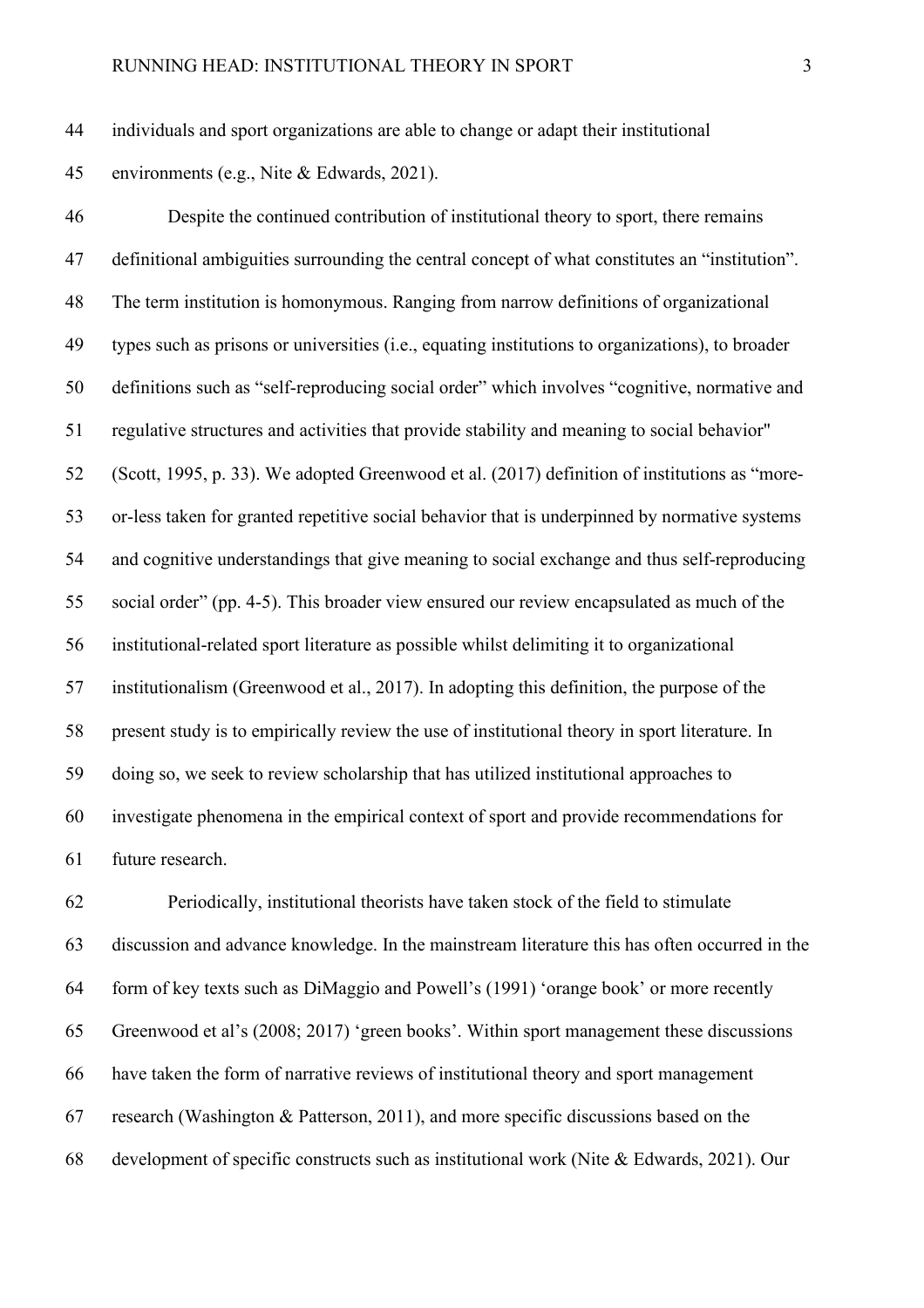scoping review complements these studies by offering the first empirical review of the institutional theory in sport literature. By reviewing the insights of 188 institutional theory studies in the context of sport since 1979, we hope to add to this literature via an exploration of the growth, breadth, and development of institutional theory in sport. **Methods** Scoping reviews enable researchers to review knowledge in a field by adopting a "systematic approach to map evidence, identify main concepts, theories, sources, and knowledge gaps" (Tricco et al., 2018, p. 467). More specifically, they allow researchers to determine the extent, nature, and range of evidence on a topic, and are particularly useful for summarizing findings within research domains characterized by a heterogenous body of knowledge (Tricco et al., 2018). Relative to other types of reviews such as meta-research (i.e., syntheses of existing reviews) and systematic reviews (i.e., exhaustive reviews of narrow content domains based on pre-established inclusion and exclusion criteria), scoping review protocols are particularly appropriate for developing a structured approach to mapping the broad field of institutional studies in the sport domain (Dowling et al., 2020) and were 84 therefore selected for this study. This study adopted Arksey and O'Malley's (2005) scoping review protocol. Arksey and O'Malley outline a five-stage protocol (i) identification of research question, (ii) determination of relevant studies, (iii) study selection, (iv) charting the data, and (v) collating, summarizing, and reporting the results. We also adopted the Preferred Reporting Items for Systematic reviews and Meta-Analyses extension for Scoping Review (PRISMA-SCR) (Tricco et al., 2018) which provided a 20-point checklist for presenting scoping reviews.

## **Identification of Research Question**

 Our review sought to answer the following research question: How has institutional theory been employed within sport related studies? In particular, the project had three aims: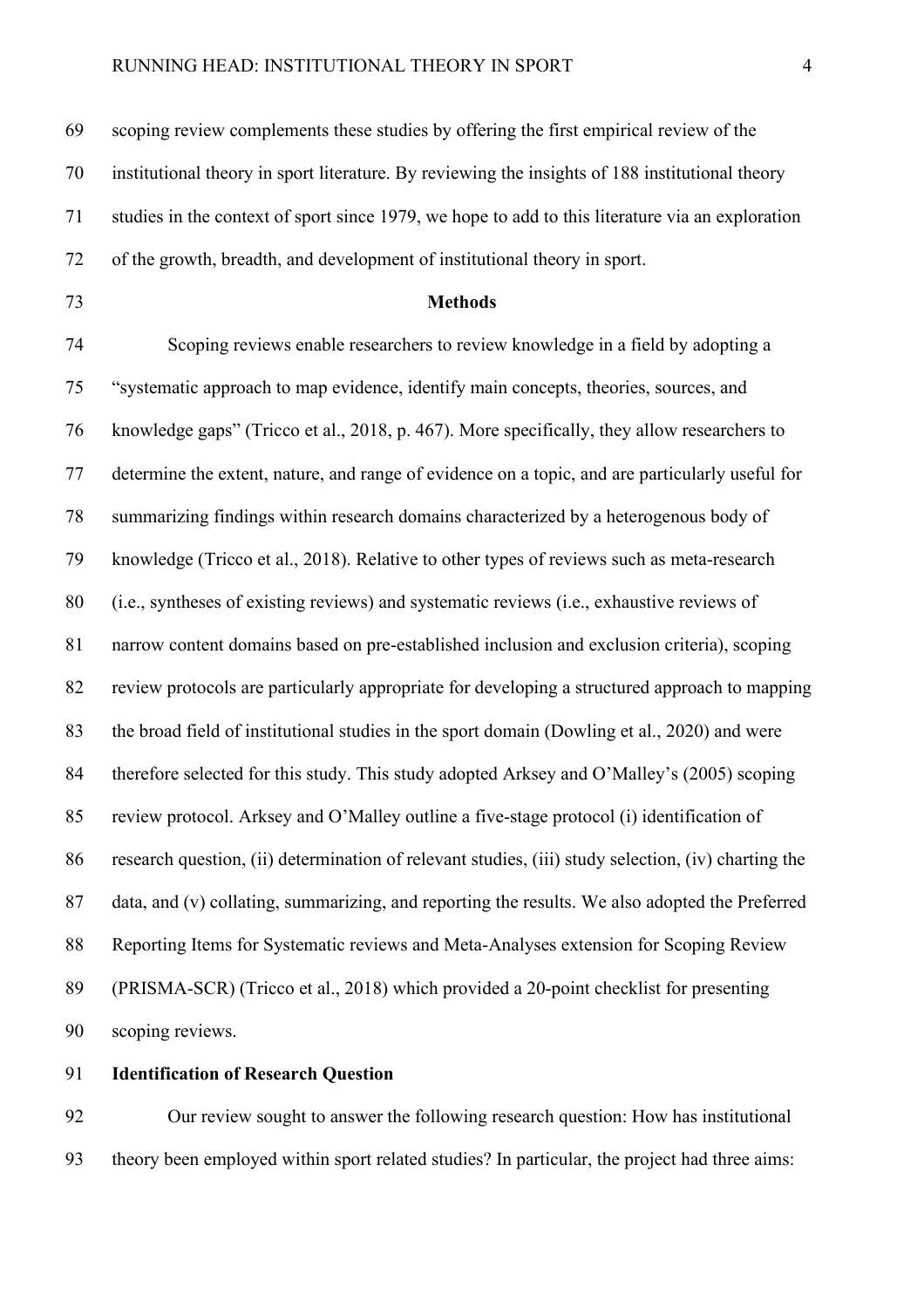(i) to investigate what is known about institutional theory within the empirical context of sport; (ii) to investigate how the use of different institutional constructs (i.e., institutional theory) within sport related literature has changed over time; and (iii) to identify potential future directions of research within institutional theory and sport related literature.

# **Determination of Relevant Studies**

 In August 2019, three electronic databases were searched (Scopus, Web of Science, SPORTDiscus) to ensure a comprehensive coverage of institutional studies in sport. The electronic database search terms "Institution\*" AND "Sport\*" (All-Fields) yielded a total of 3091 hits (Scopus n=1302, Web of Science n=1515, SPORTDiscus n=274). We further refined our search by focusing on peer-reviewed and English-language journal articles only. We also deliberately chose not to delimit our timeframe to ensure complete coverage of the literature. Consequently, all articles prior to August 2019, and those "in press" at this time, were included in our review. Through this process of refinement and once duplicates were removed, a total of 1995 articles were identified for further analysis.

## **Study Selection**

 To eliminate irrelevant studies, the research team developed explicit inclusion and exclusion criteria. Consistent with Arksey and O'Malley's (2005) protocol, these inclusion and exclusion criterion were developed post-hoc through an iterative process. In addition to the journal article and English language delimiters outlined above, an article was included if it utilized or engaged with concepts derived from organizational institutionalism (per Hall & Taylor, 1996) or referred to new institutionalism (DiMaggio & Powell, 1991) as opposed to alternate schools of institutionalism such as institutional economics and rational choice. This included any study which utilized core (e.g., isomorphism, legitimacy, logics, institutional/ organizational change, fields) or secondary (e.g., decoupling, deinstitutionalization, entrepreneur, hybridity, social movements, pluralism, materiality, leadership) institutional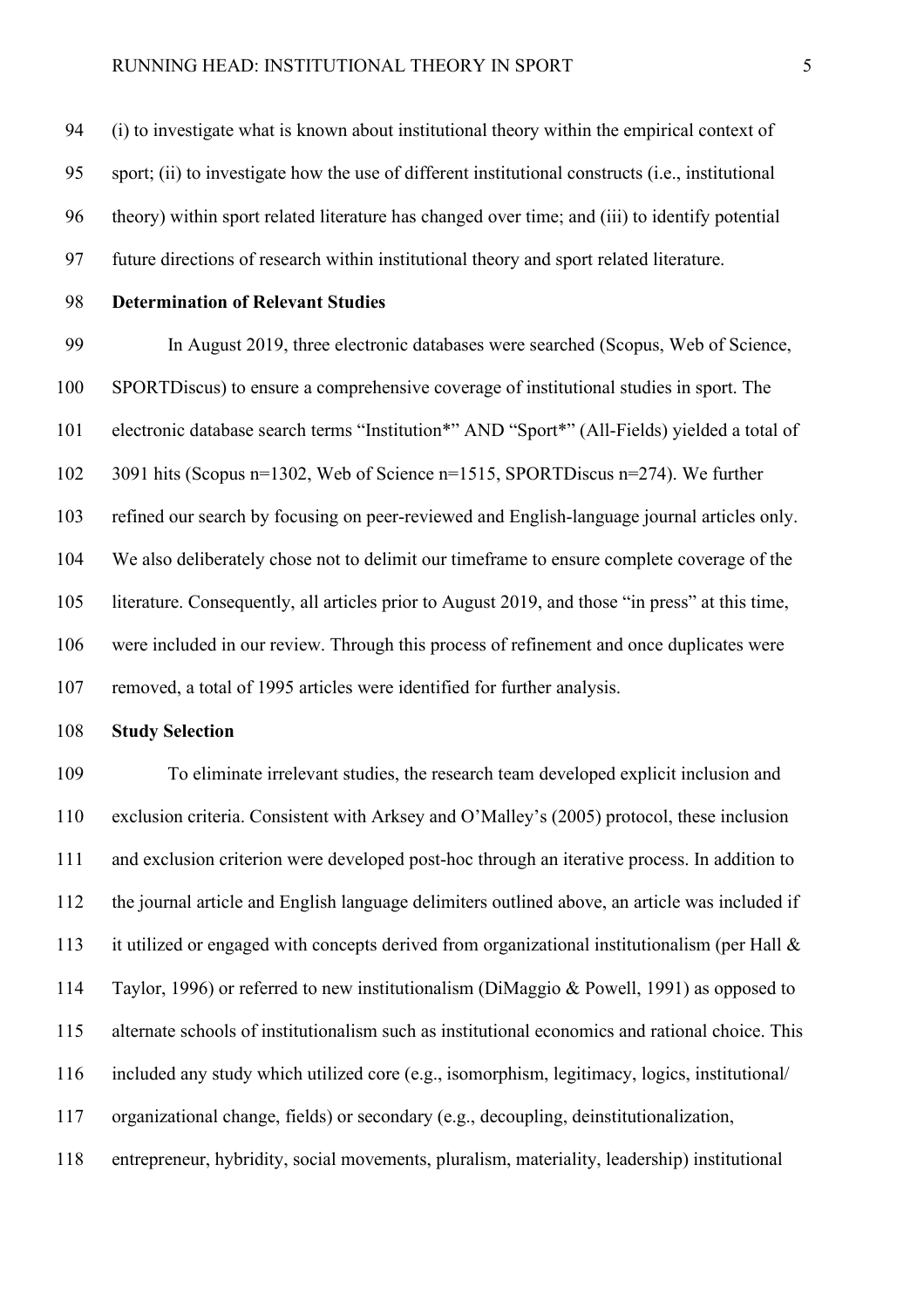concepts identified within the SAGE Handbook of Organizational Institutionalism (Greenwood et al. 2017). Delimiting studies in this way ensured that our final data set included studies which utilized the theoretical, rather than normative use of the term institution, which often describes organizational contexts (e.g., university, school, or hospital), subsets of these contexts (e.g., institutional review board), or descriptions of institutionalized persons (e.g., prisoners, mental health patients, aged care residents).

 To ensure the reliability of the selection process, the first and second author conducted an inter-coder reliability test on 100 articles from the SPORTDiscus database (first 100 automatically sorted by relevance according to EBSCO Host's algorithm). This process returned an initial result of 96% agreement, with only minor differences between reviewers on the remaining 4% of citations that were rectified upon discussion. Following this, the first four authors, then independently conducted a title and abstract review of citations to ensure that they met the inclusion criteria. Through this process a total of 209 studies were selected for full-text analysis. A further 50 studies were excluded upon an analysis of their full text, leaving 159 studies in our database. We conducted a manual search of all reference lists of these 159 studies identified in the database search to identify any additional citations that were not captured in the initial search. This extra step identified 29 additional relevant studies and took our final database to 188 studies.

## **Charting the Data**

 The next stage of the process involved charting and data extraction from the 188 citations identified from the search process. Data extraction was carried out using Microsoft Excel and involved collecting the following information on all citations: author, publication year, title, journal, journal type (i.e., sport or non-sport journal), abstract, study purpose, research questions, study location, article type (i.e., empirical/non-empirical), methodology, method, study population (e.g., national sport organizations), sport (e.g., football), use of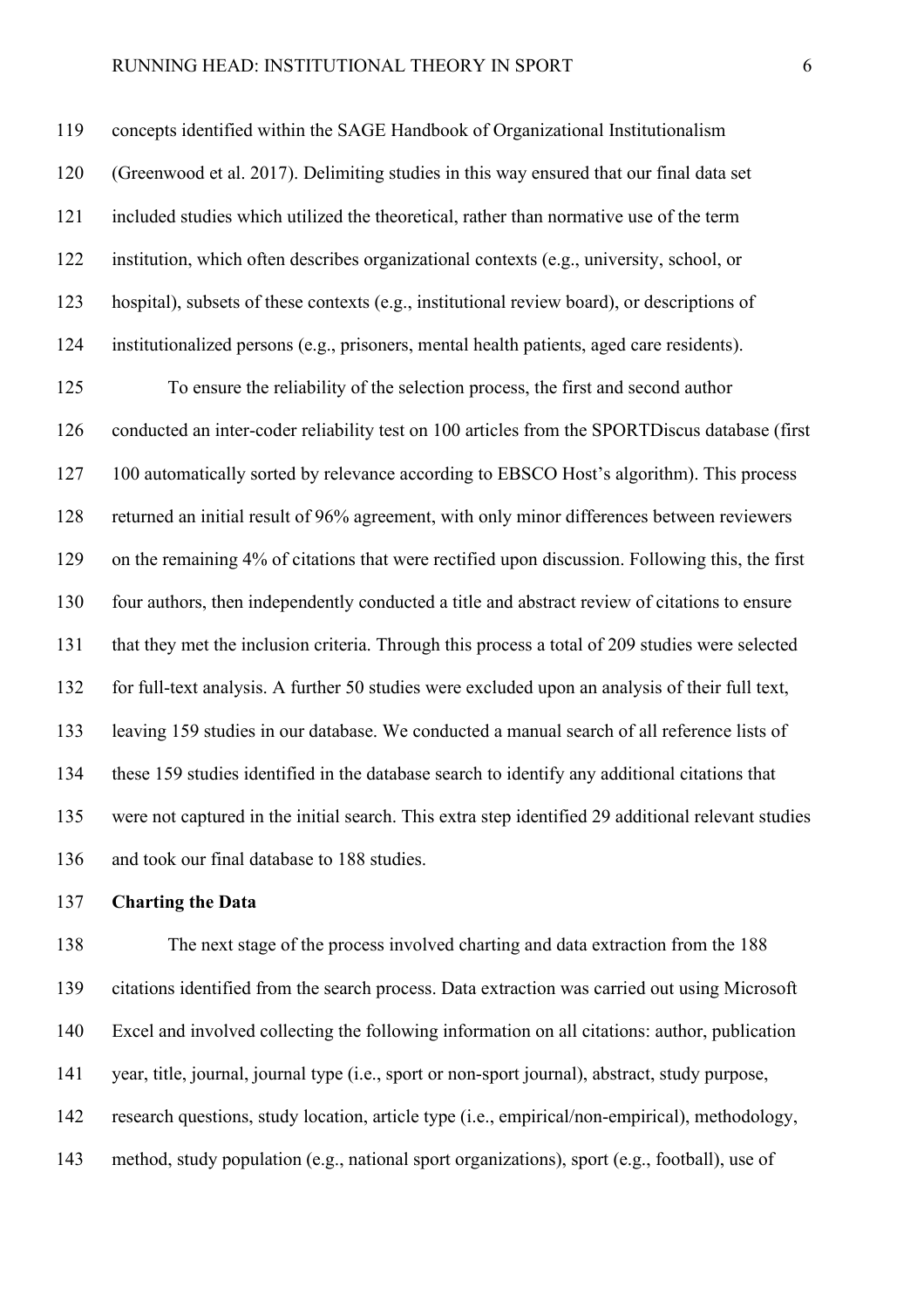theory (specific/general), core constructs (e.g., isomorphism), dynamics and processes (e.g.,

coercive pressures). The selection of these variables was based upon the research question

and overall aims. All articles were then randomly divided across the research team to extract

the relevant data. The research team also met regularly throughout this stage to ensure

accuracy and consistency of the data extraction process.

## **Collating, Summarizing and Reporting Results**

 A frequency and thematic analysis of the final database was then conducted. Frequency analysis is a descriptive statistical method that shows the number of occurrences for each variable. This analysis primarily focused on publication frequency by year, publication by journal, and geographical distribution of studies. We ran frequency analyses for publication by authors, study population, type of sport, article types and methods. We were also particularly interested in how institutional concepts had been adopted and utilized within the sport literature, so we ran frequency analyses of constructs over time. For our thematic analysis, we structured our review around the five core constructs (or tenets) identified by Washington and Patterson (2011): legitimacy, isomorphism, fields, organizational change, and logics. This enabled us to make direct comparisons about how the use of institutional theory in sport had changed over time. Additionally, the research team were also conscious of ensuring that we fully captured the use of any new concepts or recent developments that emerged within mainstream management and sport literature. For this reason, we added a sixth construct (institutional work and entrepreneurship), which emerged as an increasingly influential area of research both within the mainstream and sport 165 management literature (Nite & Edwards, 2021). The next section presents the frequency and thematic analyses in full.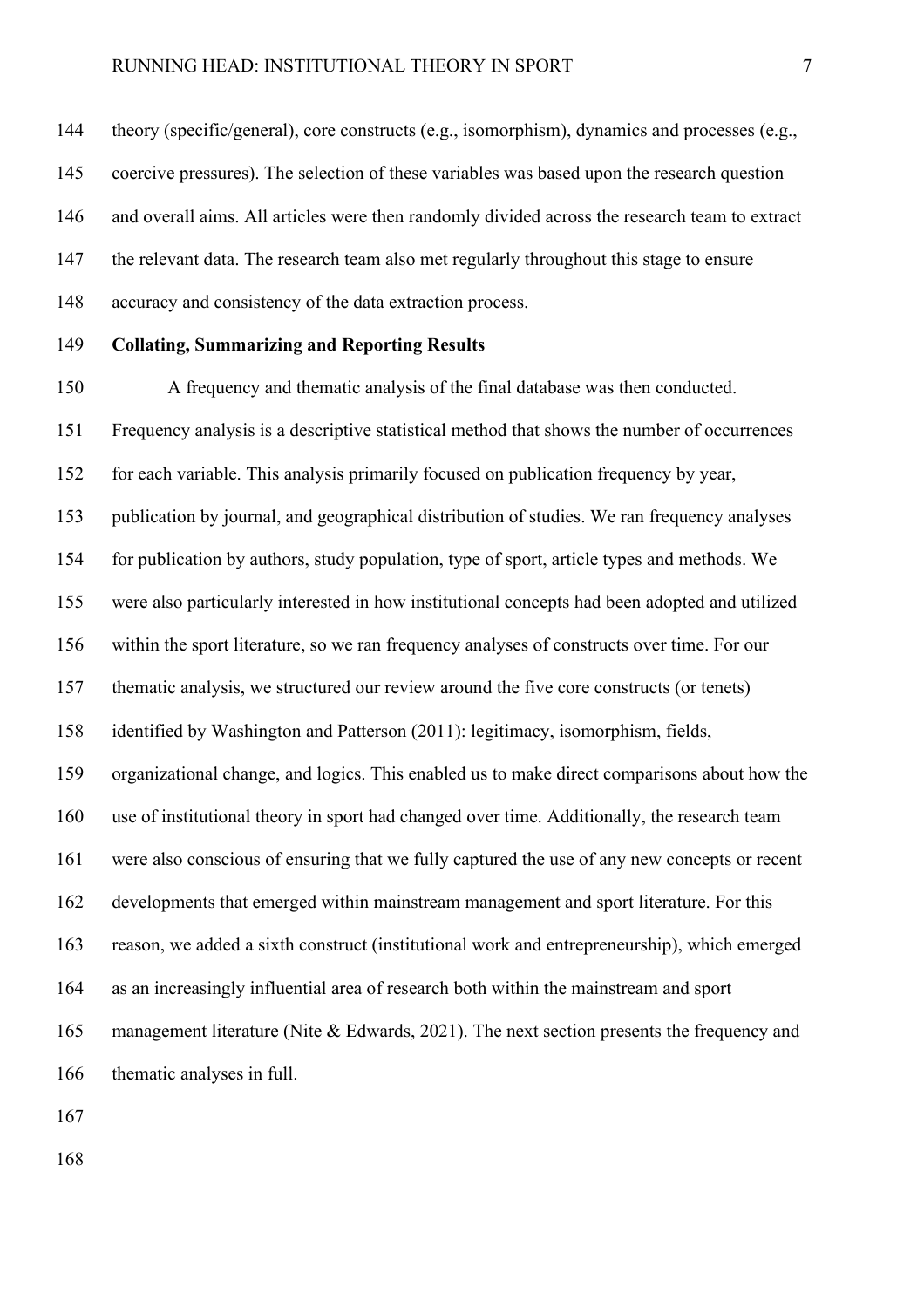#### **Findings and Discussion**

#### **Descriptive Analysis**

 The analysis yielded a comprehensive framework from which to describe the state of institutional theory in sport. The findings indicated that 229 researchers had (co)authored 188 studies since 1979. Indicative of the growth of the field, and institutional theory itself, over half (54%) of these studies have been published since 2013. Three in four studies (76%) were located within sport journals, with the *Journal of Sport Management* (31, 17%); *Sport Management Review* (24, 13%); *European Sport Management Quarterly* (15, 8%); and *International Review of the Sociology of Sport* (12, 6%) the most prominent. The remaining studies mainly appeared in mainstream management literature with the most common journals identified as *Academy of Management Journal* (4), *Organization Studies* (3); and *Canadian Journal of Administrative Sciences* (3). The most prolific researchers were identified as Trevor Slack (19), Marvin Washington (11), Eivind Skille (10), and Bob Hinings (10). Nine in ten studies that utilized institutional theories were empirical (168, 89%),

 rather than conceptual or non-empirical (20, 11%). Qualitative methodologies were the most prominent within empirical studies (128, 76%); followed by quantitative (21, 13%); and mixed methods (19, 11%). Document analysis (41%), interviews (36%), observations (9%) and questionnaire/survey (6%) were the most frequently employed qualitative methodologies.

Institutional theories were applied relatively evenly across a range of organizational contexts

including national sport organizations (33, 18%); clubs (30, 16%); universities (primarily in

the United States; 25, 13%); international federations (18, 10%); and leagues (15, 8%). A

propensity for researchers to investigate multiple organizational contexts (32, 17%) within a

single study was also noteworthy, in part due to the investigation of underlying social

structures common within the institutional perspective.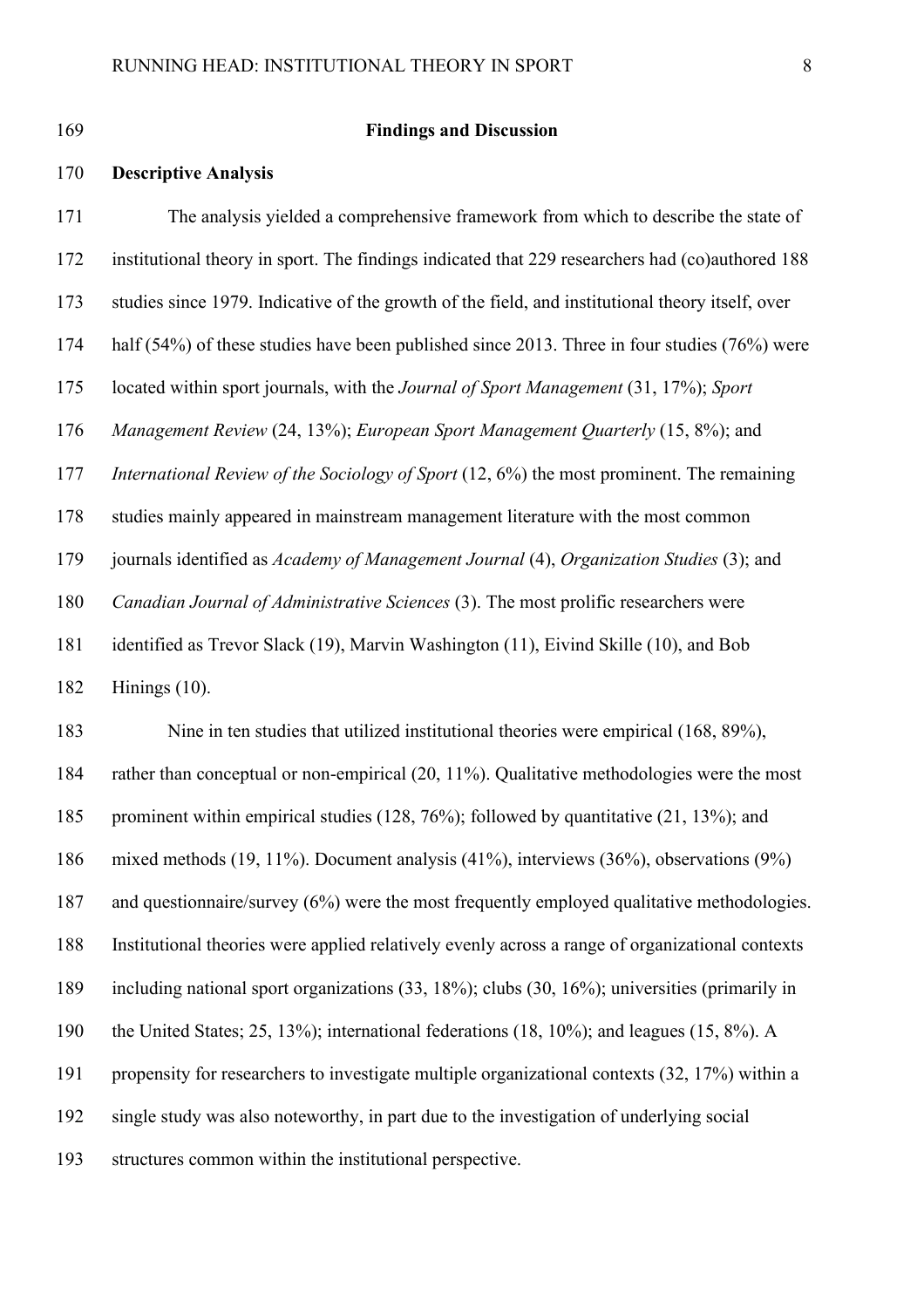## 194 **Institutional Constructs**

- 195 Three-hundred-and-six institutional constructs were utilized within the 188 studies
- 196 identified in our population, averaging 1.6 constructs per study. Building on the work of
- 197 Washington and Patterson (2011), the most applied constructs were *change* (77);
- 198 *legitimization* (including [de]institutionalization) (73); *isomorphism* (49); *logics* (46); *work*
- 199 (including entrepreneurship) (26); *fields* (27); and *other* (i.e., translation, leadership,
- 200 decoupling) (8). Figure 1 outlines the relative usage of constructs over time (i.e., the
- 201 percentage of studies that used a construct to that point in time).



202

203 The first generation of constructs in blue consisted of legitimization, change and

- 204 isomorphism and were the foundational constructs upon which neo-institutionalism
- 205 developed in mainstream management and sociological discourses from the late 1970s to the
- 206 mid-1990s (e.g., DiMaggio & Powell, 1983; Meyer & Rowan, 1977). This group of
- 207 constructs accounted for all studies in our analysis until the mid-2000s. The second
- 208 generation of constructs consisted of logics and fields (e.g., Friedland & Alford, 1991;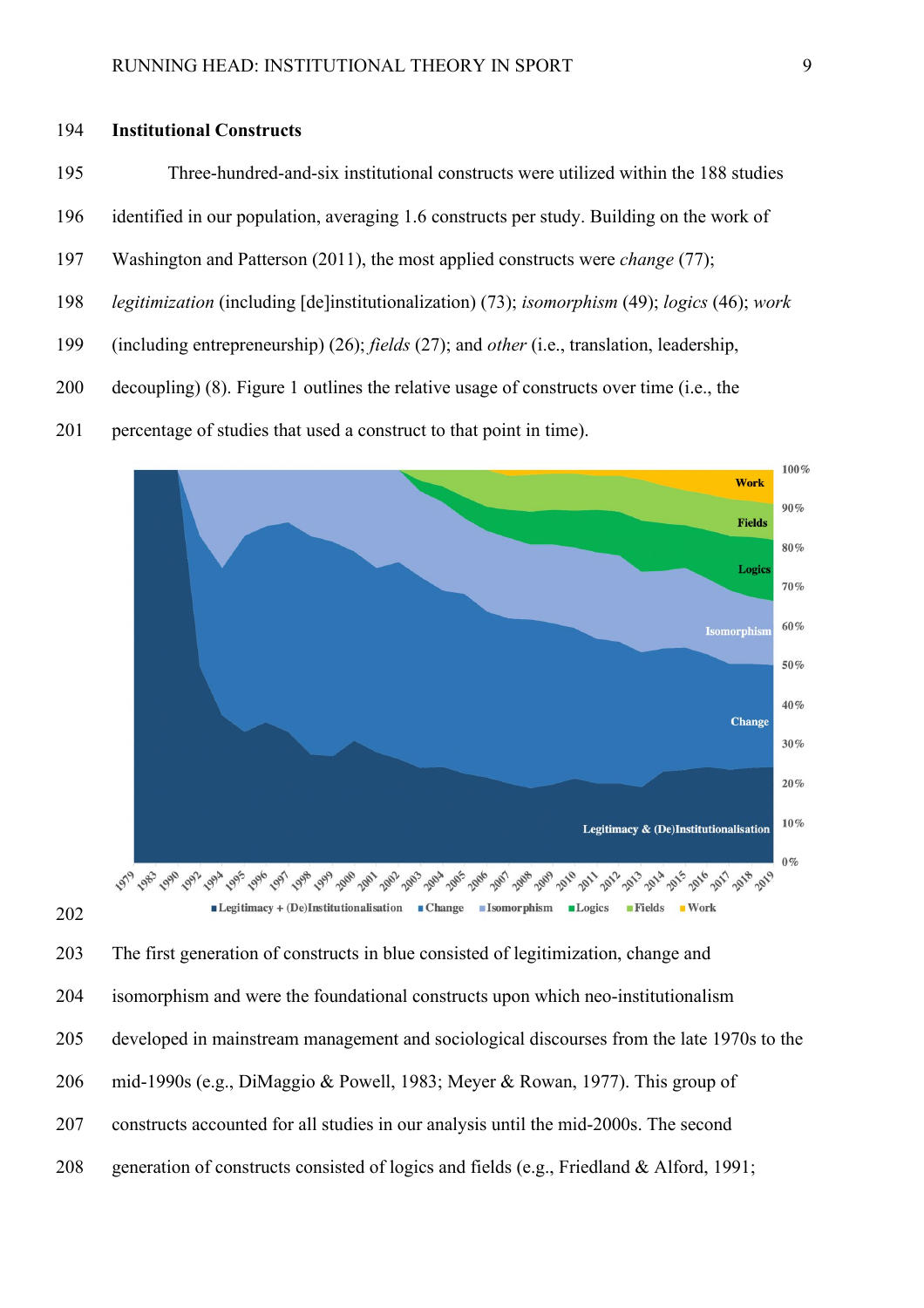209 Thornton & Ocasio, 1999). These views came to prominence within the sport management 210 literature in the mid-2000s to explain issues of competing logics within predefined areas of 211 organizational life. They also spawned several sub-domains including complexity, pluralism 212 and hybridity that are becoming more common in the literature. The third and final 213 generation picks up on the agency turn in institutional scholarship that broadly encompasses 214 notions of institutional work and entrepreneurship (DiMaggio, 1988; Lawrence & Suddaby, 215 2006). These constructs focus more on the links between institutional structures and agency 216 to better understand how agents (e.g., individuals, organizations) can influence the creation, 217 maintenance, and disruption of institutions.

218 Figure 2 presents the six constructs of institutional theory developed by Washington 219 and Patterson (2011) and Greenwood et al. (2008). In addition, we extend on their work by 220 incorporating contemporary reviews and sub-classifications of each construct to help us, and 221 the field, conceptualize the broad domain of institutional theory in sport (e.g., Durand  $\&$ 222 Thornton, 2018; Micelotta et al., 2017; Suddaby et al., 2017). We do not claim or assert the 223 relative propriety of these frameworks in comparison to the multitude of others available, 224 however, we look to these works as effective conceptual tools to organize our thinking and to 225 demonstrate the scope of the field. Each construct will be discussed below.



226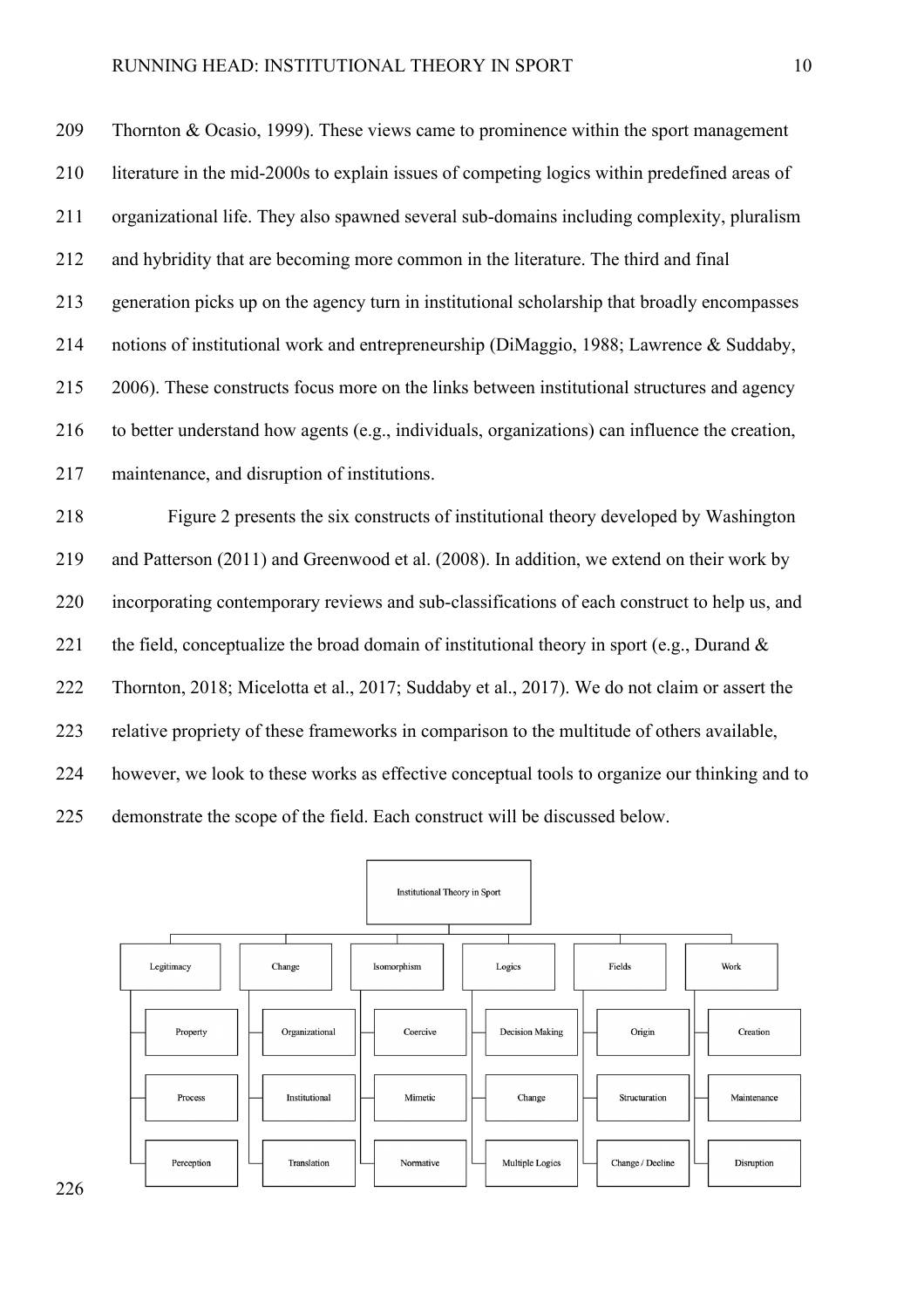## **Legitimacy and Institutionalization**

 Our analysis revealed forty-one studies that investigated legitimacy. Organizational legitimacy can be defined as "the perceived appropriateness of an organization to a social system in terms of rules, values, norms, and definitions" (Deephouse et al., 2017, p. 32). Whilst the literature has identified many types of legitimacy (e.g., pragmatic, moral, cognitive), we draw from the legitimacy review study conducted by Suddaby et al. (2017) that identified three sub-research domains: legitimacy-as-property (i.e., as something an organization owns); legitimacy-as-process (i.e., socially constructed via interactions between actors); and legitimacy-as-perception (i.e., a collective social judgement or evaluation). The concept of legitimacy as a property that an organization owns has been utilized to explain a wide range of settings including the regulatory legitimacy of new lifestyle sports (e.g., Batuev & Robinson, 2018) and the utility of legitimacy to attract funding, support 239 policy goals, and to provide governance oversight (e.g., Stenling & Sam, 2017). When viewed as a process, legitimacy studies have investigated the legitimation processes of various sport leagues, associations, and regulatory bodies (e.g., Read et al., 2019). Finally, a small but promising area of research has investigated perceptions of legitimacy. Particularly noteworthy here is the development of a framework that identified six themes that influenced how stakeholders perceive the legitimacy of a sport organization: role in community, staff and organizational behavior, valuing community, development approach, local players, and 246 trialling procedures (Lock et al., 2015).

 Institutionalization and legitimacy often work in a symbiotic manner (e.g., Meyer & Rowan, 1977). From this perspective, institutionalization can be thought of as a "specified process of the social construction of value and the attainment of legitimacy… where certain practices can be seen as the only natural way of action" (Washington & Patterson, 2011, p. 5). Our analysis identified twenty-one studies that specifically investigated a form of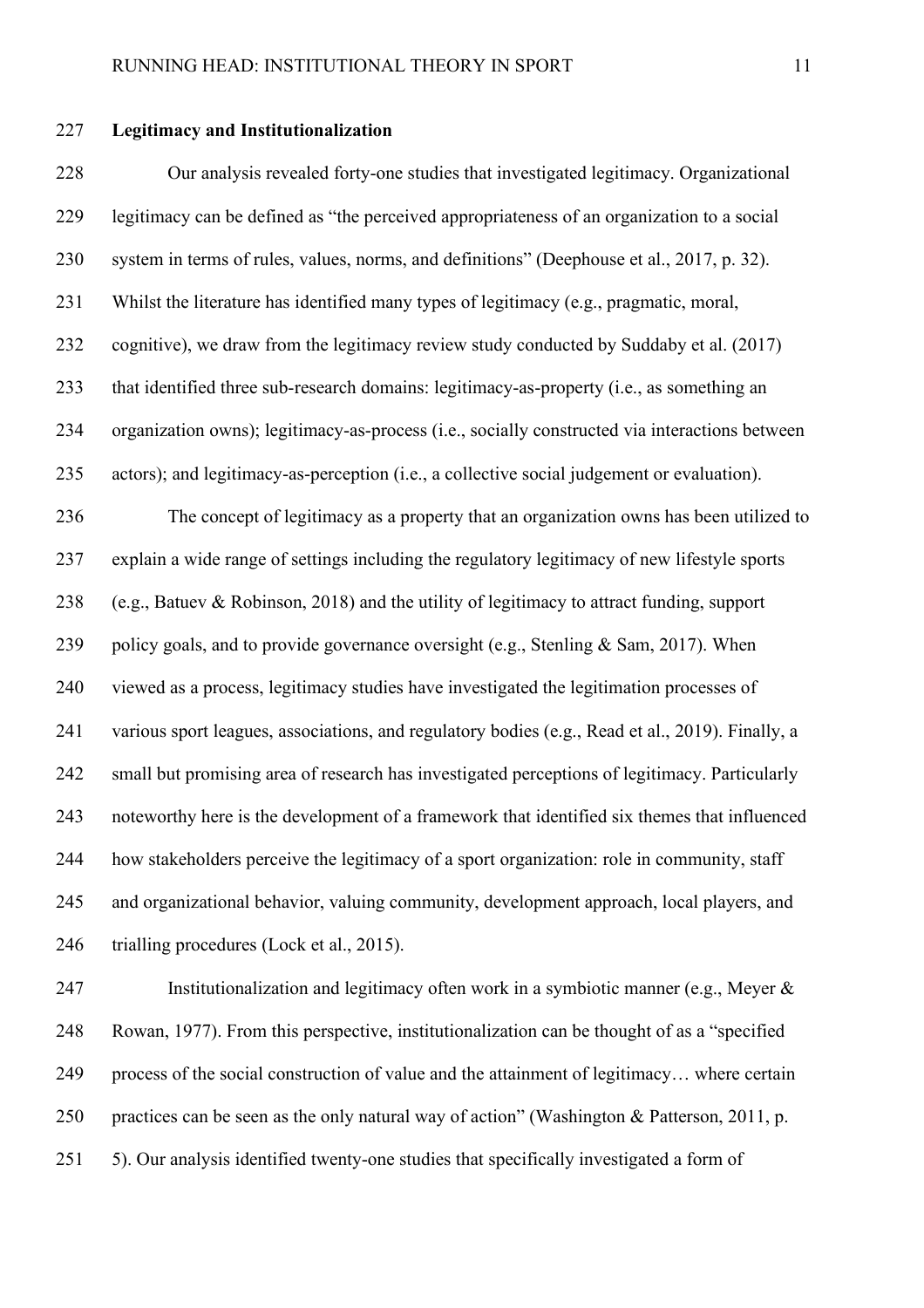institutionalization. For example, the institutionalization of governance and control structures (Kikulis, 2000); or anti-ambush marketing legislation within the Olympic movement (Ellis et al., 2016). Eleven further studies investigated deinstitutionalization (i.e., the reversal of institutionalization processes) and were particularly prevalent in early institutional change studies (e.g., O'Brien & Slack, 1999). An inherent difficulty in institutionalization studies is the description of a program or structure that has, or is becoming, taken for granted or the natural way of action. Consequently, many studies couple institutionalization as a point of reference for historical activity that has subsequently been challenged or changed.

**Change**

 Seventy-seven studies were identified in our review that broadly related to change. Although we recognize their overlap, studies were categorized into three indicative areas: *organizational change* (n=26); *institutional change* (n=44), and *translation* (n=7).

*Organizational change* 

 The first generation of change research grew out of an attempt to understand how the institutional environment influenced the structure, design, and values of sport organizations 267 (e.g., Amis et al., 2004) ( $n=19$ ). This body of research utilized design archetypes as representations of organizations (e.g., Kikulis et al., 1992), and plotted these archetypes against change tracks to determine the "incidence, nature and cause of movements and the absence of movement *between* archetypes" (Greenwood & Hinings, 1988, p. 303). The cumulation of this work was a more nuanced theoretical understanding of differences in the pace (initially quick, then slower), sequence (initially high-impact areas such as the board), and linearity (or more accurately non-linearity of change involving "oscillations and reversals") of organizational change (Amis et al., 2004). A second group of studies utilized Pettigrew's (1987) contextualist approach to understand change based on content, context, 276 and process  $(n=4)$ . This viewpoint offered a strong grounding in the external conditions for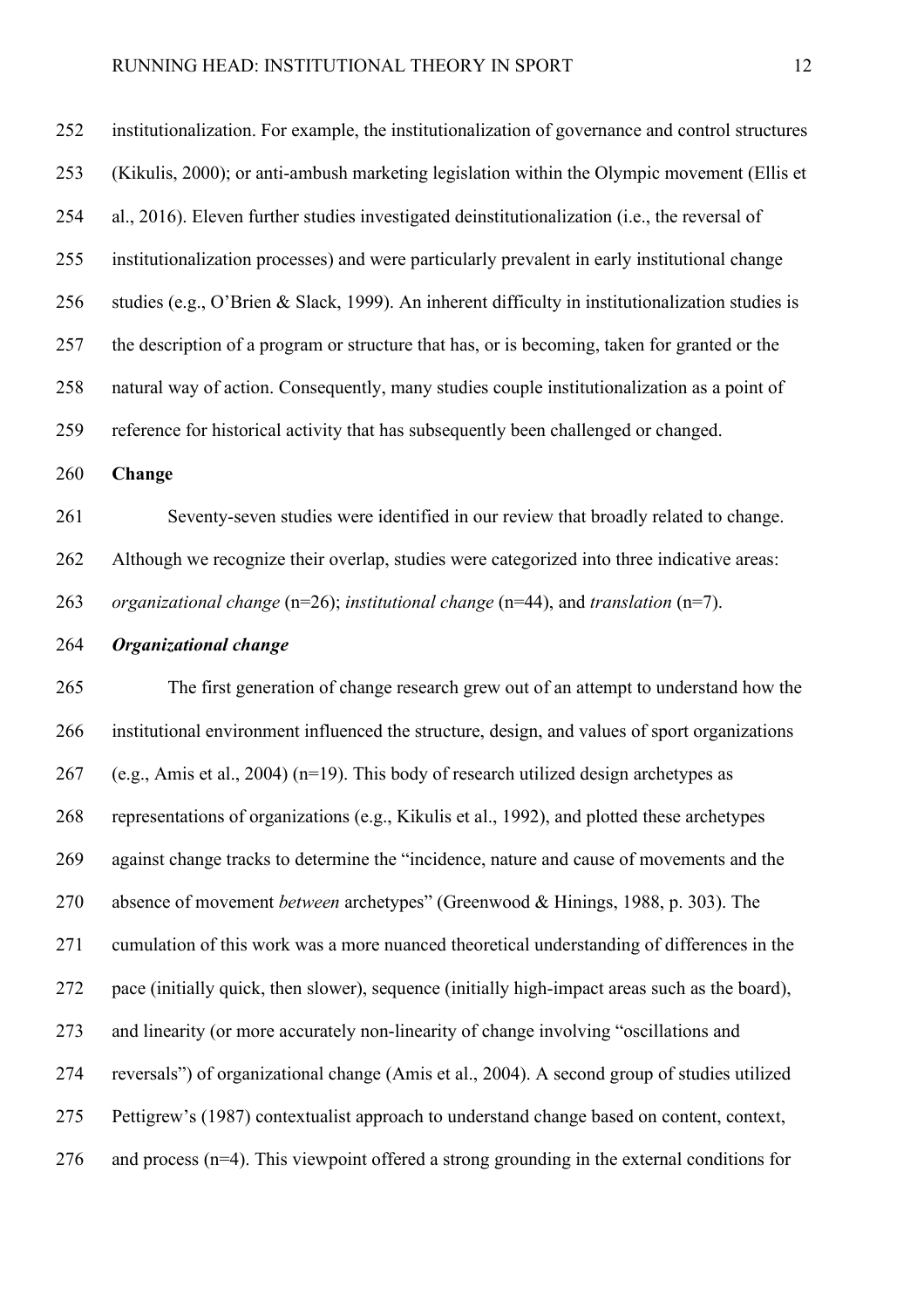change to help explain organizational change in transforming societies, or broad shifts in national sport systems (e.g., Girginov & Sandanski, 2008). The final subset of studies built on Laughlin's (1991) models of rebuttal, reorientation, colonization, and evolution to explain organizational change (n=3), drawing from more critical forms of inquiry to surface internal complexities and tensions in the change process (e.g., Zakus & Skinner, 2008).

#### *Institutional Change*

 Institutional change is broadly understood as differences in the "form, quality, or state over time in an institution… [between] two or more points in time on a set of dimensions (e.g., frames, norms, or rules)" (Hargrave & Van de Ven, 2006, p. 866). We adopt the typology developed by Micelotta et al. (2017) that consists of: displacement, alignment, accommodation, and accretion*,* to classify the institutional change literature. Displacement studies investigate how institutions change when one set of institutional frames, norms, rules, 289 or logics, are displaced by another  $(n=7)$ . Within sport, this included how professionalism displaced amateurism in English cricket organizations (e.g., Wright & Zammuto, 2013), or how cultures of similarity were challenged by diversity initiatives (e.g., Cunningham, 2009). Alignment research (n=19) has investigated how "institutional entrepreneurs embed changes into existing institutions and how macro-environmental evolutions can entail gradual and piecemeal institutional transitions" (Micelotta et al., 2017, p. 1901). For example, as societal norms and expectations changed toward concussion (e.g., Heinze & Lu, 2017); pay (e.g., Wright & Zammuto, 2013); and intercollegiate sport (e.g., Nite et al., 2019); powerful organizational actors worked to align their institutional fields with these changes to preserve the prevailing institutional structure. In fragmented and contested domains, forms of accommodation may occur between challengers seeking "to profoundly reconfigure the redistribution of material and symbolic resources" and incumbents who benefit from the existing arrangements and seek to protect their position (Micelotta et al., 2017, p. 1902)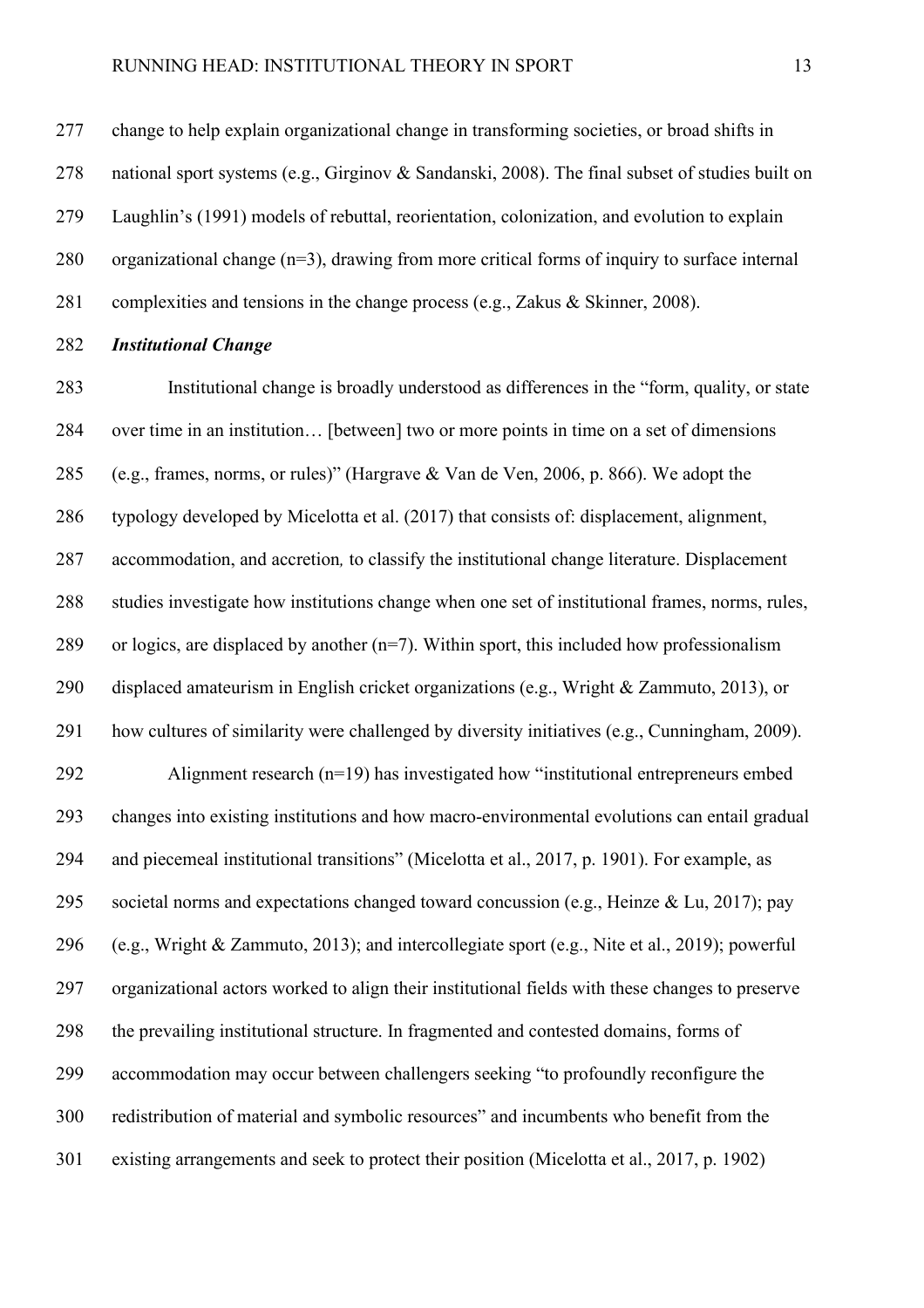(n=6). Studies have demonstrated the complex stakeholder environments in sport necessitate accommodation (e.g., Pedras et al., 2020) and can turn to innovative ideas such as the development of a separate shareholding company to accommodate competing logics within a single organization (Skirstad & Chelladurai, 2011). Finally, an emerging area of institutional research investigates the accretion of "bottom-up", "uncoordinated", or the "amplification of micro-level interactions" that can lead to transformational institutional change (n=3). For example, changes in sport participation (Borgers et al., 2019); discursive practices between institutional entrepreneurs and defenders (Lakshman & Akhter, 2015); and the "unintentional coproduction" embedded in the everyday organizational life of sport organizations (Fahlén & Stenling, 2019) can all, over time, lead to substantive institutional change.

## *Translation*

 Translation primarily investigates how ideas travel (n=8). The concept is broadly defined as when "new ideas are combined with already existing institutional practices and … involves the combination of new externally given elements received through diffusion as well as old locally given ones inherited from the past" (Campbell, 2004, p. 80). The concept of translation has been used in a relatively specific manner in sport studies. Predominately by Scandinavian scholars to investigate how sport policies and programmes from central formulators are translated and applied by implementors in local contexts (e.g., Skille, 2011). **Isomorphism**

 Generally, isomorphism refers to the notion that institutionalized ideas can influence organizations to embrace structures and forms that resemble other organizations in the field and as a result become increasingly similar (DiMaggio & Powell, 1983). More specifically, it has been argued that "organizations increasingly become isomorphic [i.e., similar] over time as they collectively incorporate templates for organizing from their institutional environment in search of legitimacy" (Heugens & Lander, 2009, p. 61). However, this process assumes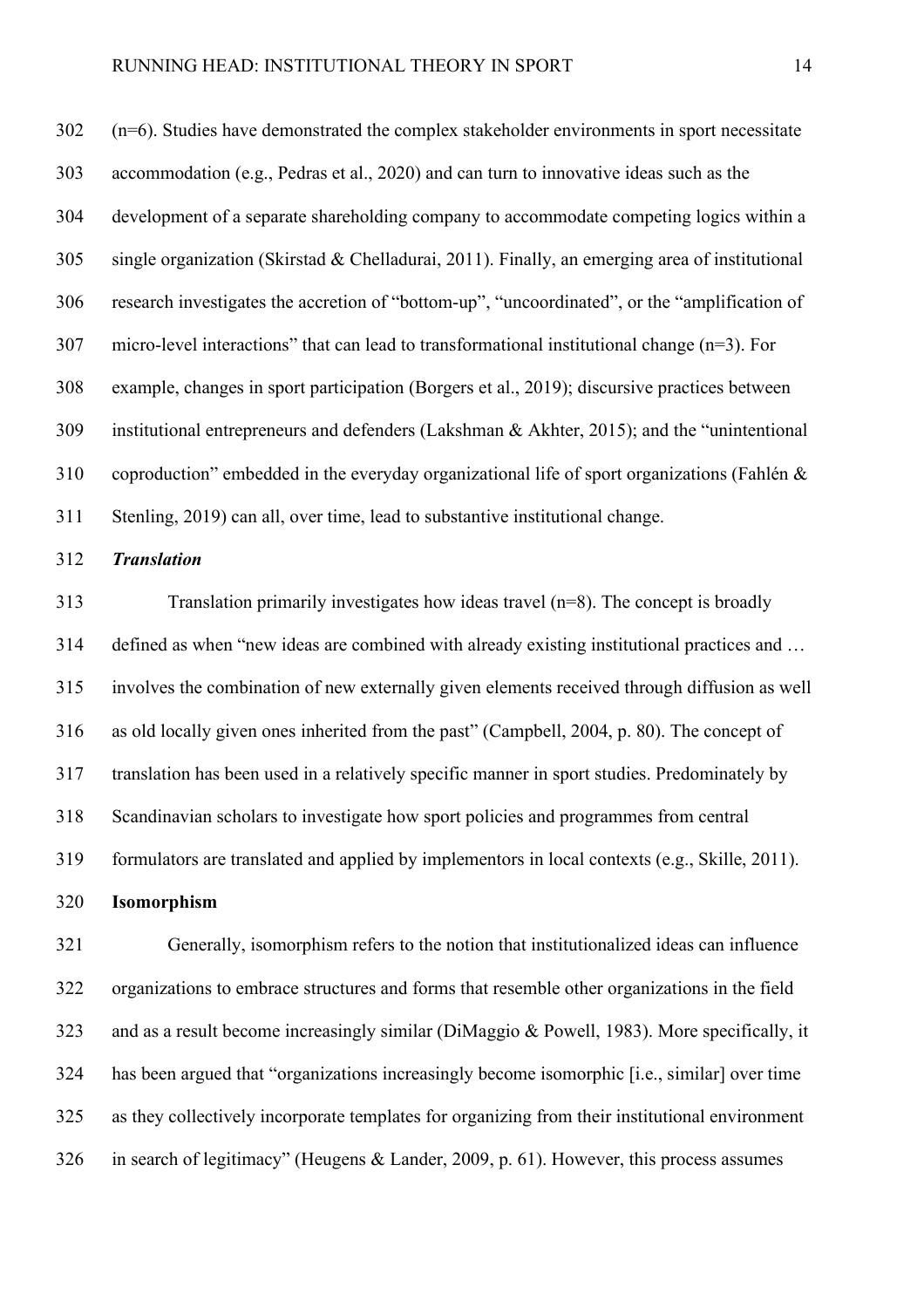## RUNNING HEAD: INSTITUTIONAL THEORY IN SPORT 15

 that adopting these specific practices will help provide a competitive advantage for the 328 organization (i.e., adoption = survival) when in reality this notion is a myth (Meyer  $\&$  Rowan, 1977). Forty-nine studies in this analysis considered isomorphism in their research. Several moderating field level influences on isomorphic processes have been identified. For example, DiMaggio and Powell (1983) detailed three generic isomorphic pressures that can lead organizations to become increasingly similar (mimetic processes, normative pressures, and coercive isomorphism). Mimetic processes are often caused by uncertainty (ambiguous goals or environmental) and during these times, organizations will try to copy or imitate others who are seen as successful or legitimate (DiMaggio & Powell, 1983). Normative pressures on the other hand are associated with the adoption of practices or structures concerning what is generally considered to be a proper course of action within a particular field (e.g., professionalization) (Greenwood et al., 2008). Finally, coercive isomorphism is the product of power relationships and politics. Often, it results from "both formal and informal pressures exerted on organizations by other organizations upon which they are dependent and by cultural expectations in the society within which organizations function" (DiMaggio & Powell, 1983, p. 150). Many of the studies in this review (n=31) that applied isomorphism as a main construct also discussed the impacts of all three pressures. For example, Slack and Hinings (1994) used the concept of isomorphism and related institutional pressures to explore the emergence of professional and bureaucratic organisational structures in Canadian national sport organizations. On the other hand, some studies referred to the generic isomorphic pressures without specifically discussing isomorphism as a core construct (n=4). Leopkey and Parent (2012) for example, used DiMaggio and Powell's (1983) three generic pressures to describe how the concept of event legacy became institutionalized within the Olympic Movement. Twelve studies utilized isomorphism as a core construct but did not detail the isomorphic processes involved.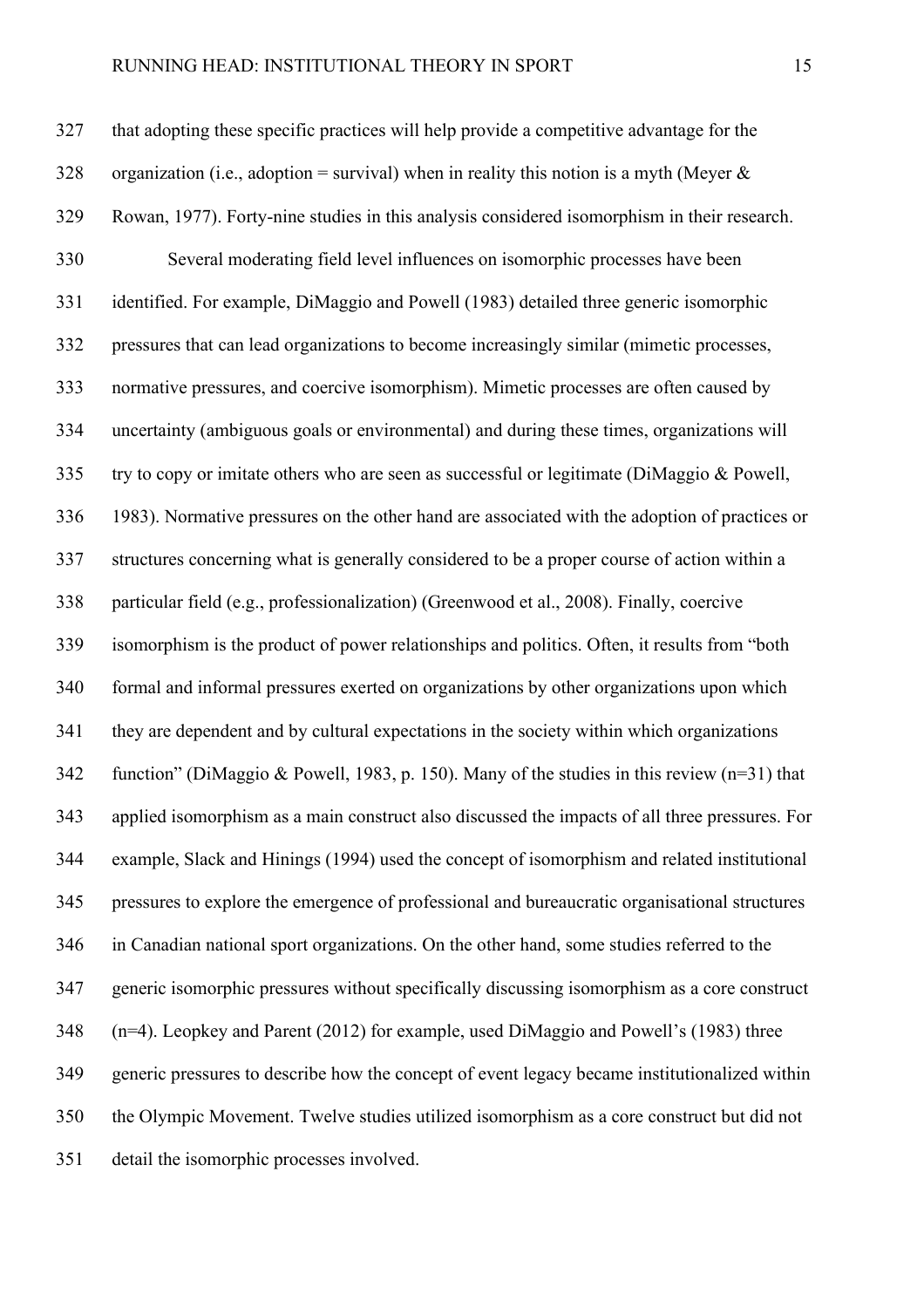**Logics**

 The concept of institutional logics emerged and evolved in response to common concerns within organization studies generally, and neo institutionalism specifically (e.g., agency, bounded rationality, and disproportionate attention on both mimetic isomorphism and the structural influence of organizational fields) (Durand & Thornton, 2018). Thornton and Ocasio (1999) defined institutional logics as "the socially constructed historical patterns of cultural symbols and material practices, assumptions, values, and beliefs by which individuals produce and reproduce their material subsistence, organize time and space, and provide meaning to their daily activity" (p. 804). Ultimately, logics are understood as guiding principles that are both influenced by, and have an influence on, the behavior of actors and organizations within social and institutional contexts. It is this (i.e., Thornton & Ocasio, 1999) approach to logics, alongside that of Friedland and Alford (1991), that guided the majority of the forty-six studies in this review.

 We structure our review of logic studies in sport by combining areas of focus identified in Durand and Thornton's (2018) review and those of Lounsbury et al., (2017). Together these studies observe that research on logics tends to cover three key areas: logics and decision-making, changing logics, and dealing with multiple institutional logics.

*Logics and Decision-making*

 Fundamentally, logics are understood as a frame for organizational decision-making and action. While some studies have specifically examined this relationship, fewer have focused here compared to the other two areas. Those that have, largely concentrated on the differing impact of multiple logics. For instance, Southall et al. (2008) examined how the dual logics of education and commercialism impacted the television representation of the National Collegiate Athletic Association's (NCAA) "March Madness" basketball event. In doing so, they found that the education logic had very little influence on related strategic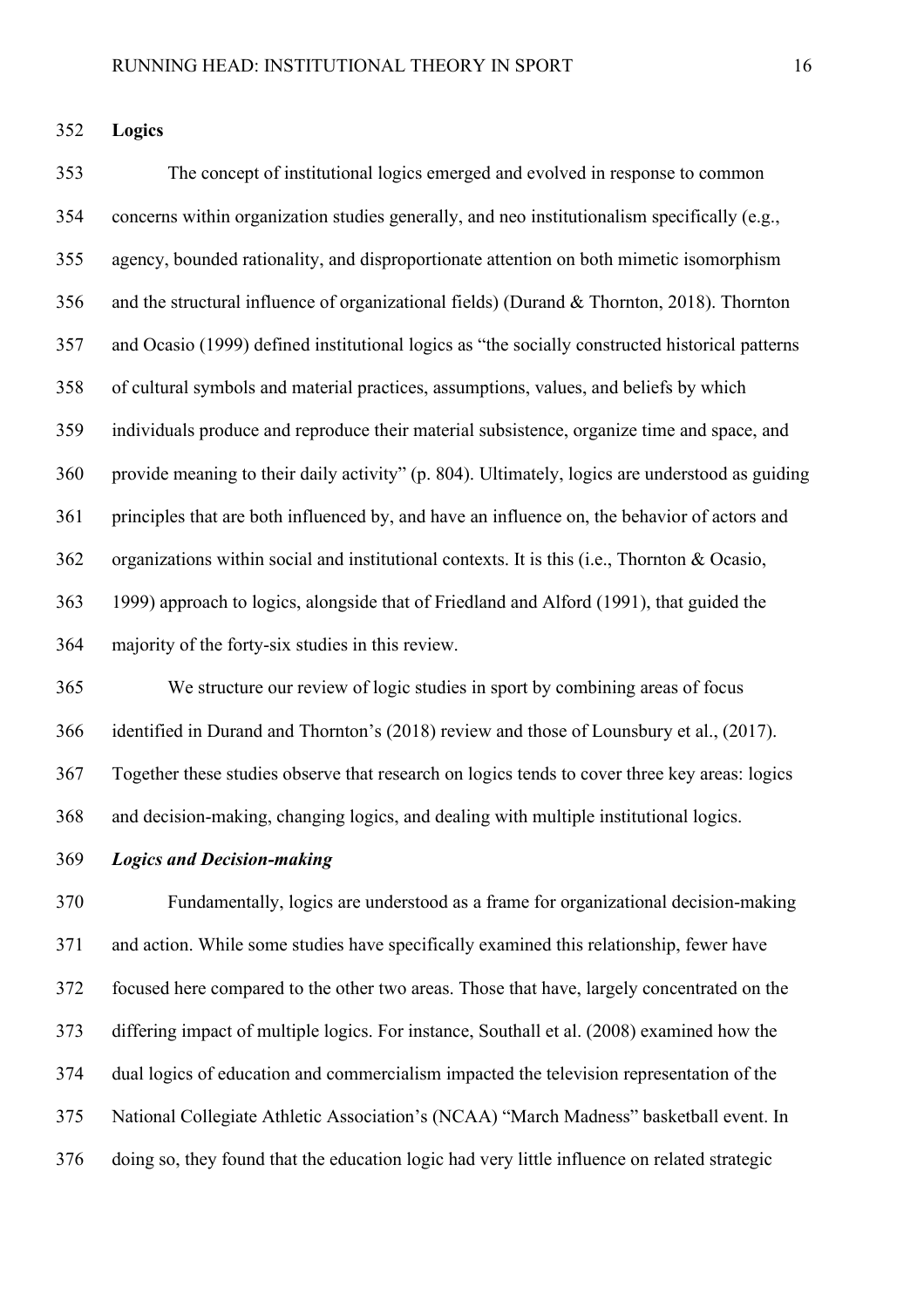decision-making, while the dominant commercial logic directly impacted strategic choices related to television production. They argued this supports the contention that even when multiple logics were present, a dominant logic held a greater influence on decision-making, while other logics may exist purely for "ceremonial conformity" (p. 694) in aid of legitimacy.

*Changing Logics*

 Despite the stability often associated with institutions, the idea that logics emerge and evolve over time in response to various social and institutional pressures is central to our understanding of logics (Thornton & Ocasio, 2008). As such, changing logics is among the most prominent and enduring elements of logics research in both mainstream- and sport- management literatures. Researchers have centred their examinations on the antecedents of, and organizational responses to, changing logics and the consequences of those changes on organizations. With respect to antecedents, studies have identified a variety of internal and external, actions, forces and pressures that have influenced change (e.g., Borgers et al., 2018). Organizational responses to, and consequences from changing logics have also received attention. Nite (2017) for instance examined how the NCAA used media message framing to undertake the institutional maintenance work to protect existing logics in response to external pressures for change. Finally, some studies in this area have specifically addressed a call for research by Washington and Patterson (2011) on the dynamics of creating and changing logics in field level institutions. Hemme and Morais (2021), for example, identified and described five rhetorical strategies used by the National Parks and Recreation Association to develop and promote the field-level logic of public recreation in the United States.

*Dealing with Multiple Institutional Logics*

 Greenwood et al. (2017) argue that "understanding how organizations cope with multiple logics is a priority in institutional research because scholars acknowledge that such 401 plurality is rather the norm than the exception" (p. 11). The importance and pervasiveness of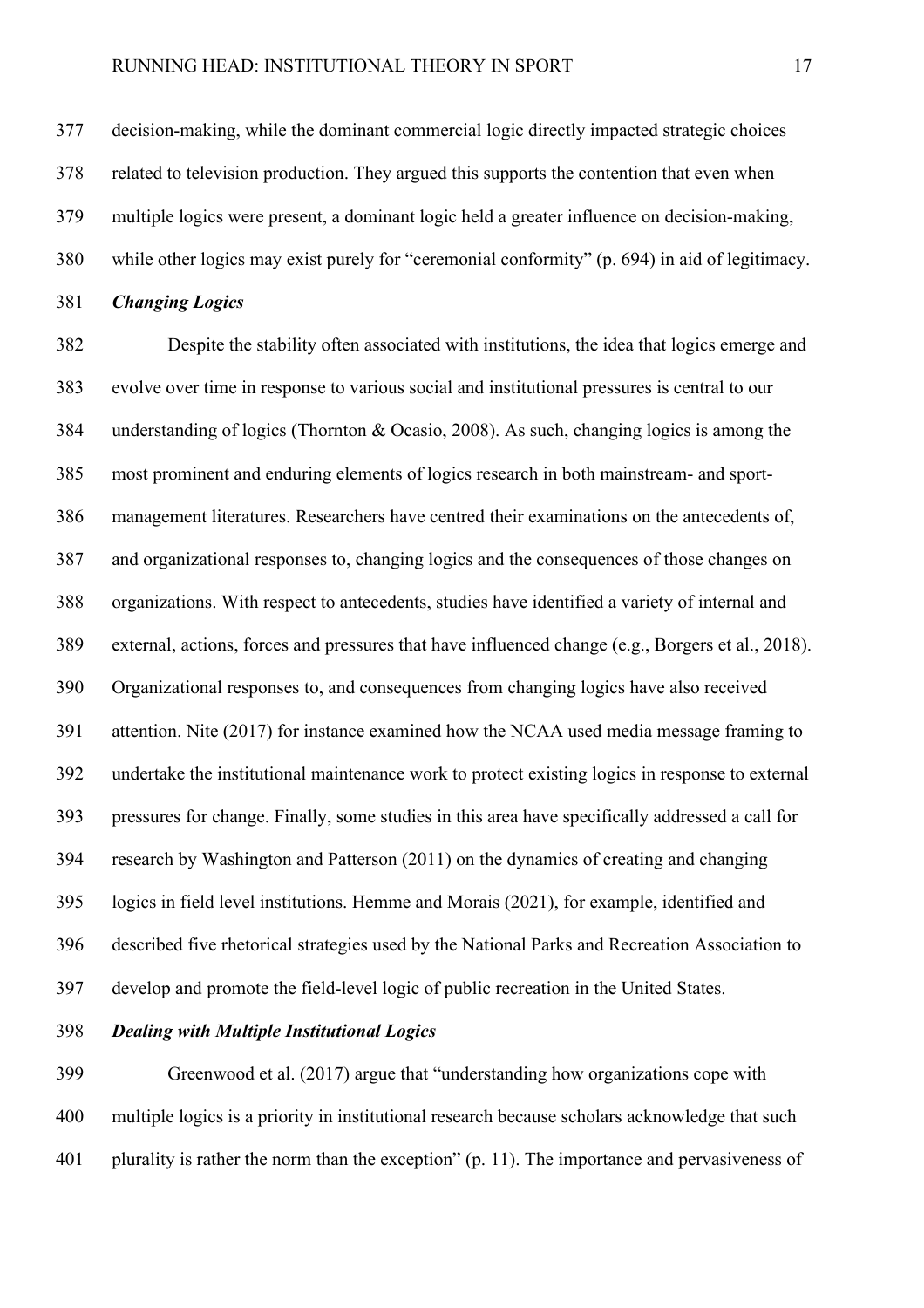multiple logics is reflected in the fact that many logic studies identified here considered multiple logics. Organization can exist within more than one institutional sphere simultaneously, and are consequently faced with negotiating multiple, pluralistic logics. Institutional complexity subsequently arises out of the existence of pluralism and generates varied responses to coping with conflicting and competing logics, such as hybrid forms of organizing (e.g., Svensson, 2017). The exploration of responses to institutional complexity was found to be central to the sport literature (e.g., Pedras et al., 2020). In particular, the strategies of structural differentiation, or compartmentalization and effective leadership, cultural buy-in, and stakeholder management were noted (e.g., Skirstad & Chelladurai, 2011). Finally, researchers in sport have taken a closer look at the impact (real or hypothetical) of specific sets of circumstances on the tensions between multiple logics at both the organizational and field level. For example, Pedras et al. (2020) found that the threat of insolvency "coalesced tension and compatibility between logics" (p. 494) at Triathlon Australia, whilst Agyemang et al. (2018) found that tensions between competing logics were eased by the perception of having to maintain an institution in response to a threat. **Fields** Fields are arguably the central organizing concept of institutional theory, Scott (2014) suggests their understanding and use continues to be both "widely accepted and hotly contested" (p. 219). The conceptual focus in sport studies seemingly revolves around the formative definition of fields put forward by DiMaggio and Powell (1983) and supported by Bourdieu's (1990) foundational notion of field. Of the 27 studies identified as directly engaging with the concept of fields, 18 provided a clear definition of fields and of those, 16 utilized DiMaggio and Powell's conceptualization to guide their understanding, while seven of those also explicitly engaged with Bourdieu's concept of field. Kitchin and Howe (2013)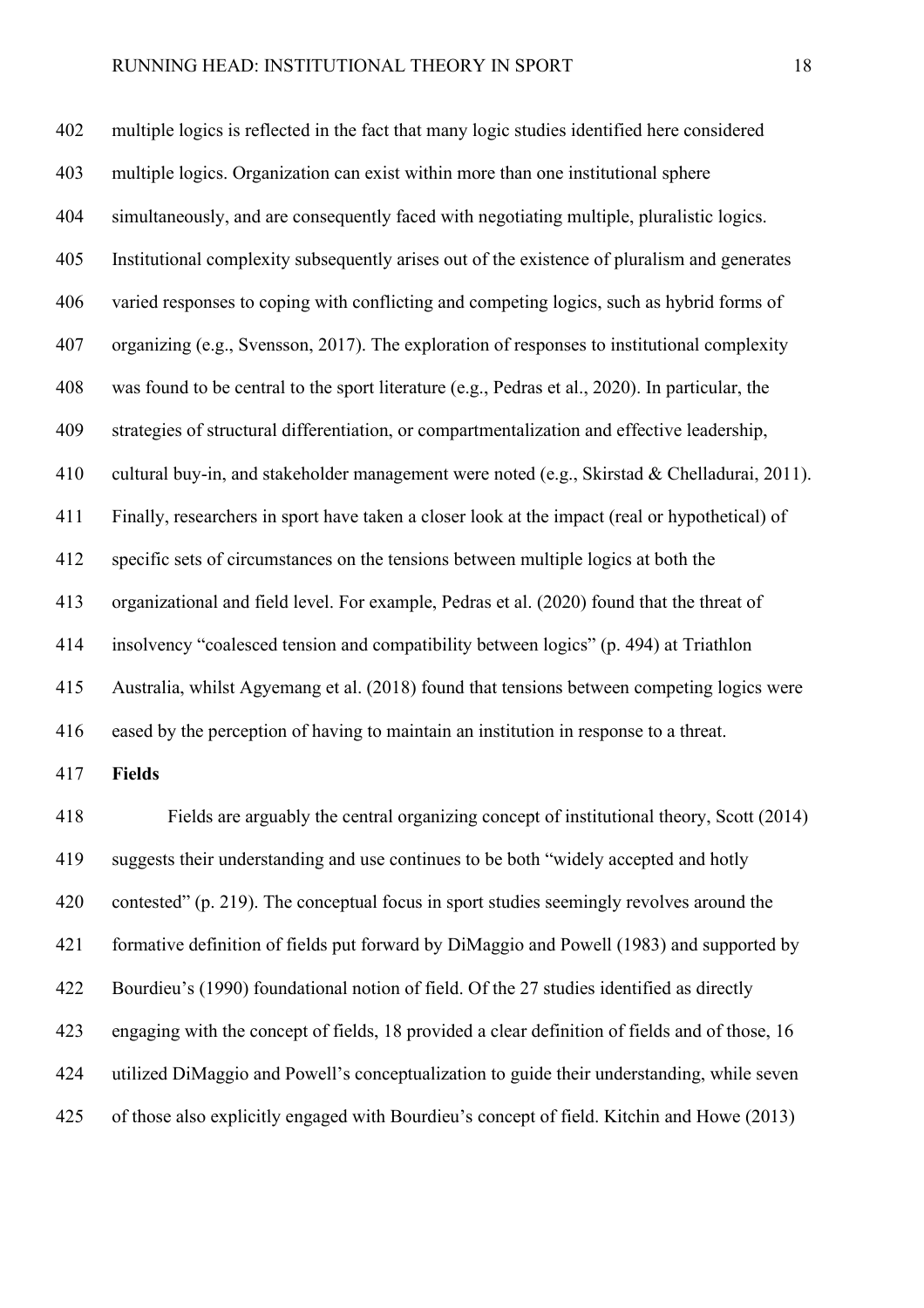provided a review of how elements of Bourdieu's practice theory (namely habitus, capital,

and most importantly field) could be integrated into sport management research.

 DiMaggio and Powell (1983) define organizational fields as "those organizations that, in the aggregate, constitute a recognized area of life: key suppliers, resource and product consumers, regulatory agencies, and other organizations that produce similar services or products" (p. 148). Washington and Patterson (2011) argued that "research in the organizational field tradition is one of the places where the research in institutional theory has moved faster than the research in the sport related institutional theory tradition" (p. 7). In the years since their seminal study, we have seen more sport studies focusing on fields. But with only 16 studies having been published since 2011 the increase has not been substantial. Scott (2014) argued that "some of the most important organizational scholarship of the past four decades has examined the origin, structuration, and change and/or decline of organization fields" (p. 223). With this in mind we used these categories to frame our discussion of sport studies that have utilized fields as their focal unit of analysis.

*Origin*

 Consideration of the origins of institutional fields was found to be an area of research that is underrepresented in sport studies. While this could be related to conceptual overlap between origin, structuration, and change, with the focus of more studies falling under the latter two, this is nevertheless a gap in the research. This gap is important as empirical examinations of field origins could arguably provide a foundational depth of understanding that would contribute to other institutional work in that field as well as offering practical insights (Washington & Ventresca, 2008). In this review, only three studies were notable for a clear focus on understanding how, why, and/or under what conditions a field comes to exist in a way that is definable. For example, Washington and Ventresca (2008) explored the origin of the field of US college athletics, whilst Hoibian (2006) adopted a historical narrative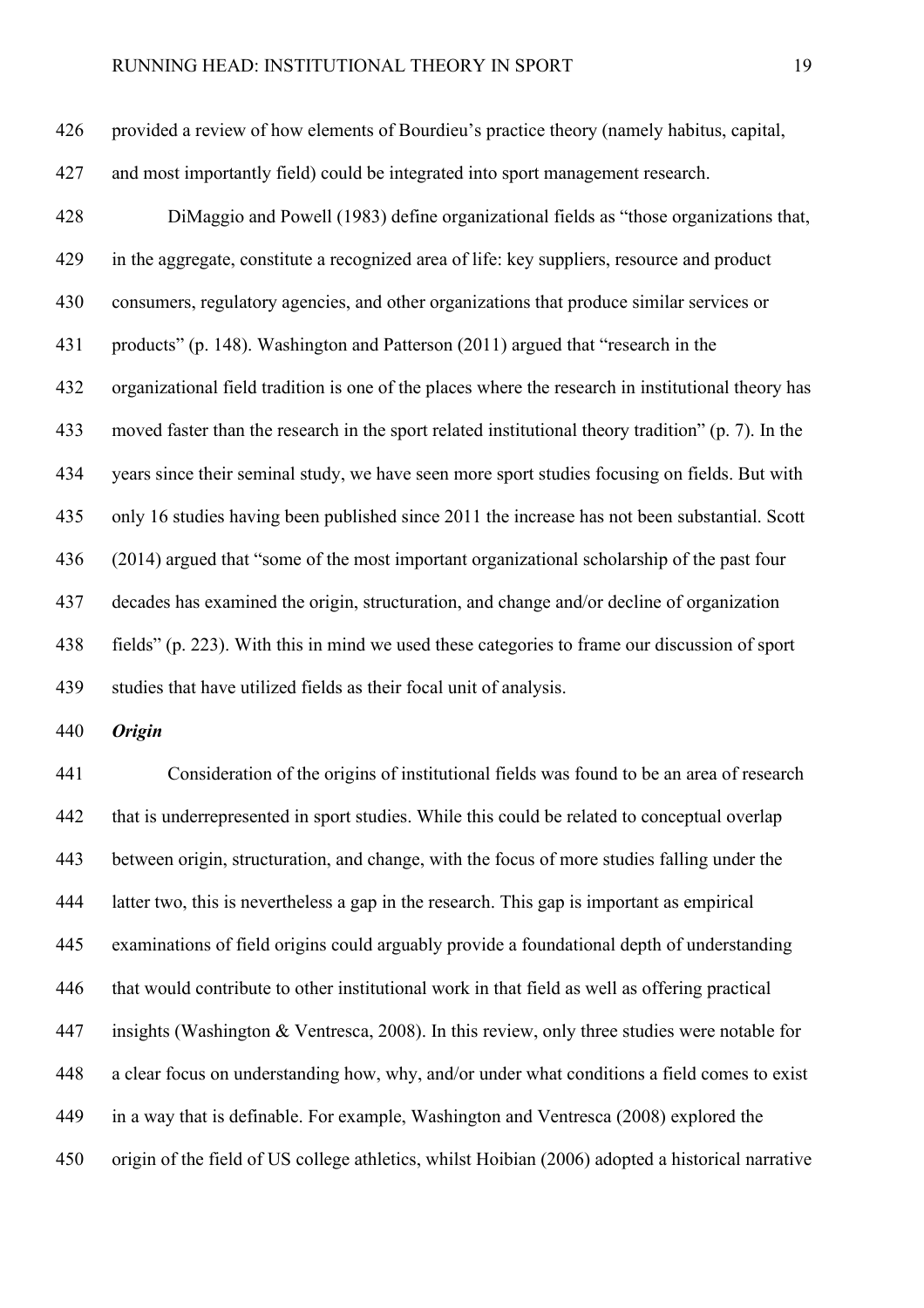by "analyzing the origin and developmental conditions of [the] social setting" (p. 341).

## *Structuration*

 DiMaggio and Powell (1983) emphasize that "fields only exist to the extent that they are institutionally defined" (p. 148) and it is this process of definition that we understand as structuration. Scott (2014) further notes that in organizational fields structuration can be referred to as "the extent of interaction and the nature of the inter-organizational structure that arises at the field level" and more broadly, the activities that produce and reproduce these social structures (p. 235). Within sport we see studies that examine many elements of field structuration. For example, Wright (2009) introduced the notion of fields as "nested" within one another, like a Russian Babushka doll, scrutinizing institutional change and formation via the interplay of societal, field, and organizational mechanisms. This same mechanism was then also adopted to examine multilevel (i.e., field) institutional change in the International Paralympic Committee (Gérard et al., 2017), finding that field level logics are simultaneously shaped by pressures coming from the top-down (i.e., from society to field) and from the bottom-up (i.e., organizations influencing the broader field).

 Research that focused on the influence of central powerful actors on field structuration was also identified. Wright and Zammuto (2013) also added a horizontal element to field structuration by investigating social positions relative to a central value system (or logic) identifying central, middle status, and peripheral actors' roles in multilevel institutional change in English county cricket. Similarly, Washington (2004) considered how the NCAA, as a powerful interest association central within the field of US collegiate athletics, challenged the National Association of Intercollegiate Athletics to maintain dominance and control over field structuration.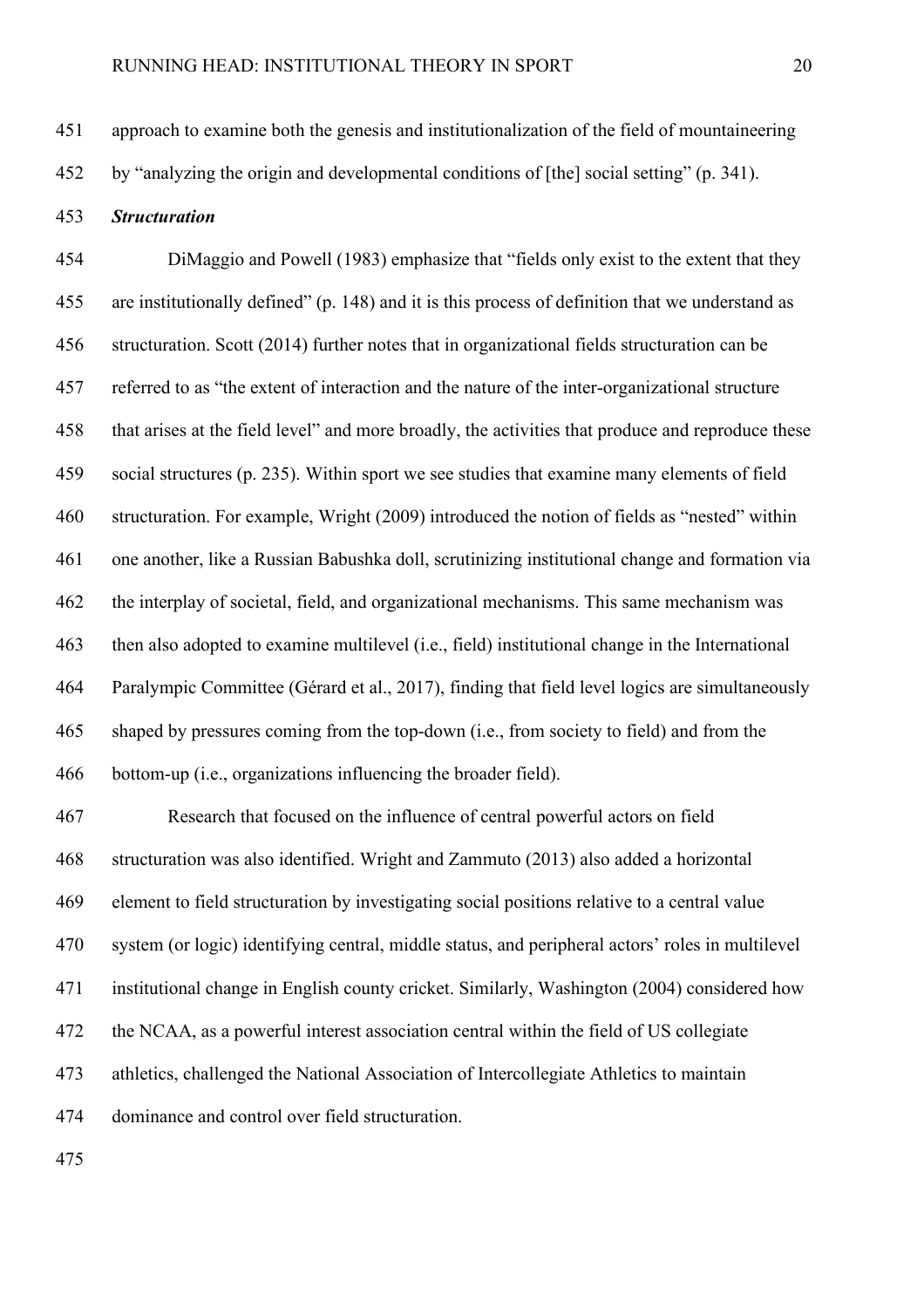## *Change and Decline*

 Change in institutional fields was found to be the most widely adopted area of field research within sport studies. In addition, as has been noted, there is broad overlap between examining change and structuration, meaning that many of the studies discussed in the previous section could also be discussed here and vice versa. Alternatively, no studies were identified as focusing on the decline of a field, signalling a key future research opportunity. Principally, studies that considered field change looked at the process of change, the nature and extent of change, and/or influences affecting change, although like the broader categories many studies cover more than one of these areas. Among the most broadly cited sport studies on the nature and extent of field change comes from Cousens and Slack's (2005) analysis of the field of North American major league professional sport. They investigated changes in four facets of the field over time, specifically: "communities of actors, their exchange processes, their governance structures, and their beliefs and institutional logics of action" (p. 13). They found that a shift in dominant logics from embracing sport specific qualities, to stressing the entertainment value of major league sport, resulted from changing governance models brought about primarily by the deregulation of cable television.

 A final group of studies on field change bring attention to the influences that can affect organizational change. Batuev and Robinson (2018) for instance identified three influences that framed the evolution of the field of skateboarding: the symbolic importance traditional non-competitive values, expanding commercial opportunities for professionalism and sponsorship, and the perceived impacts (both positive and negative) of entrance into the Olympic movement. In looking at field level change in English Rugby Union, O'Brien and Slack (2003) concluded that "a shift in the field's dominant logic is promoted, and indeed was prompted by a widespread change in its other components; notably, its communities of actors, exchange processes, forms of capital, and regulatory structure" (p. 443).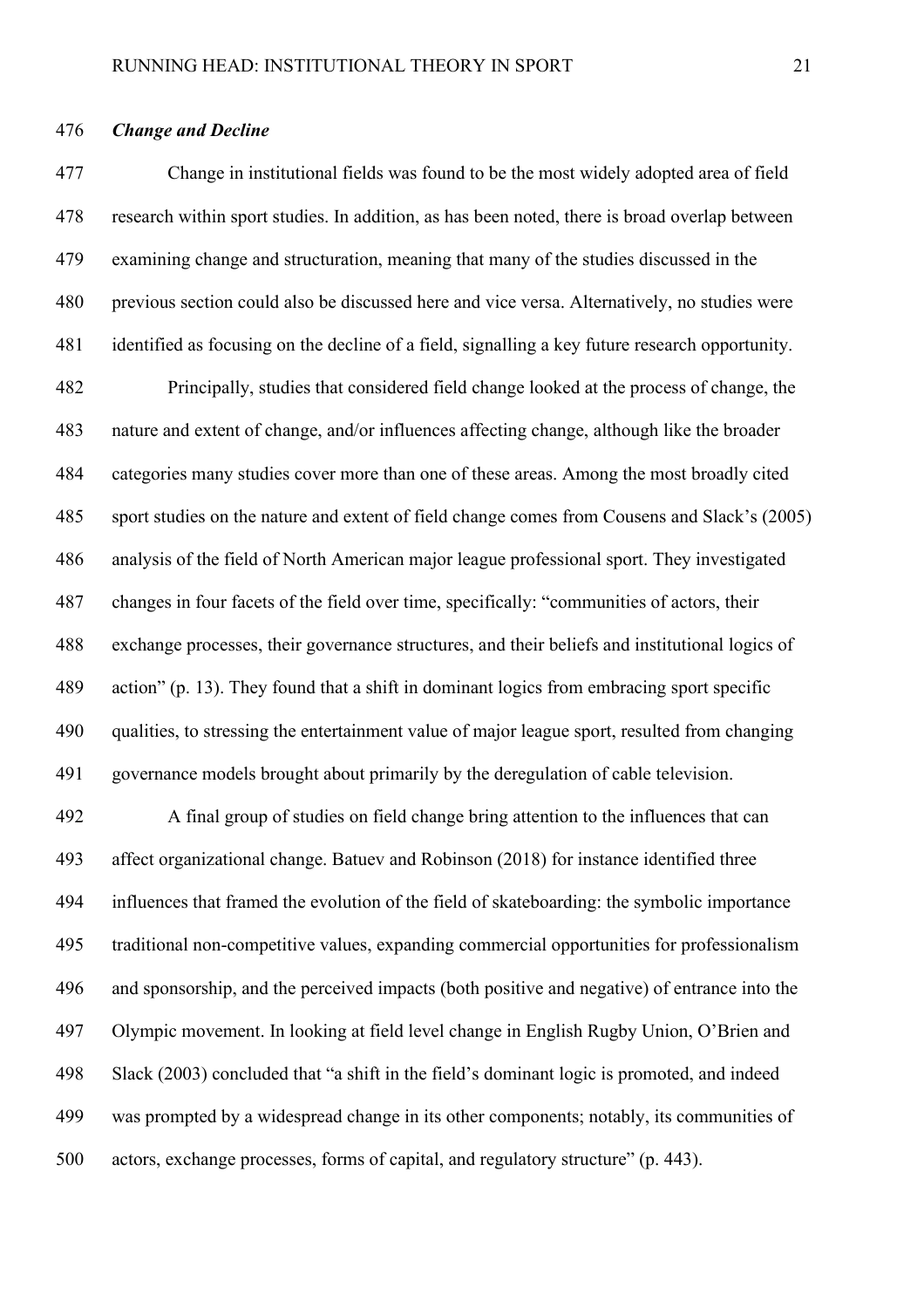## **Institutional Work and Entrepreneurship**

 One concept which has gained notable traction within institutional scholarship in the last decade is institutional work. The perspective emerged from two broader literature bases that emphasized the ability of individuals to shape institutional arrangements (DiMaggio, 1988), and the sociology of practice tradition which examines how individuals manage and influence day-to-day activities (Bourdieu, 1977). Institutional work challenges the traditional neo-institutional assumptions of structural determinism, and the notion that actors are 'cultural dopes' at the whim of institutional arrangements. In their seminal work, Lawrence and Suddaby (2006) define institutional work as "the purposive action of individuals or organizations aimed at creating, maintaining and disrupting institutions" (p. 215) and outline various forms of institutional work. Since then, the perspective has "evolved from a concept introduced to capture a set of actions described in institutional research, to a perspective on the relationship between institutions and actors associated with a distinctive set of questions, assumptions, findings and theoretical claims" (Hampel et al., 2017, p. 558). This shift is apparent from the notable scholarly attention that has been dedicated to institutional work within sport management over the past decade (Nite & Edwards, 2021).

 Our analysis identified 16 studies which explicitly adopted the institutional work perspective. Consistent with the mainstream management literature, these studies have predominantly focused on organizational and field-level institutional arrangements and have explored various research contexts including governing agencies (Dowling & Smith, 2016), sport clubs (Lok & de Rond, 2013), sexual abuse (Nite & Nauright, 2020), and mixed martial arts (MMA) organizations (Helms & Patterson, 2014; Woolf et al., 2016). We structure our review of this body of works by utilizing Lawrence and Suddaby's original categorizations: creation, maintenance, and disruption.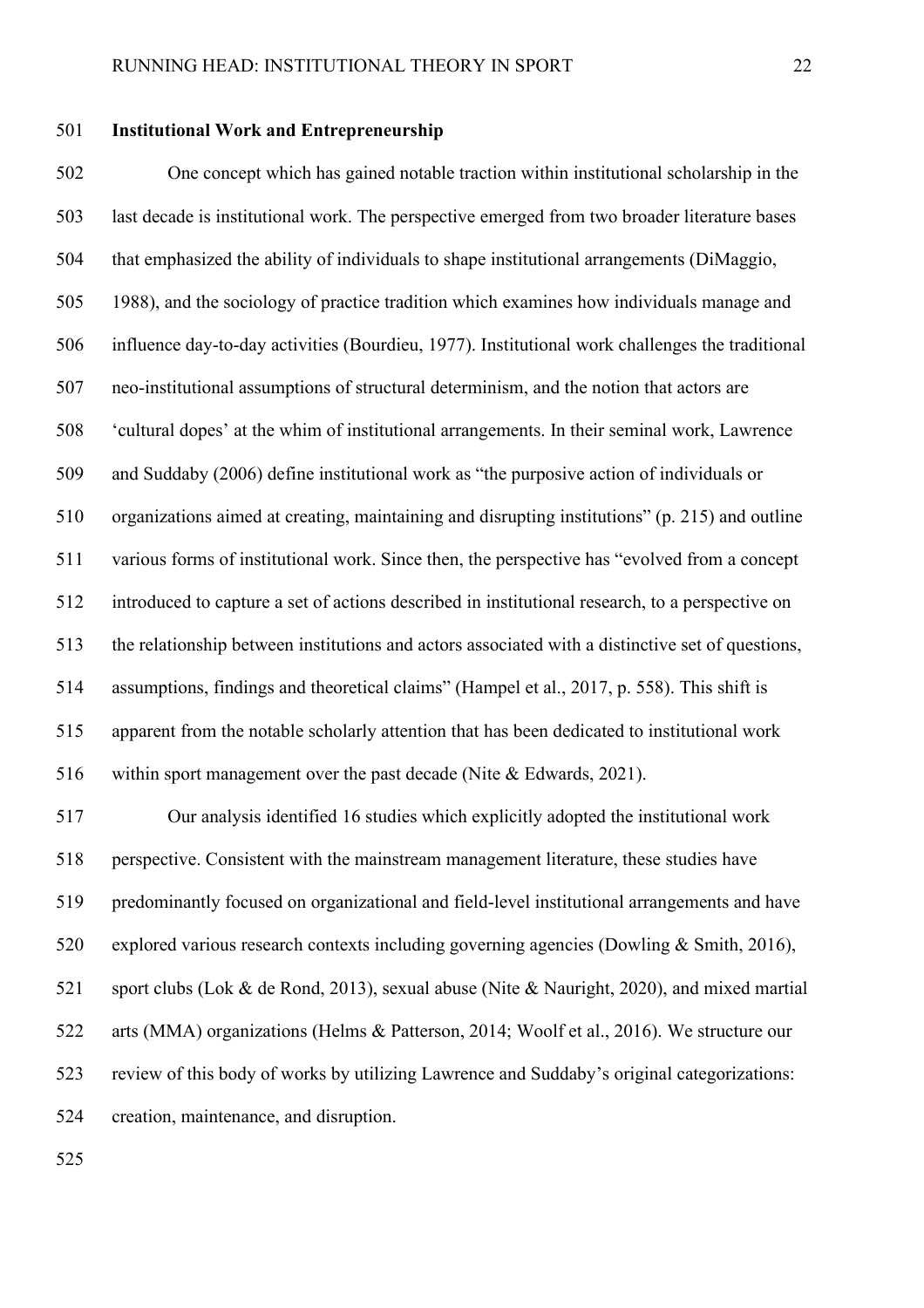*Creation* 

 Institutional work represents a fundamental departure from traditional institutional sport scholarship that predominantly emphasized the influence of changing institutional pressures on sport organizations (e.g., Slack & Hinings, 1994). More recent studies have begun to focus on how actors are able to create institutional arrangements. For example, Helms and Patterson (2014) analysis of MMA organizations demonstrated how actors were able to utilize stigma, negative labels, and narratives created by others to attract audiences and increase the popularity of the sport. Similarly, Woolf et al. (2016) provided a micro-level account of how the sport of MMA developed within a training facility in Canada. Their analysis extended on Lawrence and Suddaby's original framework by identifying *refinement*  and *barrier work* which Woolf et al. (2016) suggest both simultaneously helped grow, and hinder, the development of the sport. Both studies revealed the paradoxical role that institutional entrepreneurs – actors who create or transform institutional arrangements – can play in disrupting the very institutions they have sought to create.

## *Maintenance*

 Maintenance work refers to how institutions are maintained by actors to ensure institutional stability. Both Lawrence and Suddaby's original review of institutional work and Washington and Patterson's (2011) review of institutional theory in sport highlighted the need for more studies specifically within the area of maintenance. Our review suggests that much work has now been done within this area. Lok and de Rond (2013) explained how highly institutionalized practices are maintained by micro-level processes. Employing a year- long ethnographic case study of one of the oldest sporting institutions, the Oxford-Cambridge University Boat Race, the authors demonstrated that institutions contain a degree "plasticity" whereby institutional scripts "are stretched to accommodate ever-changing practice performance" (p. 186). Other studies have focused on how key sporting agencies maintain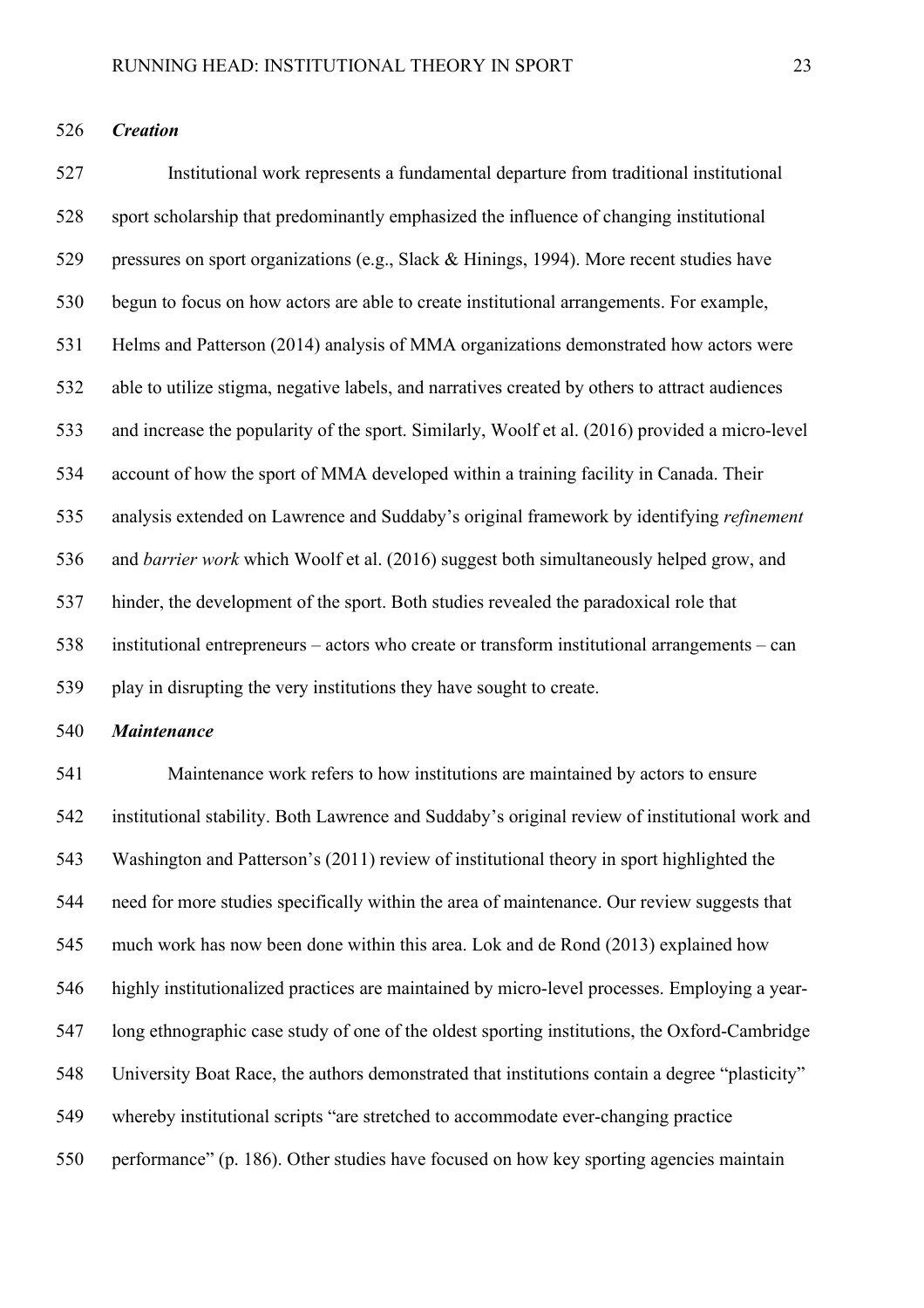their dominance within organizational fields. For example, the historical and longitudinal analysis conducted by Nite et al. (2019) revealed how the NCAA maintained its dominance through boundary work, adjustment of its own practices, and control of cognition (i.e., how other actors understood collegiate sport).

*Disruption* 

 Our analysis indicated that there were few studies that explicitly focused on actors' attempts to disrupt institutions within sport. This finding is consistent with Lawrence and Suddaby's (2006) assertions that empirical studies of institutional disruption and deinstitutionalization are rare. A recent exception was the study of Agyemang et al. (2018) that examined how actors employed maintenance work to respond to attempts to disrupt institutional arrangements in the case of Tommie Smith and John Carlos' silent protest at the 1968 Olympic Games. Although strictly speaking not a disruptive study, the analysis demonstrates how actors at the micro-level respond to other actors' attempts to disrupt an institution. Of note, the authors highlight the institutional complexity and the inter-play between several competing logics which can be temporarily produce what they described as an "institutional cease-fire" (p. 576).

 We suggest that more work is needed within this specific area to understand how actors attempt to disrupt institutions. Agyemang et al. (2018) recognized this in their conclusionary remarks, "despite their role within change, we know very little about those who defy institutional rules and norms in an attempt to highlight a given cause" (p. 578). This is particularly surprising given that sport provides a rich context in which there are many highly visible attempts to disrupt arrangements. Recent examples include Colin Kaepernick's kneeling to the national anthem in response to racial prejudices and injustices, national boycotts of mega-events, and individual athlete and state-sponsored doping violations. We suggest that institutional theory has much more to offer in terms of being able to explain both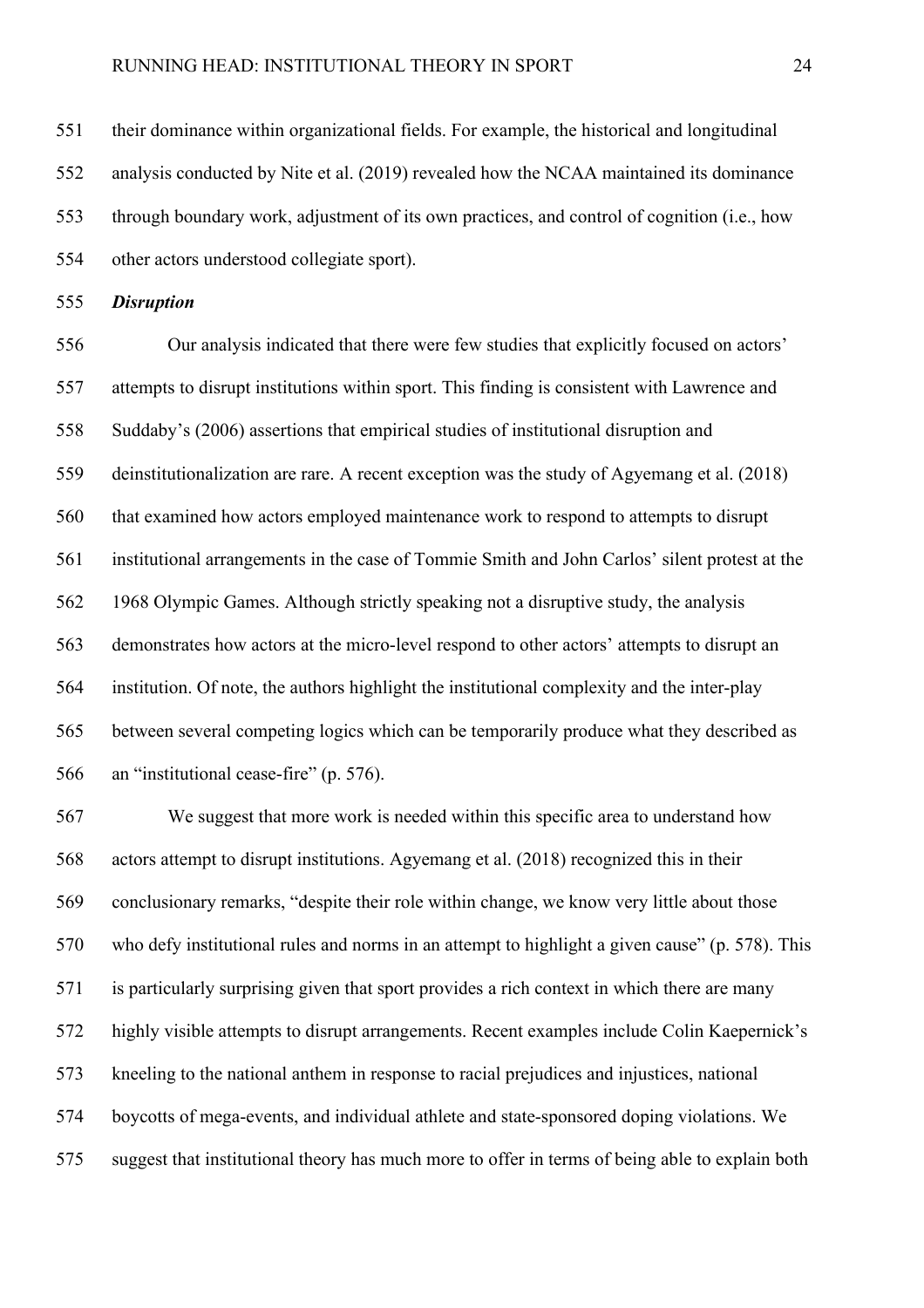the processes and outcomes of these recent events. Further empirical examination of these disruptive acts will offer unique opportunities to contribute to theory in general and explore the interplay between actors, institutions, and logics specifically.

*Entrepreneurship*

 A concept closely linked to institutional work is institutional entrepreneurship (Maguire et al., 2004). Institutional entrepreneurship refers to "the activities of actors who have an interest in particular institutional arrangements and who leverage resources to create institutions or transform existing ones" (Maguire et al., 2004, p. 657). This research domain emerged, in part, in response to the "paradox of embedded agency" problem which questions how it may be possible to be embedded within an institutional field whilst simultaneously able to shape it. Institutional entrepreneurs typically operate at micro-foundational level, "work" on the periphery as boundary-spanners and can leverage their unique political and social skills to enable institutional change.

 Only a handful of studies (n=10) have adopted the institutional entrepreneurship perspective. Researchers have utilized the sport context to provide more detailed analysis of the micro-foundational level of how entrepreneurs operate. This includes the antecedents, mechanisms, and outcomes of change (Lakshman & Akhter, 2015) and how entrepreneurs can work to disrupt socially and ethically undesirable institutional practices (Khan et al., 2007). Collectively, the above studies have contributed to an agency-focused approach that helps explain how institutions can be created, maintained, and disrupted.

## **Future Directions and Research Agenda**

 This study sought to empirically review research that utilized institutional perspectives within the sport context. In reviewing the literature, our analysis identified 188 studies, revealing that sport, as an endeavor, is ripe to examine institutional phenomena. To work toward a joint venture between institutional theory more broadly, and sport management literature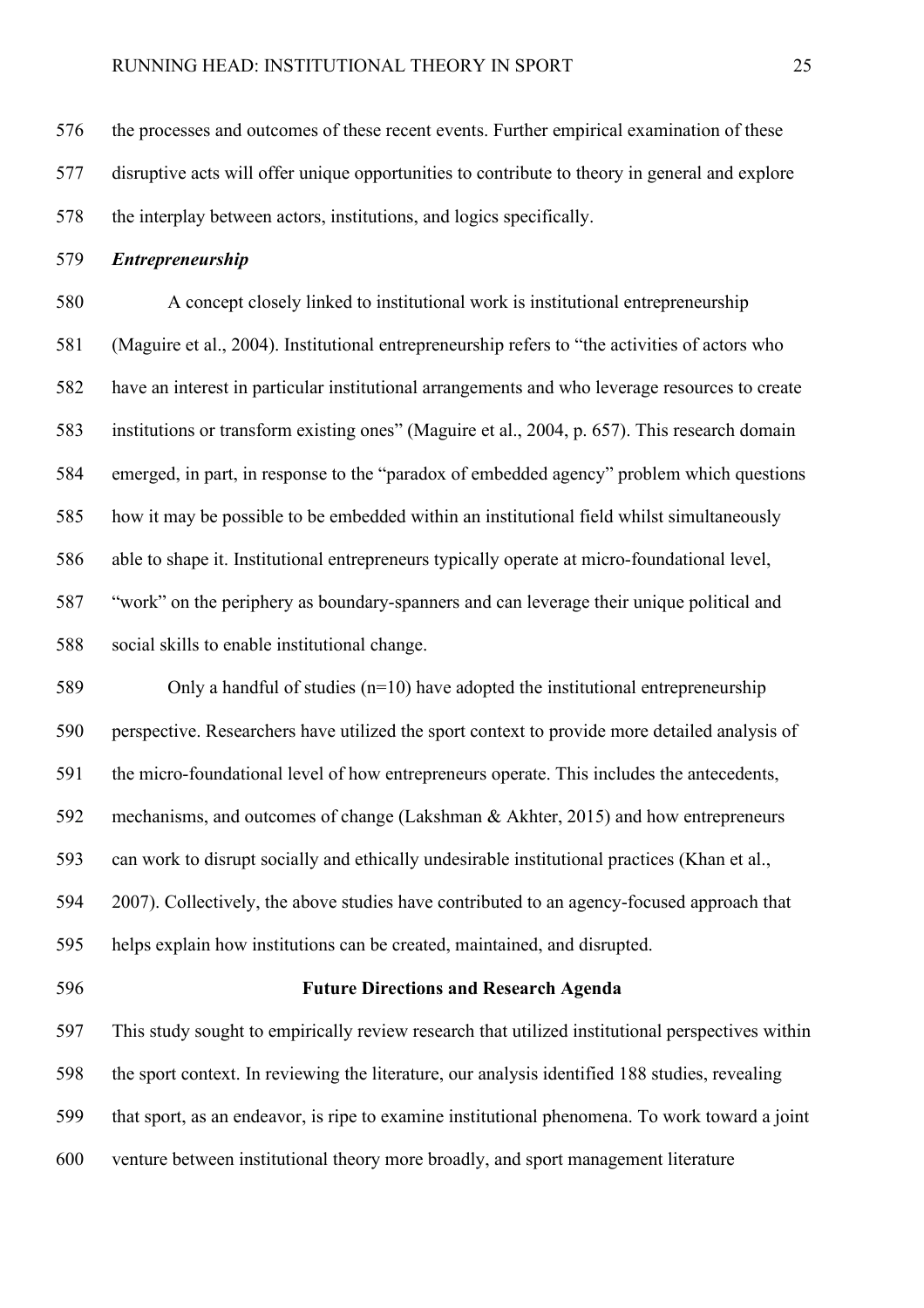#### RUNNING HEAD: INSTITUTIONAL THEORY IN SPORT 26

 specifically, this section sets out to achieve two goals. Firstly, we identify gaps in our current understanding based on our review of sport related institutional studies. Secondly, we attempt to align these gaps in our knowledge with the current movements of institutional theory in mainstream management to provide directions for future research.

 With regards to our findings more generally, it seems to be that the sport management literature is following the movements of institutional theory more broadly. Thus, when the institutional theory literature was dominated by concepts of legitimacy, isomorphism, and change, so too was the sport management literature. However, once concepts such as logics and work were introduced to the institutional theory lexicon, so too did these concepts begin emerging in the sport management literature. In this way, building on Washington and Patterson (2011), the relationship between sport and institutional theory does not appear to be a joint venture or a hostile takeover, but instead a sort of diffusion of ideas. Like how a store gets a cult following in one location and then expands into other locations, so too has institutional theory developed a following in mainstream management's literature prior to expanding into sport management.

 We would like to advance the conversation from a diffusion of ideas, toward a joint venture in which both mainstream- and sport- management "share in the costs and share in the benefits" of institutional analysis in sport (Washington & Patterson, 2011, p. 2). In Table 1 we identify sites of shared value to act as foundations for such a joint venture. The first column (left) summarizes the sport related institutional knowledge based on our review of the extant literature. The second column (middle) encapsulates the main thrust of future research directions proposed by leading institutional scholars in recent reviews of specific institutional constructs. Finally, the third column combines gaps in our sport-related knowledge with future research directions of institutional theory more broadly for the purpose of laying the foundation for a stronger joint venture between institutional theory and sport in future. Sites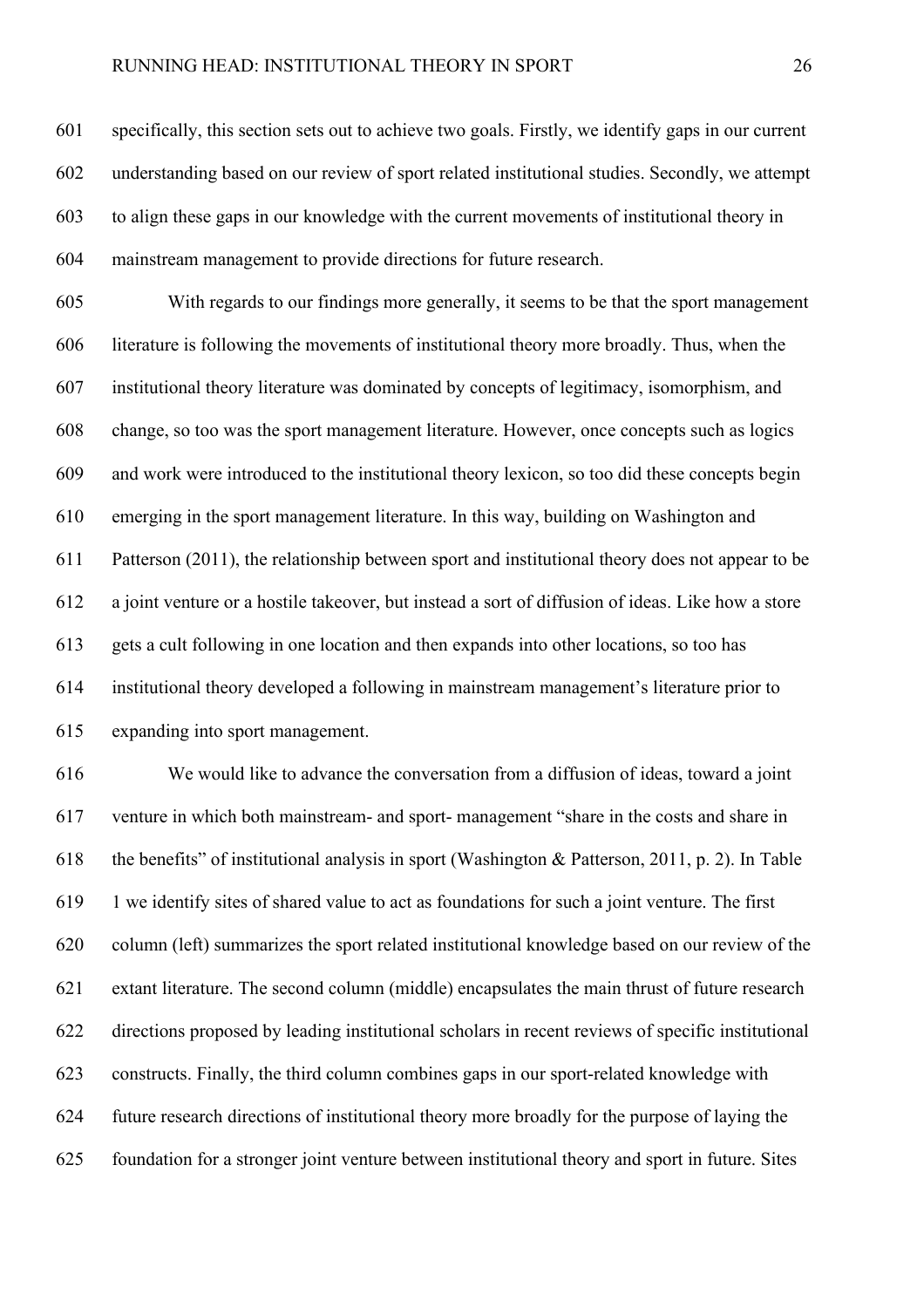- 626 of shared value should enable the pursuit of both derivate and sport-focussed models of
- 627 research (Chalip, 2006). The former locates sport as an empirical context to affirm, apply,
- 628 and advance mainstream theories (e.g., Lok & de Rond, 2013). The latter creates or adapts
- 629 existing theory grounded in the phenomena of sport (e.g., Lock et al., 2015). We expand on
- 630 these sites of shared value below.
- 631 Table 1 Summary of findings, future research directions and potential sites of shared value
- 632 for a joint venture
- 633

| <b>Future research directions</b><br><b>Summary of findings</b>                                                                                                                                                                                                                                                                    | <b>Potential sites of shared</b>                                                                                                                                                                                                                                                                                                                                              |                                                                                                                                                                                                                                                                                                                                                                        |
|------------------------------------------------------------------------------------------------------------------------------------------------------------------------------------------------------------------------------------------------------------------------------------------------------------------------------------|-------------------------------------------------------------------------------------------------------------------------------------------------------------------------------------------------------------------------------------------------------------------------------------------------------------------------------------------------------------------------------|------------------------------------------------------------------------------------------------------------------------------------------------------------------------------------------------------------------------------------------------------------------------------------------------------------------------------------------------------------------------|
|                                                                                                                                                                                                                                                                                                                                    |                                                                                                                                                                                                                                                                                                                                                                               | value                                                                                                                                                                                                                                                                                                                                                                  |
| Legitimacy &<br>Institutionalization                                                                                                                                                                                                                                                                                               | Derived from Deephouse et al<br>(2017).                                                                                                                                                                                                                                                                                                                                       | How are verbal<br>$\bullet$<br>legitimation tactics<br>used to justify<br>transgressive behavior<br>in sport?                                                                                                                                                                                                                                                          |
| Researchers' have<br>primarily employed<br>pragmatic questions to<br>examine the utility of<br>legitimacy as a property<br>for sport organizations.<br>The process of gaining<br>or losing legitimacy, and<br>in particular the<br>perception or social<br>evaluation of sport<br>organizations legitimacy<br>are less understood. | (1) Critically review, integrate,<br>and consolidate different<br>approaches to verbal<br>legitimation tactics.<br>(2) Investigate how both symbolic<br>and substantive management<br>approaches influence<br>legitimacy judgements<br>(3) How do new governance<br>mechanisms develop and<br>maintain legitimacy?<br>(4) How does digital technology<br>affect legitimation? | How are social<br>$\bullet$<br>judgements (i.e.,<br>perceptions) regarding<br>the legitimacy of sport<br>organizations formed<br>between different<br>stakeholder groups?<br>What processes of<br>$\bullet$<br>legitimation and<br>institutionalization<br>have led international<br>sport organizations to<br>develop and maintain<br>degrees of self-<br>governance? |
| Change<br>Change was present<br>within and across all our<br>institutional constructs.<br>Our analysis indicated a<br>shift away from<br>organizational change<br>towards institutional<br>change in recent years.<br>Revolutionary top-down<br>changes in which logics<br>have either displaced or<br>come to co-exist with       | Derived from Micelotta et al<br>(2017).<br>(5) How is transformative change<br>influenced by field pluralism?<br>(6) How is balance between<br>multiple logics negotiated and<br>maintained in complex<br>organizations?<br>(7) How do institutional<br>entrepreneurs craft<br>legitimation strategies and<br>articulate frames that resonate                                 | How do national sport<br>$\bullet$<br>organizations<br>operating<br>simultaneously in<br>multiple fields,<br>institutionalize<br>transformative<br>change?<br>How can institutional<br>$\bullet$<br>change help us<br>understand social<br>change in sport?<br>In what ways can<br>micro-social practices                                                              |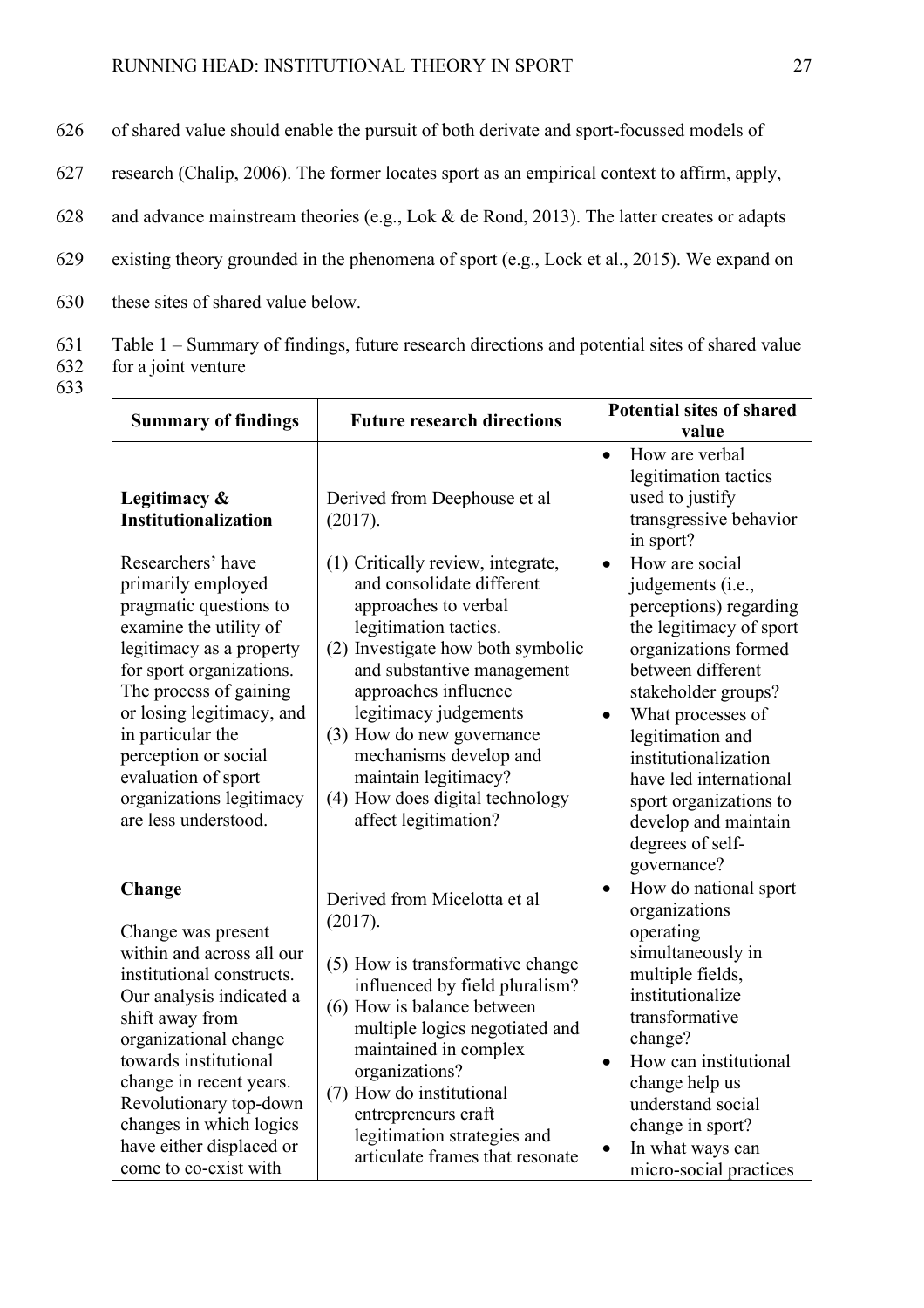| other logics have<br>dominated the change<br>literature (e.g., the<br>professionalization of<br>amateur sports). Less<br>understood is<br>evolutionary, bottom-up<br>change in which<br>individuals and micro-<br>processes change<br>institutions over time.                                                                                                                                                                                                     | with culturally heterogeneous<br>audiences?<br>(8) Under what conditions do<br>micro-level acts of<br>improvisations stimulate<br>broader field-level<br>transformations?                                                                                                                                                                                                                        | $\bullet$                | (e.g., kneeling) lead to<br>institutional change in<br>sport?<br>How are sport policies<br>translated between<br>national, regional, and<br>local levels?                                                                                                                                                                                                                                                                       |
|-------------------------------------------------------------------------------------------------------------------------------------------------------------------------------------------------------------------------------------------------------------------------------------------------------------------------------------------------------------------------------------------------------------------------------------------------------------------|--------------------------------------------------------------------------------------------------------------------------------------------------------------------------------------------------------------------------------------------------------------------------------------------------------------------------------------------------------------------------------------------------|--------------------------|---------------------------------------------------------------------------------------------------------------------------------------------------------------------------------------------------------------------------------------------------------------------------------------------------------------------------------------------------------------------------------------------------------------------------------|
| <b>Isomorphism</b><br>Isomorphism studies<br>have become relatively<br>less frequent in the last<br>decade. Most studies<br>conducted utilized<br>DiMaggio and Powell's<br>(1983) three isomorphic<br>pressures: mimetic<br>processes, normative<br>pressures, and coercive<br>isomorphism and in line<br>with mainstream<br>literature found that<br>organizations became<br>increasingly similar<br>within the same field.                                      | Derived from Heugens and<br>Lander (2009).<br>Through what processes do<br>$\bullet$<br>organizations experience,<br>interpret, and manage<br>isomorphic pressures?<br>What field level mechanisms<br>accelerate and coordinate<br>collective organizational<br>action?<br>How do micro sociological<br>$\bullet$<br>processes (i.e., agency)<br>interact with isomorphic<br>pressures?          | $\bullet$<br>$\bullet$   | How does symbolic<br>isomorphism to the<br>sport ethic influence<br>the substantive<br>performance of sport<br>organizations?<br>What field level<br>mechanisms lead to<br>'breaking the iron<br>cage' and the adoption<br>of non-conforming<br>organizational<br>templates in sport<br>organizations?<br>Does field<br>structuration of a sport<br>influence isomorphic<br>mechanisms?                                         |
| Logics<br>Many studies examined<br>binary logics that<br>contrasted forms of<br>commercial sport logics<br>(i.e., professionalization,<br>elite, business ideals)<br>with forms of voluntary<br>sport logics (i.e., play,<br>participation,<br>amateurism ideals).<br>Logic studies primarily<br>focused on how a once<br>dominant logic came to<br>accommodate a new<br>logic into their<br>organizational meaning<br>systems and decision-<br>making processes. | Derived from Ocasio et al (2017).<br>How do actors influence the<br>$\bullet$<br>micro foundations of<br>institutional logics?<br>How do organizations assess<br>$\bullet$<br>and activate logics from the<br>multiple logic systems that are<br>available to them?<br>Under what conditions are<br>$\bullet$<br>actors able to invoke or<br>combine different logics, and<br>with what effects? | ٠<br>٠<br>$\bullet$<br>٠ | By what processes do<br>sport organizations<br>assess and activate<br>logics within complex<br>stakeholder<br>environments?<br>Do different logic<br>systems exist between<br>similar sports? If so,<br>why?<br>How has the<br>combination of logics<br>over time influenced<br>the field structures and<br>individual agency<br>within given sports?<br>Do athlete behaviors,<br>over time, transform<br>institutional logics? |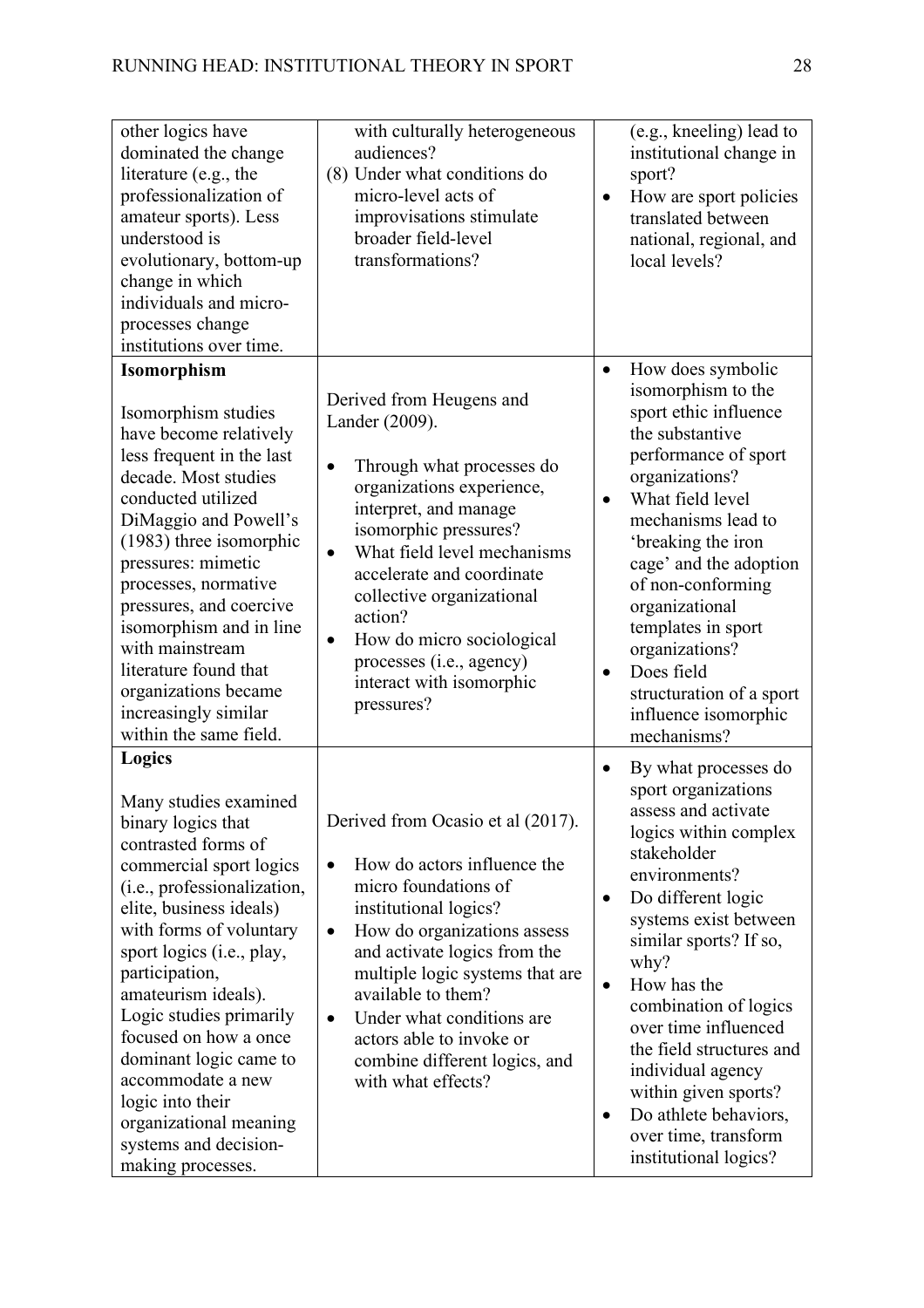| <b>Fields</b><br>Many studies used fields<br>as a conceptual boundary<br>condition, rather than as<br>a focal unit of analysis.<br>A paucity of research on<br>the origin and<br>structuration of fields<br>was identified. Sport has<br>advanced our<br>understanding of nested<br>fields and provides a<br>useful basis for the<br>examination of<br>multilevel institutional<br>change                                                                                    | Derived from Zietsma et al.,<br>(2017).<br>What is the pace, sequence,<br>$\bullet$<br>and linearity of field changes?<br>How do organizations manage<br>$\bullet$<br>connections to multiple fields<br>(i.e., those organizations in<br>interstitial positions)?<br>What are the effects of field-<br>$\bullet$<br>to-field interactions on the<br>structuration of respective<br>fields?<br>How can issue fields influence<br>$\bullet$<br>the creation of institutional<br>infrastructure to address<br>societal problems? | By what mechanisms<br>$\bullet$<br>and processes does<br>multilevel change<br>occur within nested<br>fields in sport?<br>How do social<br>$\bullet$<br>activists influence<br>field dynamics in<br>sport?<br>What is the role of<br>$\bullet$<br>proto institutions in<br>field development in<br>sport?<br>How has the pace,<br>$\bullet$<br>sequence and linearity<br>of sport policy<br>adoption differed<br>between sports? |
|------------------------------------------------------------------------------------------------------------------------------------------------------------------------------------------------------------------------------------------------------------------------------------------------------------------------------------------------------------------------------------------------------------------------------------------------------------------------------|-------------------------------------------------------------------------------------------------------------------------------------------------------------------------------------------------------------------------------------------------------------------------------------------------------------------------------------------------------------------------------------------------------------------------------------------------------------------------------------------------------------------------------|---------------------------------------------------------------------------------------------------------------------------------------------------------------------------------------------------------------------------------------------------------------------------------------------------------------------------------------------------------------------------------------------------------------------------------|
| <b>Institutional Work &amp;</b><br>Entrepreneurship<br>The main findings<br>indicated that<br>preliminary work had<br>been completed in the<br>areas of creation and<br>maintenance, however<br>there was yet to be any<br>studies completed in the<br>area of institutional<br>disruption. This may be<br>because of sport's rigid<br>institutional<br>arrangements and the<br>difficulties actors within<br>sport can have in<br>disrupting institutional<br>arrangements. | Derived from Hampel et al.<br>(2017).<br>How does institutional work<br>influence 'big' societal<br>institutions (i.e., those beyond<br>organizations and fields)?<br>When, why, and how do<br>٠<br>networks of heterogeneous<br>actors work together to shape<br>institutions?<br>How does institutional work<br>relate to material objects such<br>as new technologies?<br>How does institutional work<br>$\bullet$<br>shape policy and practice to<br>address the world's grand<br>challenges?                             | Given the mass media<br>$\bullet$<br>distribution of sport,<br>how can high profile<br>athletes and sport<br>organizations<br>influence societal<br>institutions?<br>How has new<br>$\bullet$<br>technology influenced<br>the institutional work<br>performed by sport<br>managers?<br>To what extent do<br>microsocial behaviors<br>(e.g., passion,<br>emotion) influence<br>institutional work in<br>the context of sport?    |

634

 Legitimacy and institutionalization are central to institutional analysis. Most of the work on legitimacy has focussed on legitimacy as an organizational property, a resource or asset that sport organizations gain or lose. Less research has investigated the process of how legitimacy is constructed, or the way the legitimacy of sport organizations is perceived or evaluated by their constituents. Regarding the process of legitimation, sport seems a good site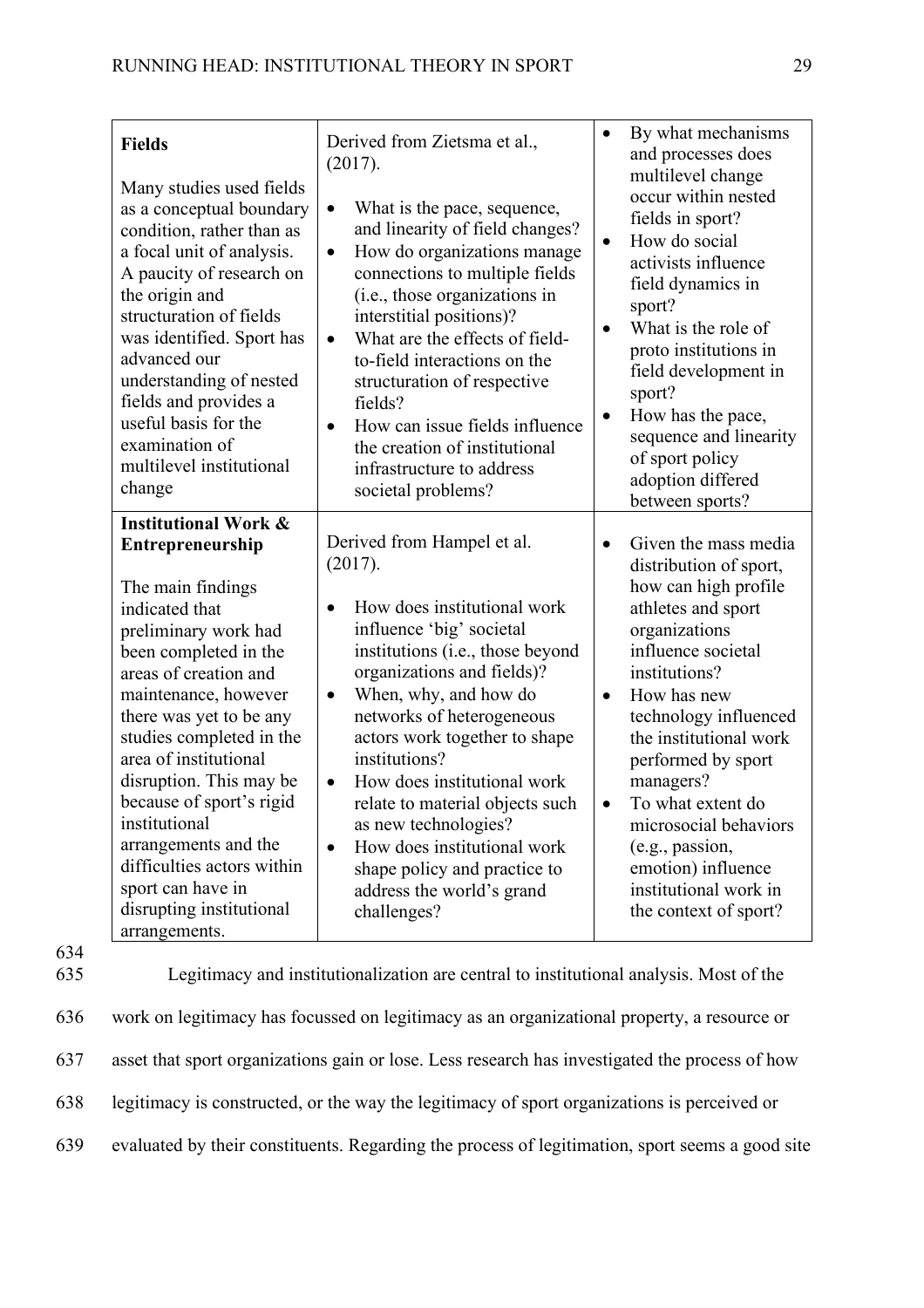to integrate and consolidate different types of verbal legitimation tactics due to the highly publicized and chronicled audio-visual content (e.g., sport commentary, press conferences, government debates) and legitimacy struggles (e.g., doping, violence, match-fixing, race, and gender issues). Analysing such content over a period of time could yield new theoretical insights into the tactics used by institutional entrepreneurs to legitimate actions within the field of sport. A second avenue for future research in the legitimacy domain, may be to further the work of Lock et al. (2015) who developed the *Capture Perceptions of (Sport) Organizations Legitimacy* framework to examine social judgements of an Australian community sport organization. Expanding and testing this tool in new contexts could inform the strategic legitimation efforts of sport organizations more broadly. Given that legitimacy has 'a clear effect on social and economic exchanges' (Deephouse et al., 2017, p. 34) and the social judgements of constituent groups are socially constructed and context dependent, the expansion of this type of work to different types of sport organizations (e.g., international federations, professional teams, sponsors, national sport organizations) could open up a range of future research opportunities.

 Change was omnipresent within the sport related institutional literature and within our institutional constructs. Our findings indicated a shift away from focusing on the narrow concept of organizational change, toward the broader concept of institutional change. Building upon the observation that sport often leads discussions of societal change, institutional scholars in sport could engage in the grand challenges research program as a way of investigating the influence of sport on social change in broader societal institutions. As institutional studies on race (e.g., Agyemang et al,, 2018), inclusion (e.g., Robertson et al., 2019), diversity (e.g., Cunningham, 2009), concussion (e.g., Heinze & Lu, 2017), sexual abuse (e.g., Nite & Nauright, 2020), child labor (Khan et al., 2007), and doping (Read et al,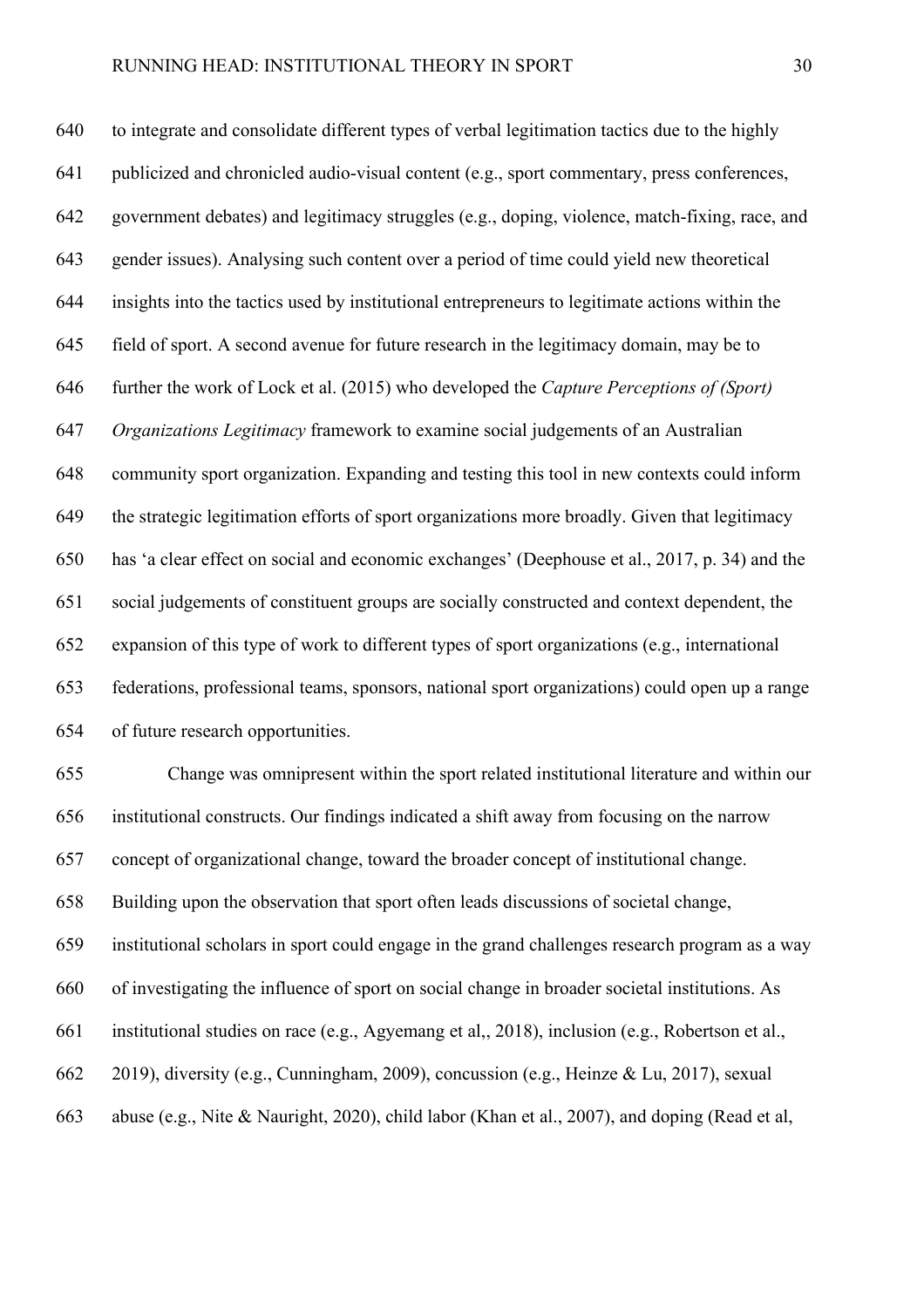2019) all indicate, institutional theory can be a powerful lens from which to investigate some of sport, management, and society's grandest challenges.

 Like the construct itself, research in sport studies using isomorphism were found to be relatively similar and generally aligned with forms of testing DiMaggio and Powell's (1983) original hypotheses. Heugens and Lander's (2009, p. 78) meta-analysis of 144 isomorphism studies concluded conformity with isomorphic pressures increased the symbolic performance of organizations. However small average effect sizes (0.07 for coercive and normative pressures and 0.09 for mimetic pressures) indicated relatively weak isomorphic forces and hardly the inescapable iron cage that early structural determinists presented as a stylized fact of organizational life. Consequently, whilst there is some theoretical meat left on proverbial isomorphism bone, scholars need to be careful not to replicate what is known. One area of promise, highlighted by Greenwood and Meyer (2008) is the investigation of power and politics, and the degree of heterogeneity between organizations. They suggest that given variance in 'field structuration,' 'complex institutional arrangements,' and 'multiple institutional prescriptions' a more nuanced and multidimensional exploration of the degree of similarity may be warranted (p. 263). One way this may be approached within sport studies is to treat isomorphic mechanisms as "categories of mechanisms, not variables with specific effects, and focus on how these mechanisms operate" (Washington & Ventresca, 2004, p. 93). Linking isomorphic mechanisms to agents (e.g., powerful elites) or historical field structuring events (e.g., broadcast rights deals) could inform a more structural view of institutional change that has been relegated in institutional scholarship following the agency turn with its associated focus on actors, actions, and micro-social processes. Logic studies generally investigated versions of the binary logics that contrasted

 forms of commercial sport logics (i.e., professionalization, elite, business ideals) with forms of voluntary sport logics (i.e., play, participation, amateurism ideals). These studies often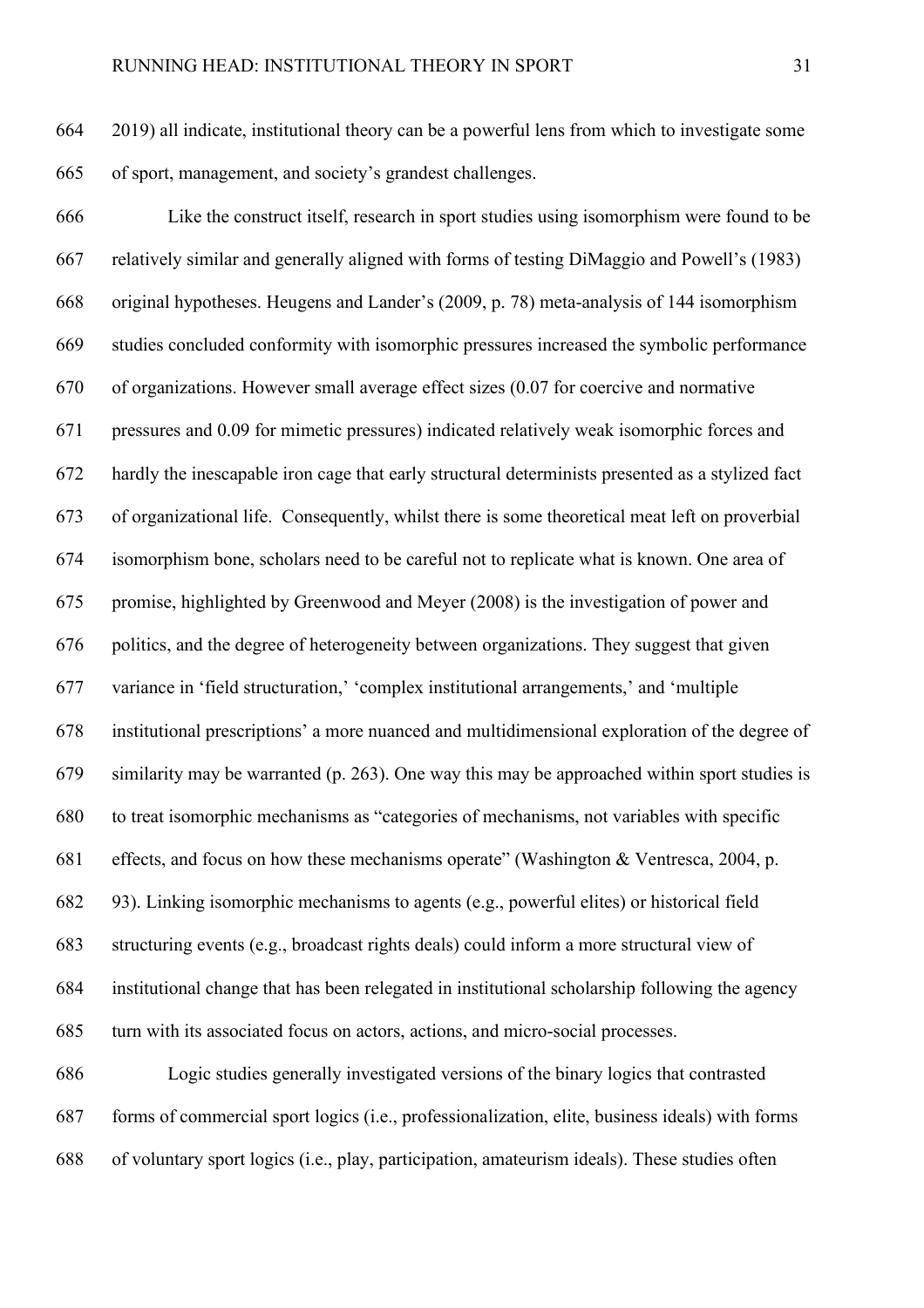discussed two types of logic multiplicity, (1) where two logics lacked compatibility within a single organization, and hence existed in a state of tension or conflict, or (2) how an existing logic was displaced by a new logic. Rarely did logic studies investigate other types of logic multiplicity such as the relationships between peripheral and dominant logics, or where central logics were highly compatible (c.f. Besharov & Smith, 2014). Additionally, with few exceptions (c.f., Borgers et al., 2019; Fahlen & Stenling, 2019), institutional logics and change have been investigated from a top-down perspective in which changing logics at societal, field, or organizational level influence forms of alignment and accommodation of logics at lower levels. What is less well understood is how these changes can occur from a bottom-up perspective, or how existing institutional arrangements can be slowly transformed by the aggregation of micro-social processes. Given sports relative rigid institutional logic systems, a view toward how micro-social processes transform field level logics over time may be a beneficial future research avenue.

 Our research aligned with Washington and Patterson's (2011) observation that the organizational (or institutional) field construct, seems to be the one construct that has not diffused as much as the others (less than 8% of all studies, but having been around since 2000). Potentially this could be attributed to the fact that most published sport studies only examine one sport (or one organization, association, etc.) at a time. Whereas organizational field studies tend to study movements of broader activities that are nested across multiple organizations. A particular limitation of many field studies we observed was the use of fields as a tool for delimiting the contextual boundary for studies focussing on other institutional constructs (e.g., logics or isomorphism), as opposed to 'saying something' about the field itself. Within those studies that have been undertaken, our analysis specifically revealed a lack of research on the origin and structuration of fields. This has implications in three ways. Firstly, how field formation relates to institutionalization and legitimation of fields/sports at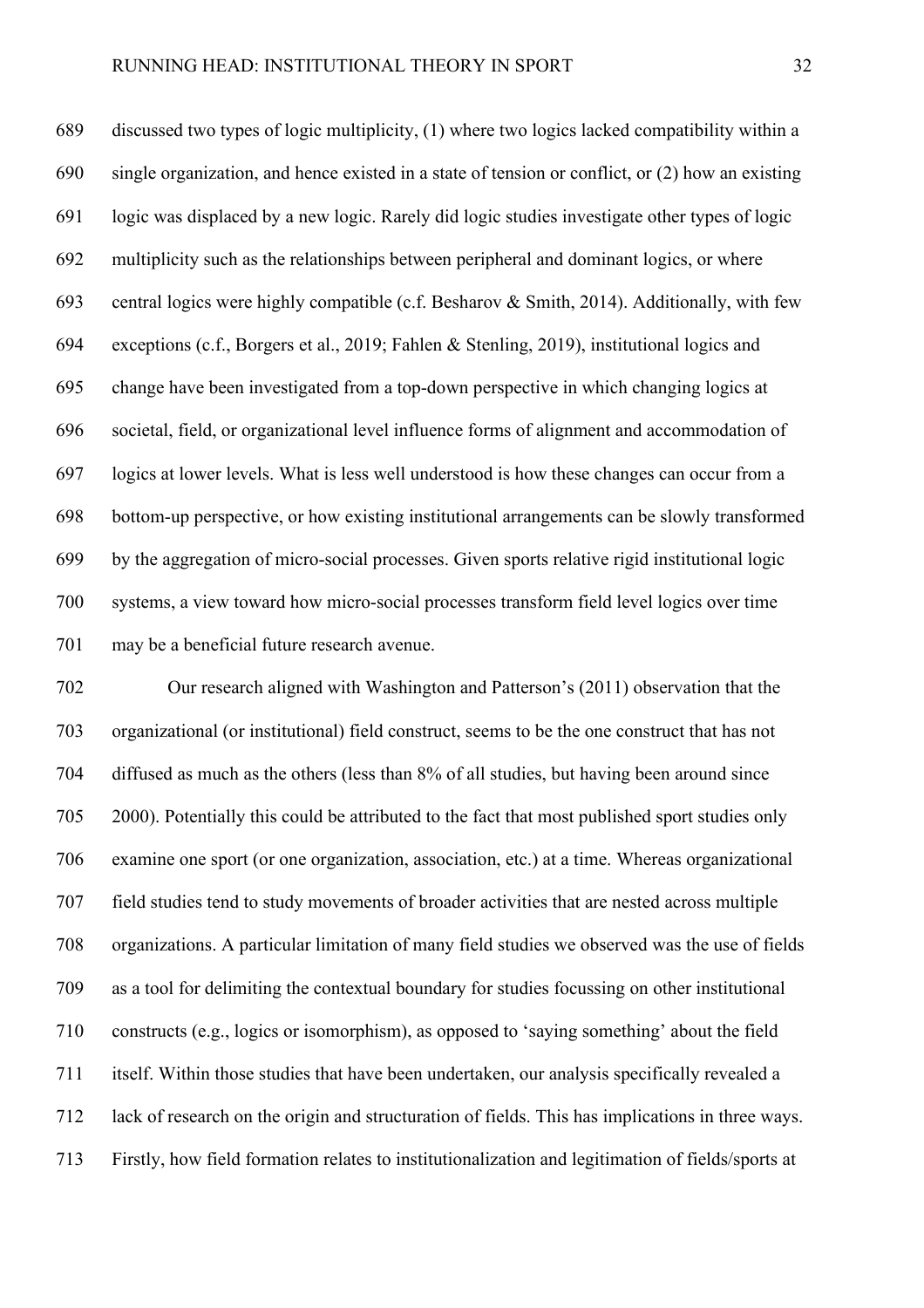inception. Secondly, as Washington (2004) demonstrated, fields merge, split, grow, and decline over time. Many major sport institutions around the world formed based on combining fields. Third, the structuration of fields can influence how symbolic and material resources are distributed, how norms are formed, and what type of actors have power relative to the accepted norms and values of the field. Better understanding the historical development of, and structuration processes within fields, could help us more accurately develop an understanding of how modern sport came to be, and why certain groups hold decision making power.

 Our final call for future research is a call for a continued divergence between institutional work and other notions of institutional change. Our findings broadly align with Nite and Edwards (2021) review of institutional work literature in sport management, in particular their call for a stronger integration of institutional work with other core institutional constructs (particularly fields, legitimacy, and logics). As institutional scholarship increasingly focusses on agency, there is a heightened need to bring micro sociological approaches back into institutional theory, and in doing so link these with existing institutional constructs which better explain macro sociological phenomena. Given the applied focus of sport management, it is hardly surprising that sport scholars have gravitated to institutional work to explain the changing arrangements within sport. We feel there are opportunities for investigating how individuals in sport can influence society. If 2020 has taught us anything, it is that sport might be the first place where societal institutions are de-institutionalized or disrupted. Sport leagues were one of the first professions to shut down during the onset of COVID-19 and empty stadia became one of the iconic symbols of changed societal institutions impacted by COVID-19. The Black Lives Matter protests not only almost disrupted the restart of those leagues, but it also reverberated across the globe. In addition, delving deeper into the psychological mechanisms (e.g., passion, emotion) and field location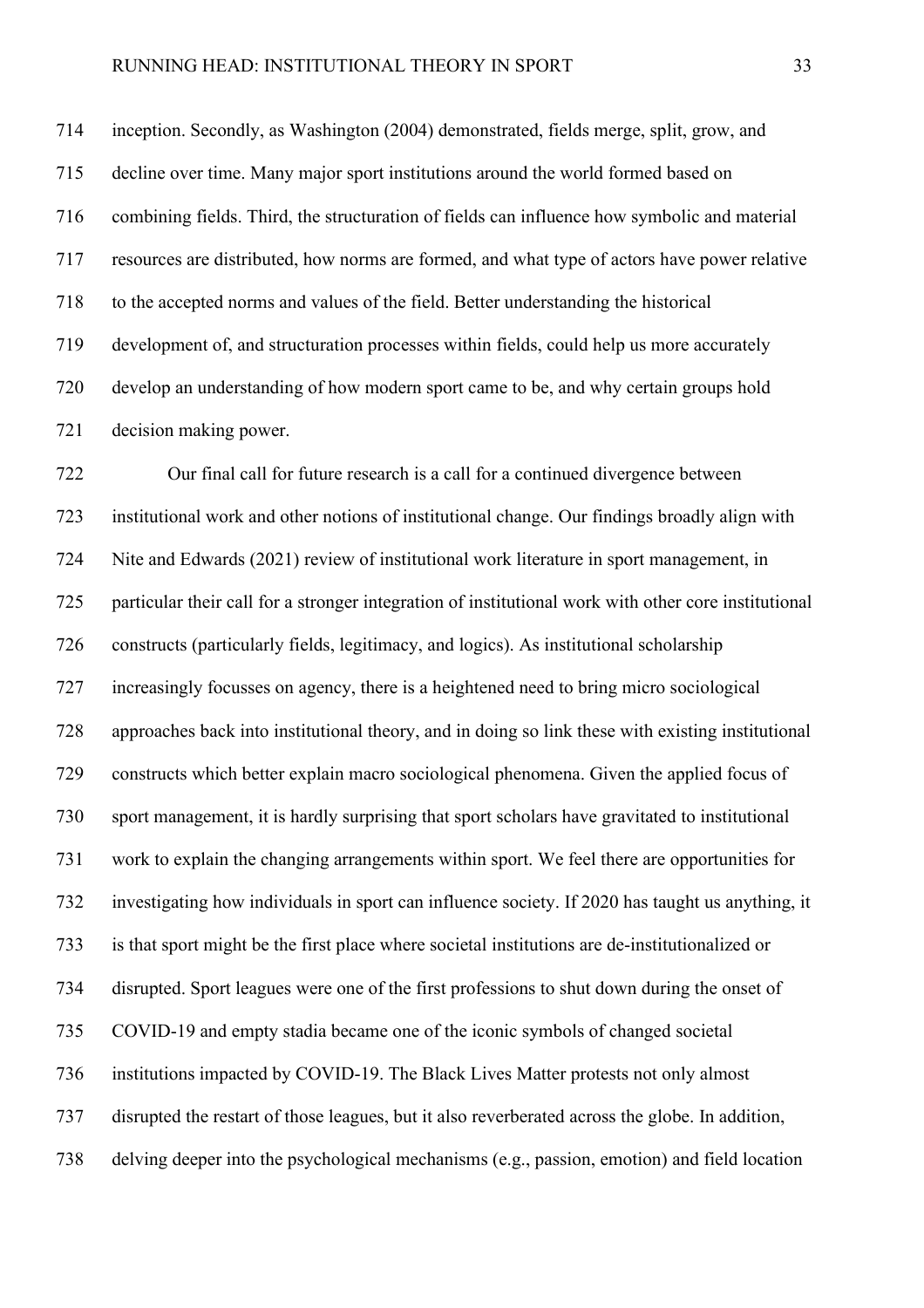## RUNNING HEAD: INSTITUTIONAL THEORY IN SPORT 34

 theory in the sport context. Moreover, this line of research has the potential to further develop concepts of institutional entrepreneurship and institutional leadership.

 Building upon the idea of sport management and institutional theory as a diffusion process, it is encouraging to see the introduction of new ideas into sport management journals (e.g., leadership, emotions, perceptions of legitimacy etc.). This suggests that just like institutions change, so too will the institutional theory studies that are published in sport management (albeit with lots of work and slowly). We only hope that with the maturation of institutional theory in the sport management literature that there are enough gatekeepers (editors and reviewers) that are equally aware of these newer concepts and do not constrain contemporary institutional scholarship to the 1980s version of institutional theory. Recognizing institutional theory's explanatory potential, it is incumbent on scholars to see beyond the theory's historical beginnings and utilize the wide variety of perspectives that contemporary institutional scholarship offers.

## **Conclusion**

 Scoping reviews possess several limitations, particularly in comparison to other review types such as systematic reviews or meta-analyses. Firstly, scoping reviews do not assess the quality of the studies included in the review, nor are they as exhaustive as traditional systematic reviews. Secondly, the homonymous nature of the term institution (and its derivatives) in combination with multiple types of institutionalism (i.e., political, economic – see Hall & Taylor, 1996) make the conceptual boundaries of any search, at best, porous. Whilst we included an additional evaluation stage that involved an ancestry search of all citations in our analysis to identify any boundary spanners to minimize this limitation, we do not claim that our review is an exhaustive representation of studies that have utilized institutional theory in sport. Finally, common limitations in scoping reviews were also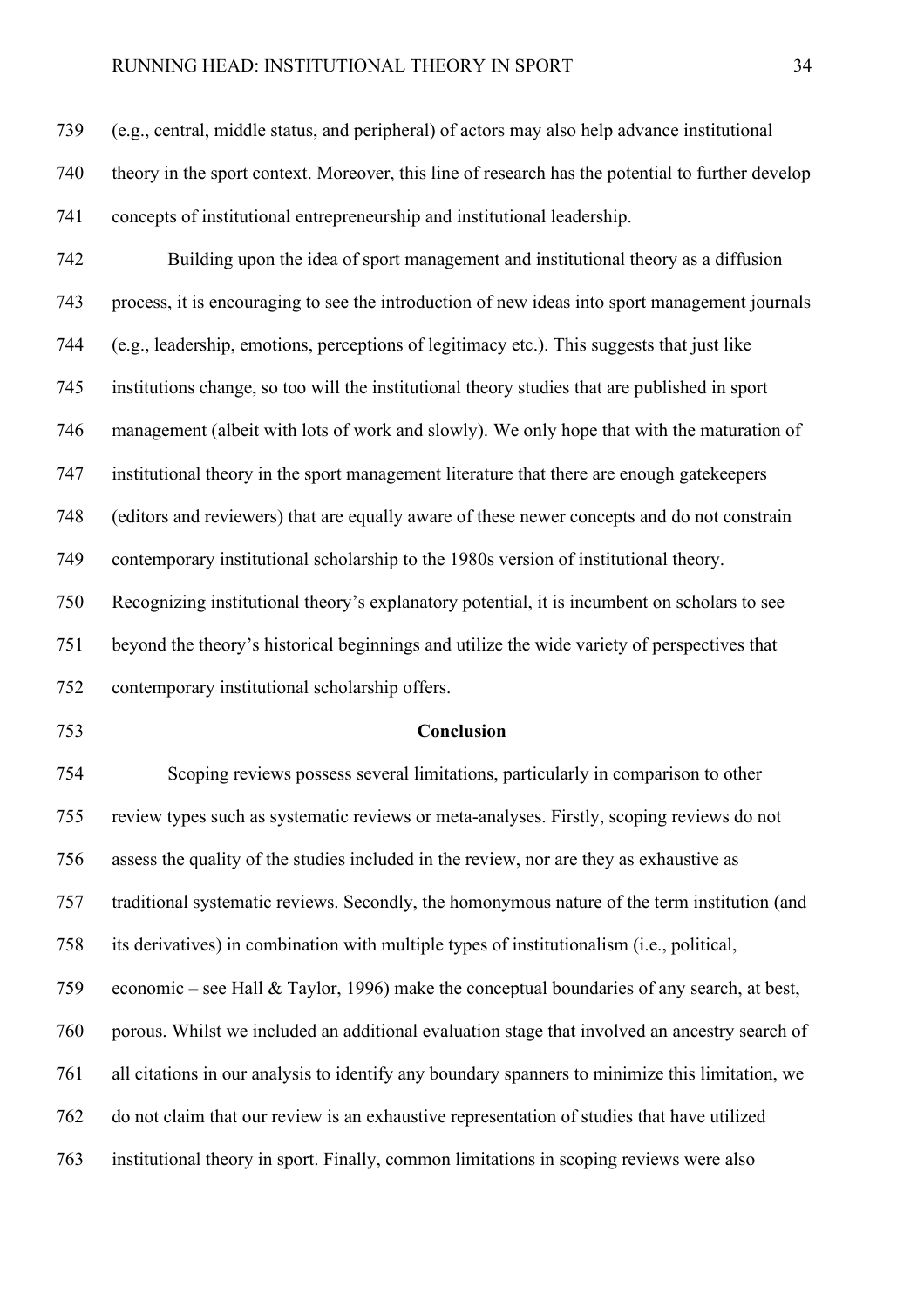## RUNNING HEAD: INSTITUTIONAL THEORY IN SPORT 35

 apparent in our study. For example, whilst we have made efforts to include the seminal books of the field in general, such as the orange (Powell & DiMaggio, 1991) and green books (Greenwood et al., 2008; 2017), our search only included journal articles written in English. Institutional theory has become one of the central theoretical perspectives in sport studies. Contemporary institutional theory now covers a vast territory, from individual agency to world society. Despite this, no structured empirical review of this literature had been attempted. This is an important oversight for a discipline wishing to theoretically advance as an academic field, and practically influence the provision of sport. By providing an empirical review of institutional theory in sport we hope to expediate the diffusion of ideas between mainstream- and sport- management in the hopes of realising the collective benefits of a joint venture in the future.

 This scoping review has advanced Washington and Patterson's (2011) study by systematically reviewing and consolidating sport related institutional studies. Institutional theory can be a daunting theoretical landscape for new (and experienced) scholars to enter. By reviewing the literature (see appendix 1) we hope to have contributed in a small way to advancing the accessibility of contemporary institutional theories as they relate to sport. Our second contribution looked to map the extant literature into conceptual groups. By outlining and classifying the notable features of the theoretical landscape (Figure 2), our hope is that scholars are more able to easily navigate their way through the institutional terrain.

 Our third contribution was to demonstrate the growth, breadth, and development of institutional theory in sport (Figure 1). Institutional theory is not singular, but rather a composite of theoretical viewpoints, the major constructs of which were analyzed in this study. Our final contribution was the development of a road map for future research (Table 1). In the decade since Washington and Patterson's (2011) study, the number of studies that have used institutional theory in sport have more than doubled. Consequently, the theoretical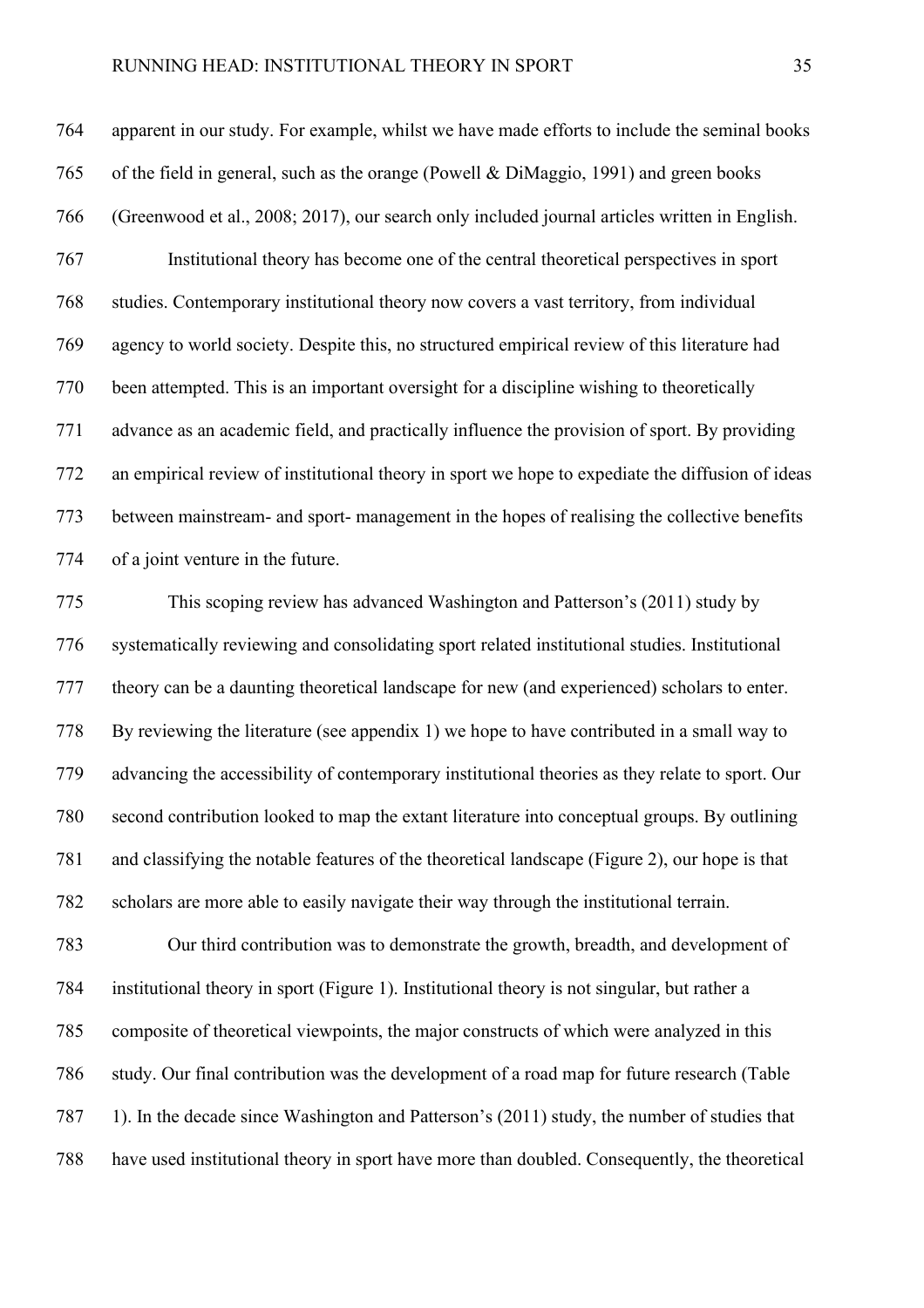| 789        | landscape is substantively different now, then it was then. By providing a clear road map for    |
|------------|--------------------------------------------------------------------------------------------------|
| 790        | future research, with signposts to contemporary reviews, we hope to expediate diffusion of       |
| 791        | ideas between mainstream- and sport- management.                                                 |
| 792<br>793 | <b>References</b>                                                                                |
| 794        | *Agyemang, K., Berg, B., & Fuller, R. (2018). Disrupting the disruptor: Perceptions as           |
| 795        | institutional maintenance work at the 1968 Olympic Games. Journal of Sport                       |
| 796        | Management, 32(6), 567-580.                                                                      |
| 797        | *Amis, J., Slack, T., & Hinings, B. (2004). The pace, sequence, and linearity of radical change. |
| 798        | Academy of Management Journal, 47(1), 15-39.                                                     |
| 799        | Arksey, H., & O'Malley, L. (2005). Scoping studies: Towards a methodological framework.          |
| 800        | International Journal of Social Research Methodology, 8(1), 19–32.                               |
| 801        | Battilana, J., Leca, B., & Boxenbaum, E. (2009). How actors change institutions: Towards a       |
| 802        | theory of institutional entrepreneurship. Academy of Management Annals, 3(1), 65-                |
| 803        | 107.                                                                                             |
| 804        | *Batuev, M. & Robinson, L. (2018). What influences organizational evolution of modern sport:     |
| 805        | The case of skateboarding. Sport, Business and Management: An International Journal,             |
| 806        | $8(5)$ , 492-510.                                                                                |
| 807        | Besharov, M., & Smith, W. (2014). Multiple Institutional Logics in Organizations: Explaining     |
| 808        | Their Varied Nature and Implications', Academy of Management Review, 39(3), 364-                 |
| 809        | 381.                                                                                             |
| 810        | *Borgers, J., Pilgaard, M., & Vanreusel, B. (2018). Can we consider changes in sports            |
| 811        | participation as institutional change? A conceptual framework. International Review              |
| 812        | for the Sociology of Sport, 53(1), 84-100.                                                       |
| 813        | Bourdieu, P. (1977). Outline of a theory of practice. Polity Press.                              |
| 814        | Bourdieu, P. (1990). The logic of practice. Polity Press.                                        |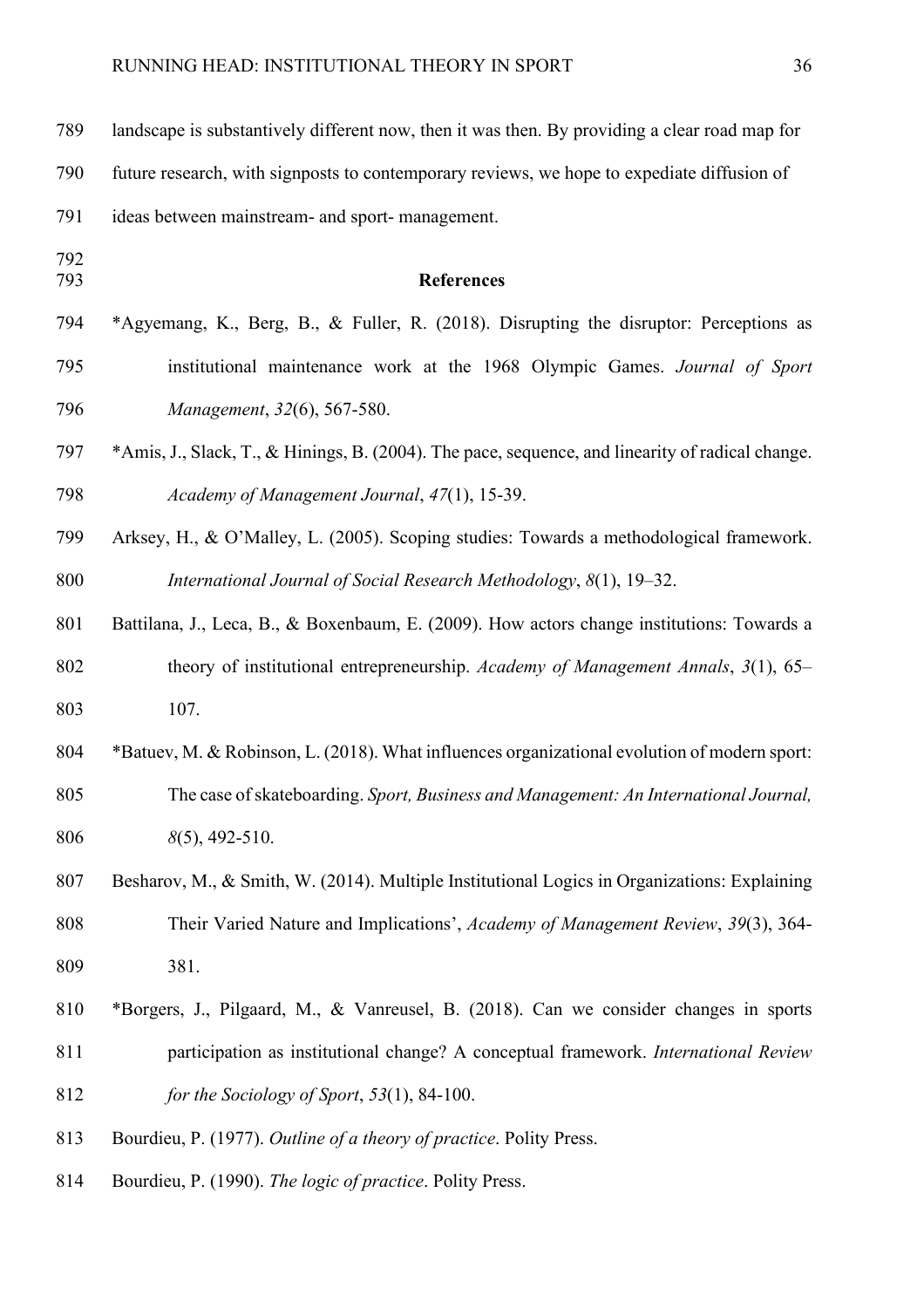- Campbell, J. L. (2004). Institutional change and globalization. Princeton University Press.
- Chalip, L. (2006). Toward a distinctive sport management discipline. *Journal of Sport Management, 20*(1), 1-21
- \*Cousens, L., & Slack, T. (2005). Field-level change: The case of North American major league professional sport. *Journal of Sport Management*, *19*(1), 13-42.
- \*Cunningham, G. (2009). Understanding the diversity-related change process: A field study. *Journal of Sport Management*, *23*(4), 407-428.
- Deephouse, D., Bundy, J., Tost, L., & Suchman, M. (2017). Organizational legitimacy: Six key questions. In R. Greenwood, C. Oliver, R. Lawrence & R. Meyer (Eds.), *The SAGE handbook of organizational institutionalism* (pp. 28-54). SAGE.
- DiMaggio, P. (1988). Interest and agency in institutional theory. In L. Zucker (Ed.), *Institutional patterns and organizations* (pp. 3–22). Ballinger.
- DiMaggio, P., & Powell, W. (1983). The iron cage revisited: Institutional isomorphism and collective rationality in organizational fields. *American Sociological Review*, *48*(2), 147–160.
- DiMaggio, P., & Powell, W. (1991). *The new institutionalism and organizational analysis.* University of Chicago Press.
- Dowling, M., Leopkey, B., Inoue, Y., Berg, B.K., & Smith, L. (2020). Scoping reviews and structured research synthesis in sport: methods, protocol and lessons learnt. *International Journal of Sport Policy and Politics*, *12*(4), 765-774.
- \*Dowling, M., & Smith, J. (2016). The institutional work of Own the Podium in developing high-performance sport in Canada. *Journal of Sport Management, 30*(4), 396-410.
- Durand, R., & Thornton, P. (2018). Categorizing institutional logics, institutionalizing categories: A review of two literatures. *Academy of Management Annals*, *12*(2), 631- 658.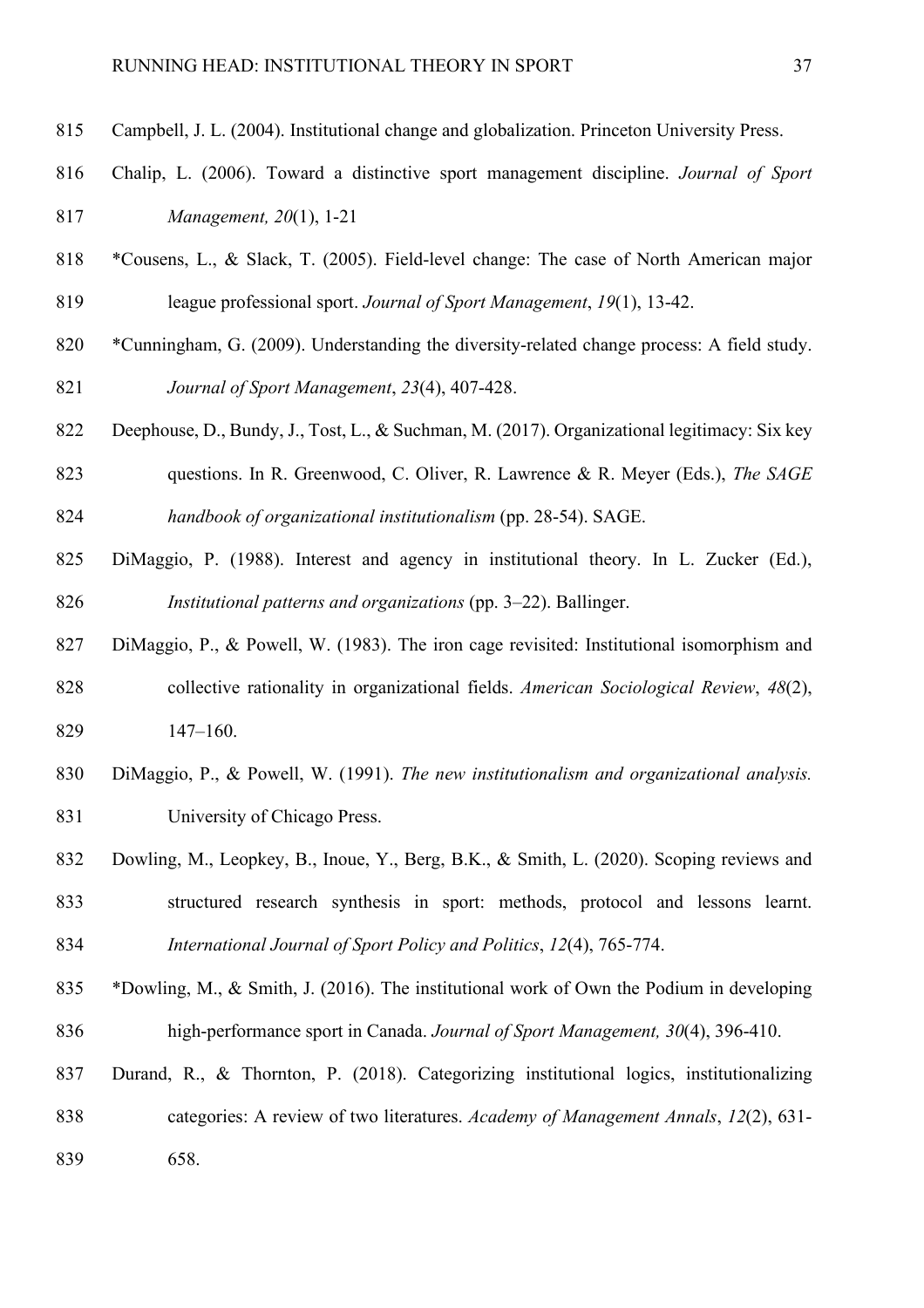- \*Ellis, D., & Parent, M., & Seguin, B. (2016). Olympic ambush marketing networks and knowledge transfer: Examining their impact on the institutionalization of anti-ambush marketing legislation. *Journal of Sport Management*, *30*(5), 473-489.
- \*Fahlén, J., & Stenling, C. (2019). (Re)conceptualizing institutional change in sport management contexts: the unintended consequences of sport organizations' everyday organizational life. *European Sport Management Quarterly*, *19*(2), 265-285.
- Friedland, R., & Alford, R. (1991). Bringing society back in: Symbols, practices, and institutional contradictions. In W. Powell & P. DiMaggio (Eds.), *The new*
- *institutionalism in organizational analysis* (pp. 232–263). University of Chicago Press.
- \*Gammelsæter, H. (2010). Institutional pluralism and governance in "commercialized" sport clubs. *European Sport Management Quarterly, 10*(5), 569-594.
- \*Gérard, S., Legg, D., & Zintz, T. (2017). Multi-level analysis of institutional formation and change: The case of the Paralympic movement. *Sport, Business and Management: An International Journal*, *7*(5), 515-541.
- \*Girginov, V., & Sandanski., I. (2008). Understanding the changing nature of sports organizations in transforming societies. *Sport Management Review*, *11*(1), 21-50.
- Greenwood, R., & Hinings, C. R. (1988). Organizational design types, tracks, and dynamics of strategic change. *Organization Studies*, *9*(3), 293–316.
- Greenwood, R., & Meyer, R. (2008). Influencing Ideas: A celebration of DiMaggio and Powell (1983). *Journal of Management Inquiry*, *17*(4), 258-264.
- Greenwood, R., Oliver, C., Sahlin, K., & Suddaby, R. (2008). SAGE handbook of organizational institutionalism. SAGE.
- Greenwood., R, Oliver, C., Lawrence, T., & Meyer, R. (2017). Introduction: Into the fourth decade. In R. Greenwood, C. Oliver, R. Lawrence & R. Meyer (Eds.), *The SAGE handbook of organizational institutionalism* (pp. 1-24). SAGE.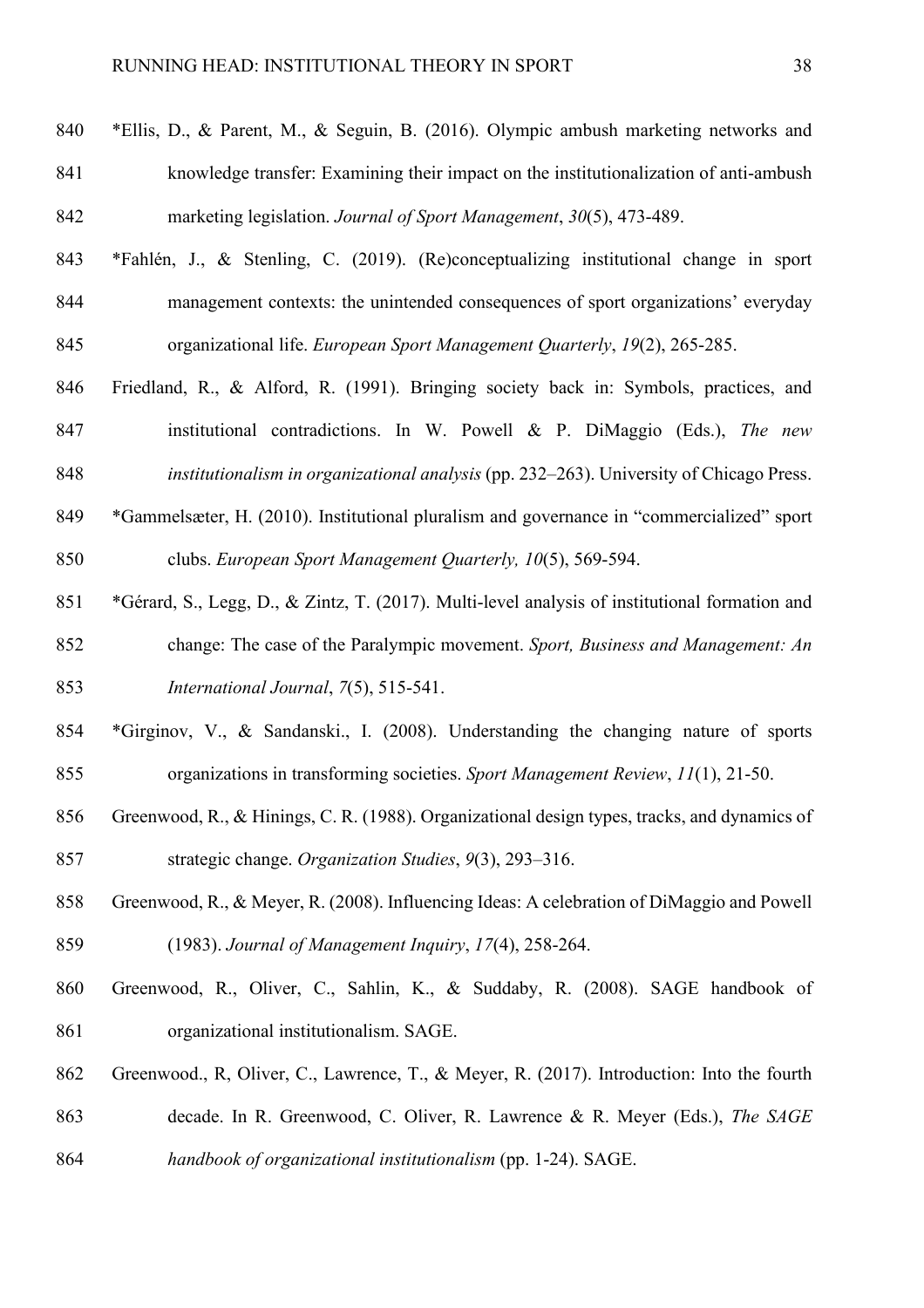- Hall, P., & Taylor, R., (1996). Political science and the three new institutionalisms. *Political Studies*, *44*(5), 936-57.
- Hampel, C., Lawrence, T., & Tracey., P. (2017). Institutional work: Taking stock and making it matter. In R. Greenwood, C. Oliver, R. Lawrence & R. Meyer (Eds.), *The SAGE handbook of organizational institutionalism* (pp. 558-590). SAGE.
- Hargrave, T., & Van de Ven, A. (2006). A collective action model of institutional innovation. *Academy of Management Review*, *31*(4), 864–888.
- \*Heinze, K., & Lu, D. (2017). Shifting responses to institutional change: The National Football League and player concussions. *Journal of Sport Management*, *31*(5), 497-513.
- \*Helms, W., & Patterson, K. (2014). Eliciting acceptance for "illicit" organizations: The positive implications of stigma for MMA organizations. *Academy of Management Journal*, *57*(5), 1453–1484.
- \*Hemme, F., & Morais, D. (2021). Legitimacy in public recreation: examining rhetorical shifts in institutional creation and maintenance. *Sport in Society*, *24*(2), 160-80.
- Heugens, P., & Lander, M. (2009). Structure! Agency! (and other quarrels): A meta-analysis of institutional theories of organization. *Academy of Management Journal*, *52*(1), 61- 85.
- \*Hoibian, O. (2006). Sociogenesis of a social field: The cultural world of mountaineering in France from 1870 to 1930. *International Review for the Sociology of Sport, 41*(3-4), 339-355.
- \*Khan, F., Munir, K., & Willmott, H. (2007). A dark side of institutional entrepreneurship: Soccer balls, child labour and postcolonial impoverishment. *Organization Studies*, *28*(7), 1055-1077.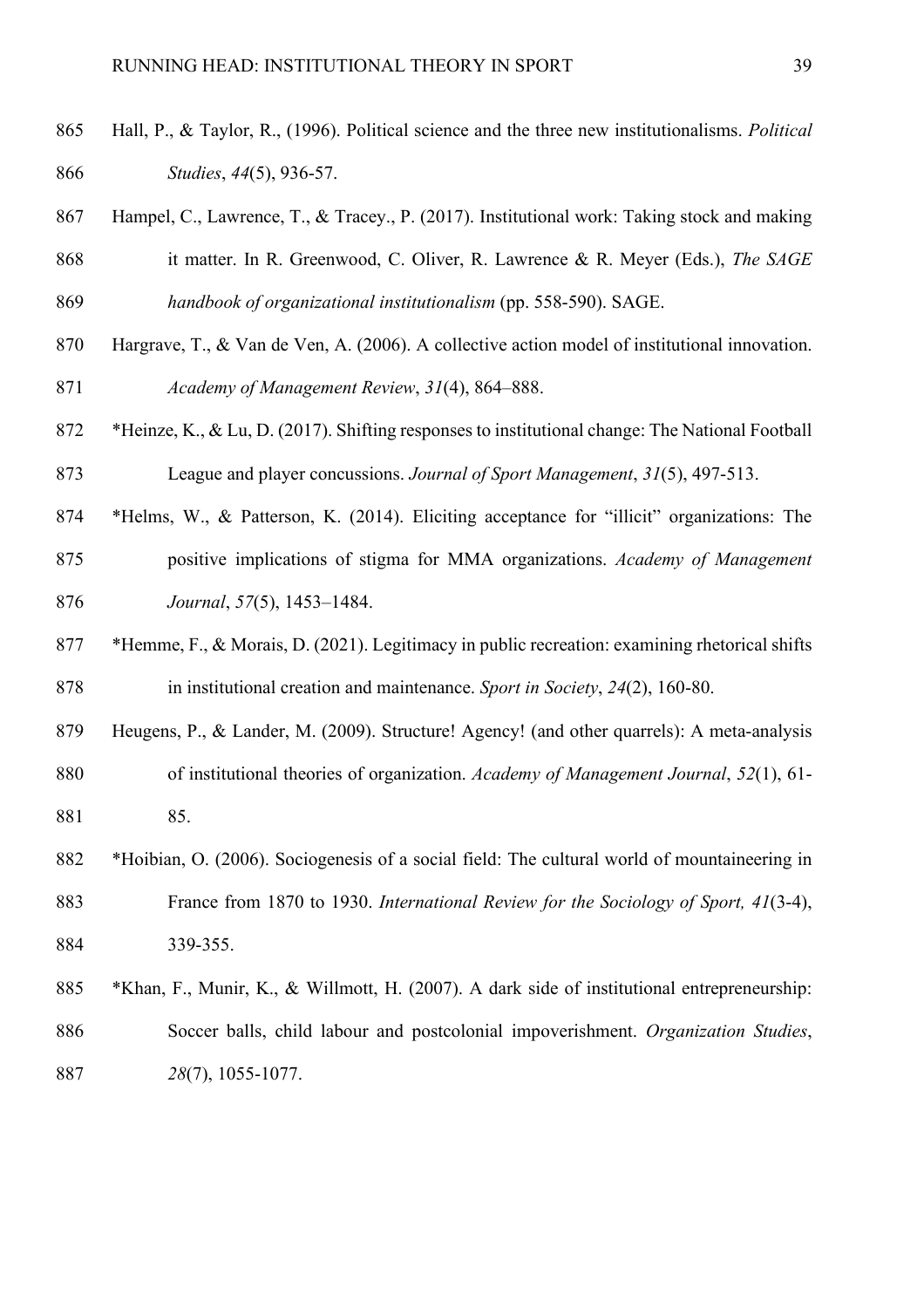- \*Kikulis, L. (2000). Continuity and change in governance and decision making in national sport organizations: Institutional explanations. *Journal of Sport Management*, *14*(4), 293-320.
- \*Kikulis, L., Slack, T., & Hinings, B. (1992). Institutionally specific design archetypes: A framework for understanding change in national sport organizations. *International Review for the Sociology of Sport, 27*(4), 343-368.
- Kitchin, P., & Howe, P. (2013). How can the social theory of Pierre Bourdieu assist sport management research? *Sport Management Review*, 16(2), 123-134.
- \*Lakshman, C., & Akhter, M. (2015). Microfoundations of institutional change: Contrasting institutional sabotage to entrepreneurship. *Canadian Journal of Administrative Sciences*, *32*(3), 160-176.
- Laughlin, R. (1991). Environmental disturbances and organizational transitions and transformations: Some alternative models. *Organizational Studies*, *12*(2), 209-232.
- Lawrence, T., & Suddaby, R. (2006). Institutions and institutional work. In S. Clegg, C. Hardy,
- T. Lawrence, & W. Nord (Eds.), *Handbook of organization studies* (pp. 215–254). SAGE.
- \*Leopkey, B., & Parent, M. (2012). The (Neo) institutionalization of legacy and its sustainable governance within the Olympic Movement. *European Sport Management Quarterly*, *12*(5), 437–455.
- \*Lock, D., Filo, K., Kunkel, T., & Skinner, J. (2015). The development of a framework to capture perceptions of sport organizations legitimacy. *Journal of Sport Management, 29*(4), 362–379.
- \*Lok, J., & de Rond, M. (2013). On the plasticity of institutions: Containing and restoring practice breakdowns at the Cambridge University Boat Club. *Academy of Management Journal*, *56*(1), 185–207.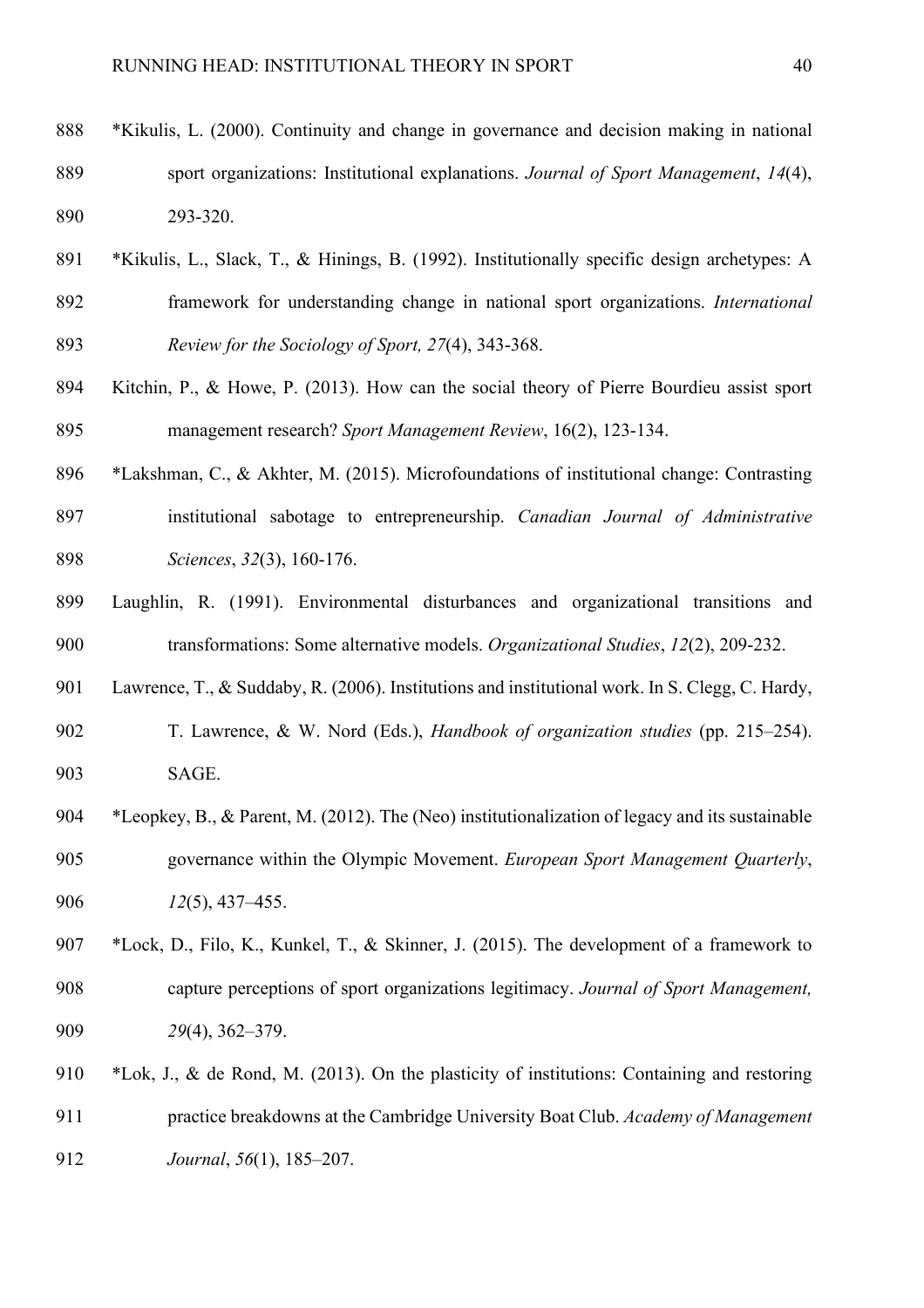| 913 | Lounsbury, M., Ocasio, W., & Thornton, P. (2017). The multiplicity of institutional logics.   |
|-----|-----------------------------------------------------------------------------------------------|
| 914 | Studies.<br>for<br>Organizational<br>European<br>Group                                        |
| 915 | https://www.egosnet.org/jart/prj3/egos/main.jart?rel=de&reserve-                              |
| 916 | mode=active&content-id=1442567999321&subtheme id=1442568028828                                |
| 917 | Maguire, S., Hardy, C., & Lawrence, T.B. (2004). Institutional entrepreneurship in emerging   |
| 918 | fields: HIV/AIDS treatment advocacy in Canada. Academy of Management Journal,                 |
| 919 | $47(5)$ , 657–679.                                                                            |
| 920 | Meyer, J., & Rowan, B. (1977). Institutional organizations: Formal structure as myth and      |
| 921 | ceremony. American Journal of Sociology, 83(2), 340-363.                                      |
| 922 | Micelotta, E., Lounsbury, M., & Greenwood, R. (2017). Pathways of institutional change: An    |
| 923 | integrative review and research agenda. Journal of Management, 43(6), 1885-1910.              |
| 924 | *Nite, C. (2017). Message framing as institutional maintenance: The National Collegiate       |
| 925 | Athletic Association's institutional work of addressing legitimate threats. Sport             |
| 926 | Management Review, 20(4), 338-351.                                                            |
| 927 | Nite, C., & Edwards, J. (2021). From isomorphism to institutional work: Advancing             |
| 928 | institutional theory in sport management research. Sport Management Review, DOI:              |
| 929 | 10.1080/14413523.2021.1896845                                                                 |
| 930 | *Nite, C., Ige, A., & Washington, M. (2019). The evolving institutional work of the National  |
| 931 | Collegiate Athletic Association to maintain dominance in a fragmented field. Sport            |
| 932 | Management Review, 22(3), 379-394.                                                            |
| 933 | *Nite, C. & Nauright, J. (2020). Examining institutional work that perpetuates abuse in sport |
| 934 | organizations Sport Management Review, 23(1), 117-29.                                         |

 \*O'Brien, D., & Slack, T. (1999). Deinstitutionalising the amateur ethic: An empirical examination of change in a rugby union football club. *Sport Management Review*, 2(1), 24-42.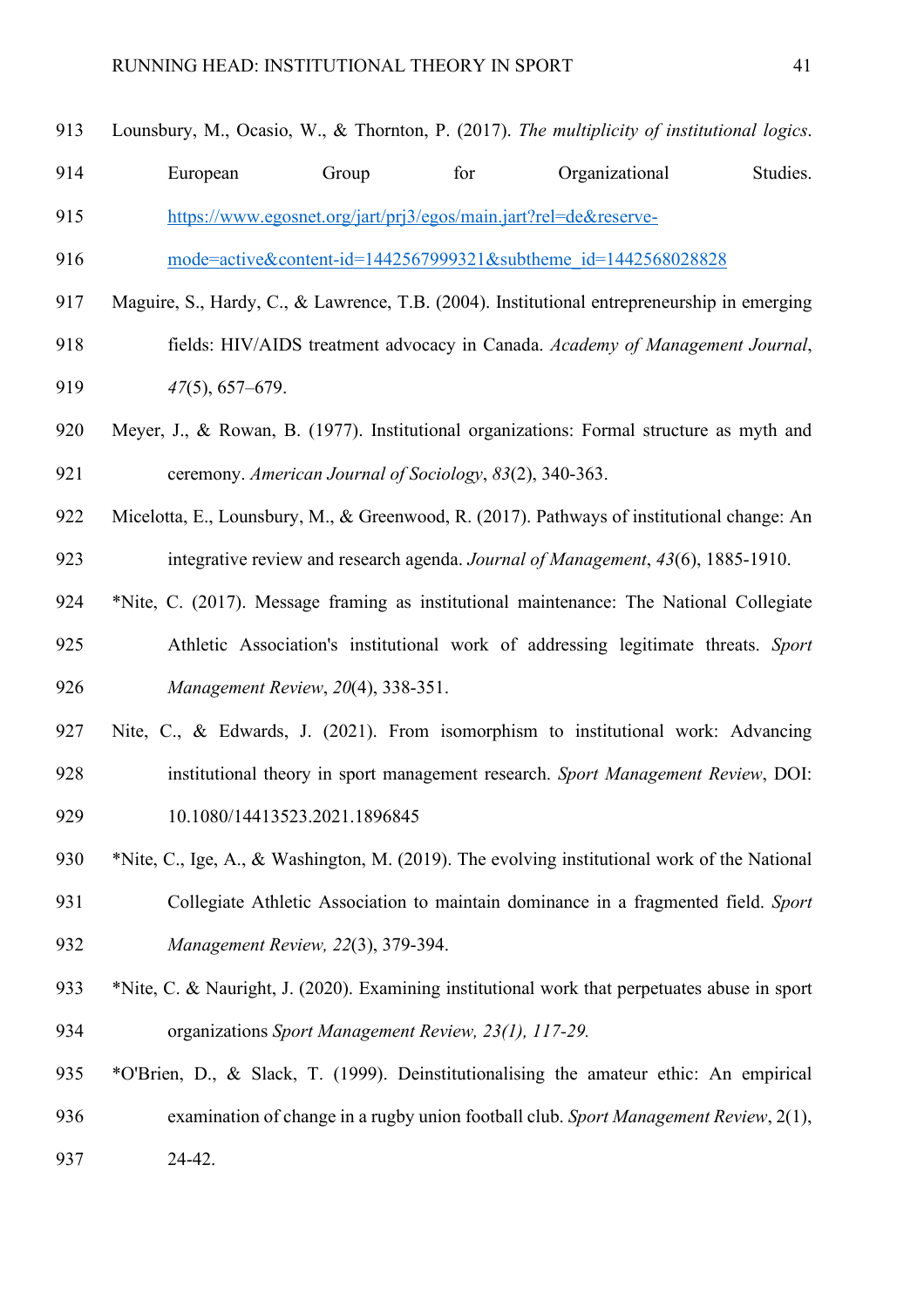- Ocasio, W., Thornton, P., & Lounsbury, M. (2017). Advances to the institutional logics perspective. In R. Greenwood, C. Oliver, R. Lawrence & R. Meyer (Eds.), *The SAGE handbook of organizational institutionalism* (pp. 509-31). SAGE.
- \*Pedras, L., Taylor, T., & Frawley, S. (2020). Responses to multi-level institutional complexity in a national sport federation. *Sport Management Review*, *23*(3), 482-497.
- Pettigrew, A. (1987). Context and action in the transformation of the firm. *Journal of Management Studies*, *24*(6), 649-670.
- \*Read, D., Skinner, J., Lock, D., & Houlihan, B. (2019). Legitimacy driven change at the World Anti-Doping Agency. *International Journal of Sport Policy and Politics*, *11*(2), 233-245.
- Robertson, J., Storr, R., Bakos, A., & O'Brien, D. (2019). "My ideal is where it is just Jane the cricketer, rather than Jane the gay cricketer": An institutional perspective of lesbian inclusion in Australian cricket. *Journal of Sport Management, 33*(5), 393-405.
- 954 Scott, W. (1995/2014). *Institutions and organizations*. (1<sup>st</sup> / 4<sup>th</sup> eds.) SAGE.
- \*Skille, E. (2011). Change and isomorphism A case study of translation processes in a Norwegian sport club. *Sport Management Review*, *14*(1), 79-88.
- \*Skirstad, B., & Chelladurai, P. (2011). For 'love' and money: A sports club's innovative response to multiple logics. *Journal of Sport Management*, *25*(4), 339-353.
- \*Slack, T. & Hinings, B. (1994). Institutional pressures and isomorphic change: An empirical test. *Organization Studies*, *15*(6), 803-827.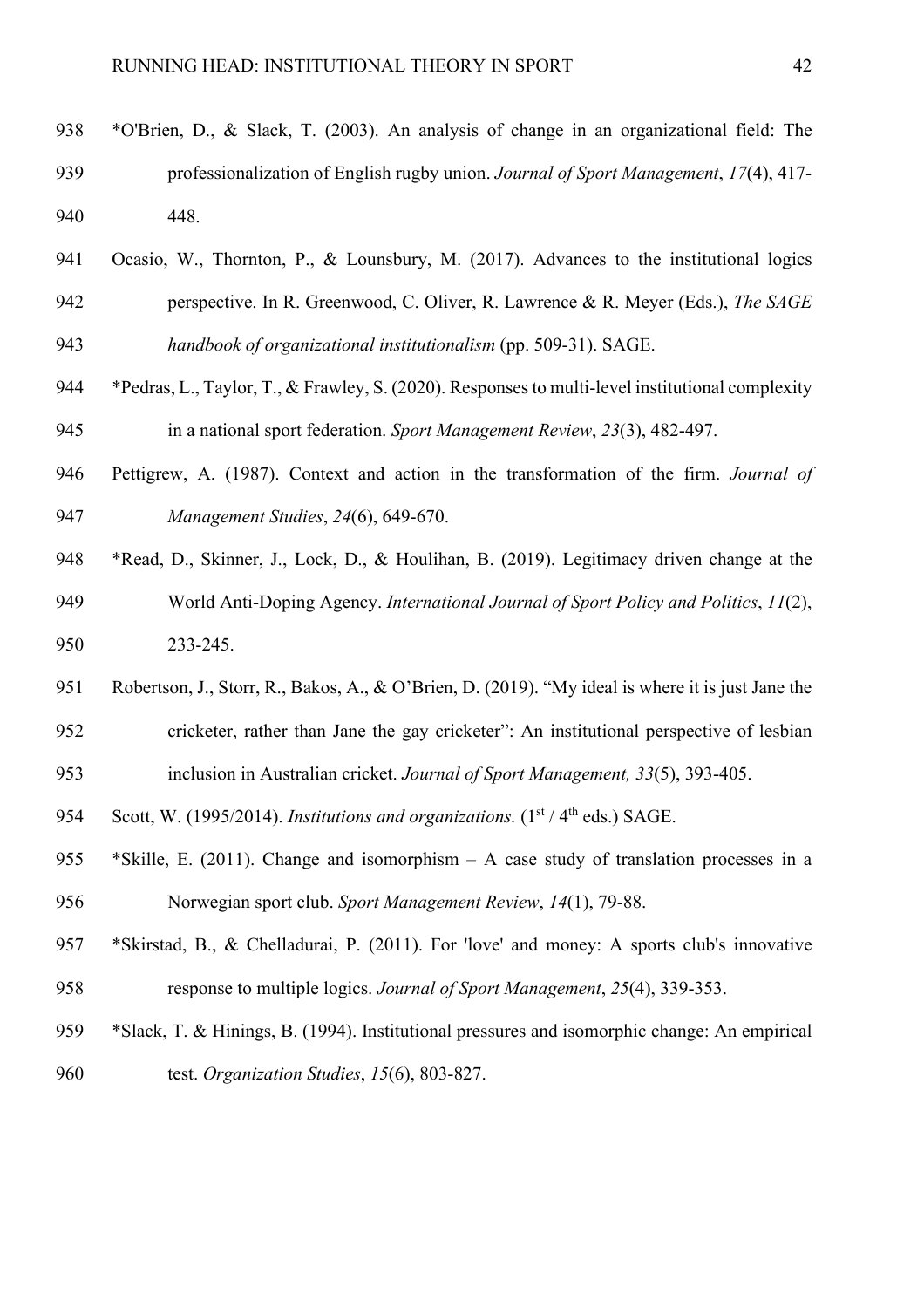- \*Southall, R., Nagel, M., Amis, J., & Southall, C. (2008). A method to March Madness? Institutional logics and the 2006 National Collegiate Athletic Association division men's basketball tournament. *Journal of Sport Management*, *22*(6), 677-700.
- \*Stenling, C. & Sam, M. (2017). Tensions and contradictions in sport's quest for legitimacy as a political actor: the politics of Swedish public sport policy hearings. *International Journal of Sport Policy and Politics*, *9*(4), 691–705.
- Suddaby, R., Bitektine, A., & Haack, P. (2017). Legitimacy. *Academy of Management Annals*, *11*(1), 451-478.
- \*Svensson, P. (2017). Organizational hybridity: A conceptualization of how sport for development and peace organizations respond to divergent institutional demands. *Sport Management Review*, *20*(5), 443-454.
- Thornton, P., & Ocasio, W. (1999). Institutional logics and the historical contingency of power in organizations: Executive succession in the higher education publishing industry, 1958-1990. *The American Journal of Sociology*, *105*(3), 801-843.
- Thornton, P., & Ocasio, W. (2008). Institutional logics. In R. Greenwood, C. Oliver, K. Sahlin & R. Suddaby, (Eds.), *The SAGE handbook of organizational institutionalism* (pp. 99- 129). SAGE.
- Tricco, A., Lillie, E., Zarin, W., O'Brien, K., … Straus, S. (2018). PRISMA extension for scoping reviews (PRISMA-ScR): checklist and explanation. *Annals of Internal Medicine*, *169*(7), 467–473.
- \*Washington, M. (2004). Field approaches to institutional change: The evolution of the National Collegiate Athletic Association 1906-1995. *Organization Studies*, *25*(3), 393- 414.